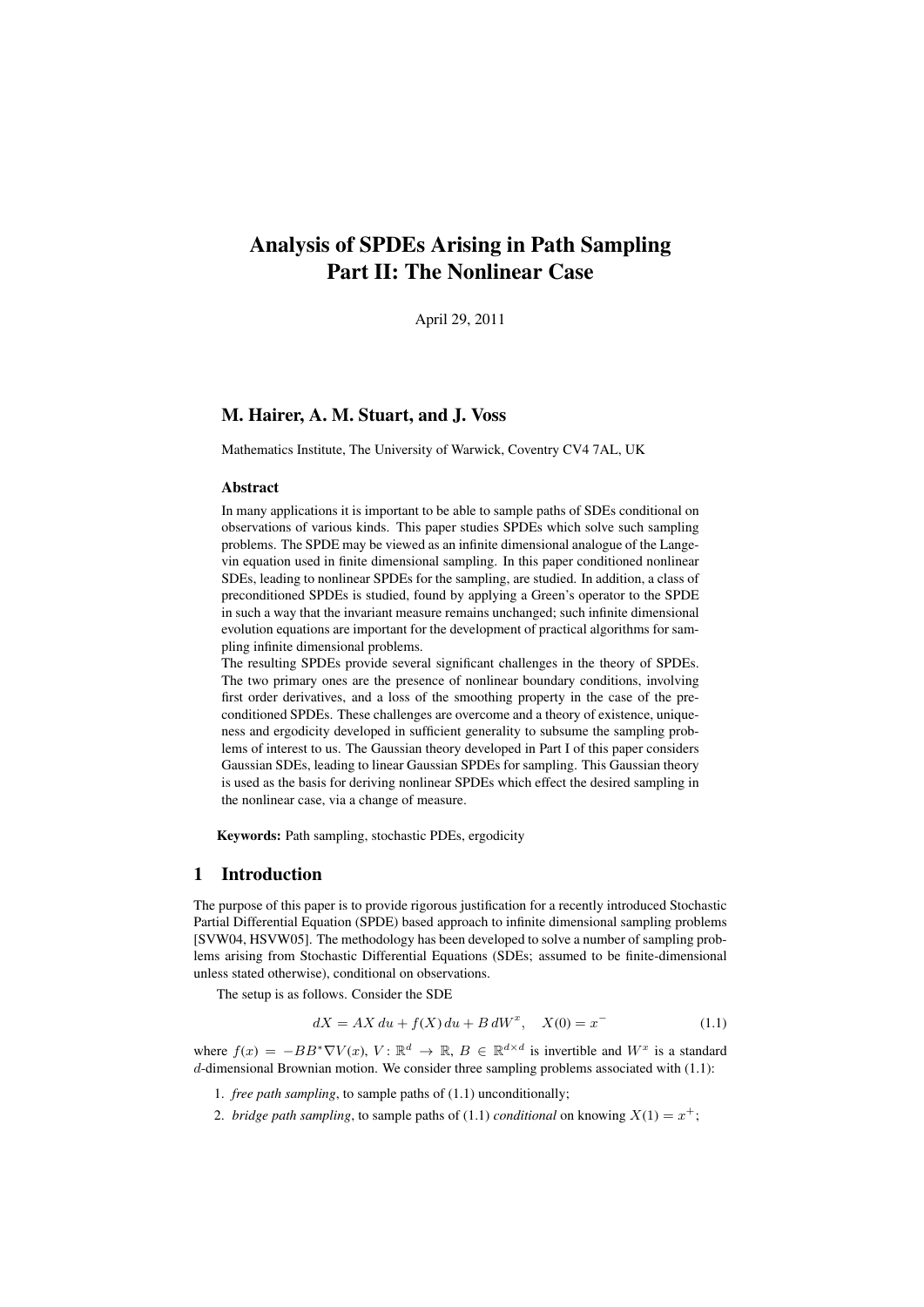#### **INTRODUCTION** 2

3. *nonlinear filter/smoother*, to sample paths of (1.1), conditional on knowledge of  $(Y(u))_{u\in[0,1]}$ solving

$$
dY = \tilde{A}X dt + \tilde{B}dW^y, \qquad Y(0) = 0 \tag{1.2}
$$

where  $\tilde{A} \in \mathbb{R}^{m \times d}$  is arbitrary and  $\tilde{B} \in \mathbb{R}^{m \times m}$  is invertible, and  $W^y$  is a standard m-dimensional Brownian motion.

The methodology proposed in [SVW04] is to extend the finite dimensional Langevin sampling technique [RC99] to infinite dimensional problems such as those listed in 1. to 3. This leads to SPDEs which are ergodic and have stationary measure which solves the desired sampling problem.

We believe that an infinite dimensional sampling technique can be derived by taking the (formal) density of the target distribution and mimicking the procedure from the finite dimension Langevin method. In this paper we provide a rigorous justification for this claim in the case of equation (1.1) where the drift is linear plus a gradient, the noise is additive and, in case 3., observations arise linearly as in (1.2). A conjecture for the case of general drift, and for a nonlinear observation equation in place of (1.2), is described in Section 9 at the end of the paper.

For the problems considered here the resulting SDPEs are of the form

$$
dx = (BB^*)^{-1} \partial_u^2 x \, dt - \nabla \Phi(x) \, dt + \sqrt{2} \, dw(t), \tag{1.3}
$$

and generalisations, where w is a cylindrical Wiener process (so that  $\frac{\partial w}{\partial t}$  is space-time white noise) and  $\Phi$  is some real-valued function on  $\mathbb{R}^d$ . (Note that the 'potential'  $\Phi$  is different from  $V$ , see (5.3) below.) For problem 1. the resulting SPDE is not a useful algorithmic framework in practise as it is straightforward to generate unconditioned, independent samples from 1. by application of numerical methods for SDE initial value problems [KP99]; the Langevin method generates correlated samples and hence has larger variance in any resulting estimators. However we include analysis of problem 1. because it contributes to understanding of subsequent SPDE based approaches. For problems 2. and 3. we believe that the proposed methodology is, potentially, the basis for efficient Markov Chain Monte-Carlo (MCMC) based sampling techniques. Some results about how such a MCMC method could be implemented in practice can be found in [BRSV] and [?].

The resulting MCMC method, when applied to problem 3., results in a new method for solving non-linear filtering/smoothing problems. This method differs substantially from traditional methods like particle filters which are based on the Zakai equation: while the latter equation describes the density of the conditional distribution of the signal at fixed times  $t$ , our proposed method samples full paths from the conditional distribution; statistical quantities can then be obtained by considering ergodic averages. Consequently, while the proposed method cannot easily be applied in online situations, it provides dynamic information on the paths, which cannot be so easily read off the solutions of the Zakai equation. Another difference is that the independent variables in the Zakai equation are in  $\mathbb{R}^d$  whereas equation (1.3) is always indexed by  $[0, \infty) \times [0, 1]$  and only takes values in  $\mathbb{R}^d$ . Thus, the proposed method should be advantageous in high dimensions. For further discussion and applications see [?].

In making such methods as efficient as possible, we are lifting ideas from finite dimensional Langevin sampling into our infinite dimensional situation. One such method is to use preconditioning which changes the evolution equation, whilst preserving the stationary measure, in an attempt to roughly equalise relaxation rates in all modes. This leads to SPDEs of the form

$$
dx = \mathcal{G}(BB^*)^{-1}\partial_u^2 x \, dt - \mathcal{G}\nabla\Phi(x) \, dt + \sqrt{2}\mathcal{G}^{1/2} \, dw(t),\tag{1.4}
$$

and generalisations, where  $w$ , again, is a cylindrical Wiener process. In the finite-dimensional case it is well-known that the invariant measure for  $(1.4)$  is the same as for  $(1.3)$ . In this paper we will study the methods proposed in [BRSV] which precondition the resulting infinite dimensional evolution equation (1.3) by choosing G as a Green's operator. We show that equation (1.4), in its stationary measure, still samples from the desired distribution.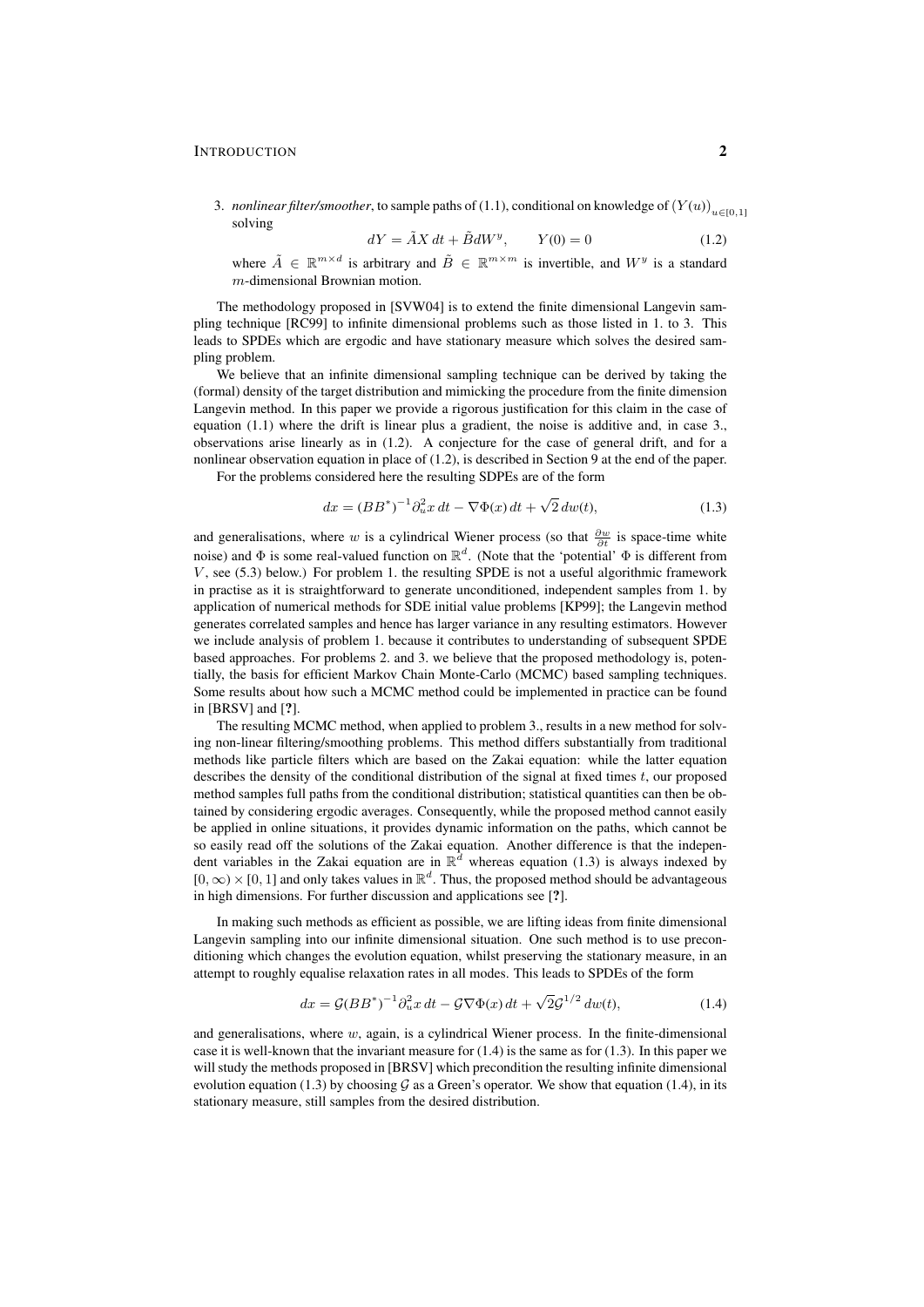#### INTRODUCTION 3

For both preconditioned and unpreconditioned equations the analysis leads to mathematical challenges. First, when we are not conditioning on the end-point (in problems 1. and 3.), we get an SPDE with a non-linear boundary condition of the form

$$
\partial_u x(t,1) = f(x(t,1)) \quad \forall t \in (0,\infty)
$$

where  $f$  is the drift of the SDE (1.1). In the abstract formulation using Hilbert-space valued equations this translates into an additional drift term of the form  $f(x(t, 1))\delta_1$  where  $\delta_1$  is the delta distribution at  $u = 1$ . This forces us to consider equations with values in the Banach space of continuous functions (so that we can evaluate the solution x at the point  $u = 1$ ) and to allow the drift to take distributions as values. Unfortunately the theory for this situation is not welldeveloped in the literature. Therefore we provide here proofs for the existence and uniqueness of solutions for the considered SPDEs. This machinery is not required for problem 2. and that the Hilbert space setting [Zab88, Cer99, DPZ92, DPZ96] can be used there.

We also prove ergodicity of these SPDEs. A second challenge comes here from the fact that we consider the preconditioned equation (1.4). Since we want to precondition with operators  $\mathcal G$ which are close to  $(\partial_u^2)^{-1}$  it is not possible to use smoothing properties of the heat semigroup any more, and the resulting process no longer has the strong Feller property. Instead we show that the process has the recently introduced asymptotic strong Feller property (see [HM04]) and use this to show existence of a unique stationary measure for the preconditioned case.

The paper is split into two parts. The first part, consisting of sections 2, 3 and 4, introduces the general framework while the second part, starting at section 5, uses this framework to solve the three sampling problems stated above. Readers only interested in the applications can safely skip the first part on first reading. The topics presented there are mainly required to understand the proofs in the second part.

The two parts are organised as follows: In section 2 we introduce the technical framework required to give sense to equations like (1.3) and (1.4) as Hilbert-space valued SDEs. The main results of this section are Theorem 3.4 and Theorem 3.6, showing the global existence of solutions of these SDEs. In section 3 we identify a stationary distribution of these equations. This result is a generalisation of a result by Zabczyk [Zab88]; the generalisation allows us to consider the Banach space valued setting required for the nonlinear boundary conditions, and is also extended to consider the preconditioned SPDEs. In section 4 we show that the stationary distribution is unique and that the considered equations are ergodic (see Theorem 4.10 and Theorem 4.11). This justifies their use as the basis for an MCMC method.

In the second part of the paper, we apply the abstract theory to derive SPDEs which sample conditioned diffusions. Section 5 outlines the methodology. Then, in sections 6, 7 and 8, we discuss the sampling problems 1., 2. and 3. respectively, proving the desired property for both the SPDEs proposed in [SVW04], and the preconditioned method proposed in [BRSV]. In the case 2., bridges, the SPDE whose invariant measure is the bridge measure was also derived in one dimension in [RVE05]. In section 9 we give a heuristic way to derive SPDEs for sampling, which applies in greater generality than the specific set-ups considered here. Specifically we show how to derive the SPDE when the drift vector field in (1.1) is not of the form linear plus gradient; and for signal processing we show how to extend beyond the case of linear observation equation (1.2). This section will be of particular interest to the reader concerned with *applying* the technique for sampling which we study here. The gap between what we conjecture to be the correct SPDEs for sampling in general, and the cases considered here, points to a variety of open and interesting questions in stochastic analysis; we highlight these.

To avoid confusion we use the following naming convention. Solutions to SDEs like (1.1) which give our target distributions are denoted by upper case letters like  $X$ . Solutions to infinite dimensional Langevin equations like (1.3) which we use to sample from these target distributions are denoted by lower case letters like  $x$ . The variable which is time in equation (1.1) and space in  $(1.3)$  is denoted by u and the time direction of our infinite dimensional equations, which indexes our samples, is denoted by t.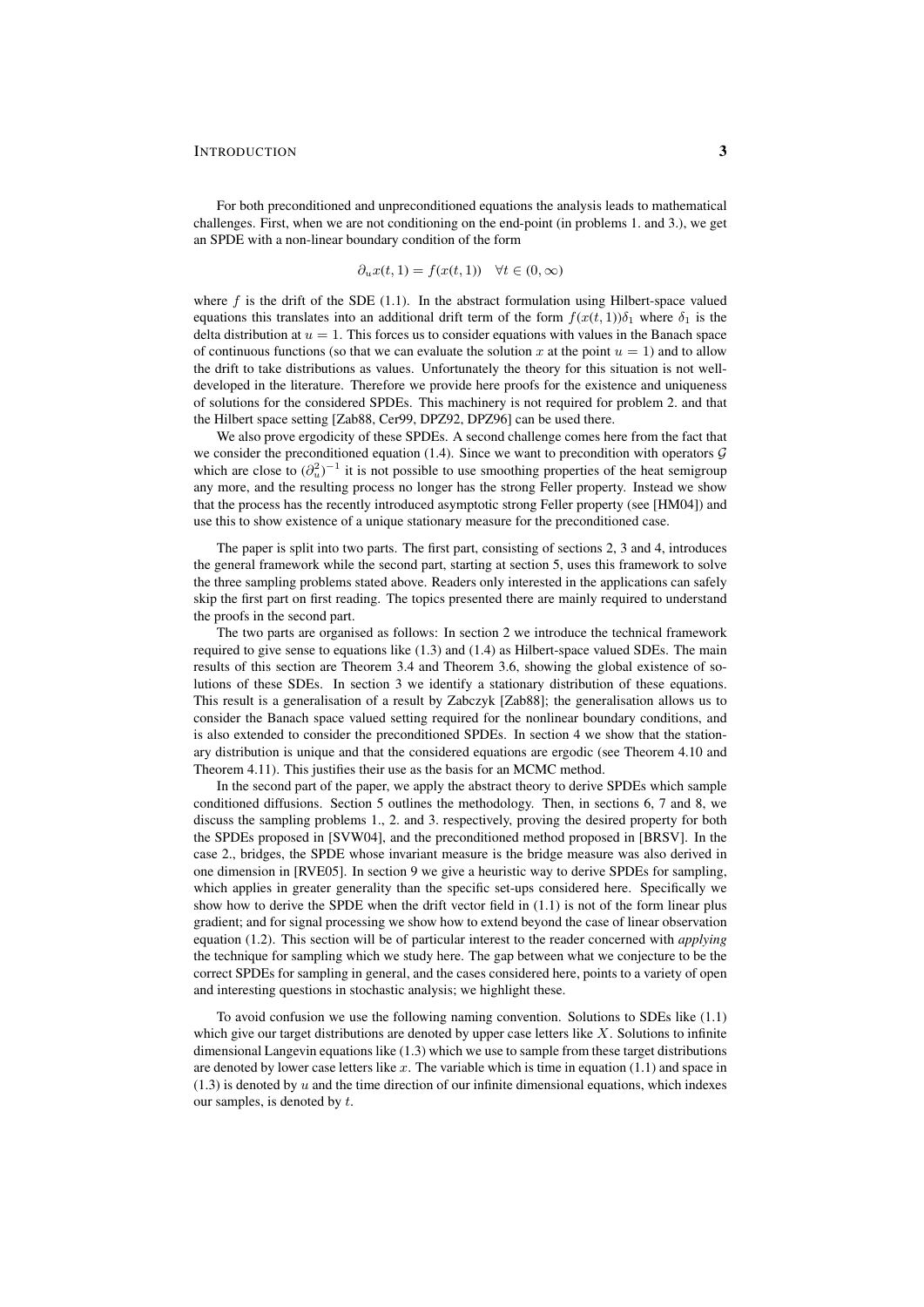### 2 The Abstract Framework

In this section we introduce the abstract setting for our Langevin equations, proving existence and uniqueness of global solutions. We treat the non-preconditioned equation (1.3) and the preconditioned equation (1.4) separately. The two main results are Theorem 2.6 and 2.10. Both cases will be described by stochastic evolution equations taking values in a real Banach space  $E$  continuously embedded into a real separable Hilbert space  $H$ . In our applications in the later sections the space H will always be the space of  $L^2$  functions from [0, 1] to  $\mathbb{R}^d$  and E will be some subspace of the space of continuous functions.

Our application requires the drift to be a map from  $E$  to  $E^*$ . This is different from the standard set-up as found in *e.g.* [DPZ92] where the drift is assumed to take values in the Hilbert space H.

### 2.1 The non-preconditioned case

In this subsection we consider semilinear SPDEs of the form

$$
dx = \mathcal{L}x dt + F(x) dt + \sqrt{2} dw(t), \qquad x(0) = x_0,
$$
\n(2.1)

where  $\mathcal L$  is a linear operator on  $\mathcal H$ , the drift F maps E into  $E^*$ , w is a cylindrical Wiener process on  $H$ , and the process x takes values in E. We seek a mild solution of this equation, defined precisely below.

Recall that a closed densely defined operator  $\mathcal L$  on a Hilbert space  $\mathcal H$  is called *strictly dissipative* if there exists  $c > 0$  such that  $\langle x, \mathcal{L}x \rangle \leq -c||x||^2$  for every  $x \in \mathcal{D}(\mathcal{L})$ . We make the following assumptions on  $\mathcal{L}$ .

(A1) Let  $\mathcal L$  be a self-adjoint, strictly dissipative operator on  $\mathcal H$  which generates an analytic semigroup  $S(t)$ . Assume that  $S(t)$  can be restricted to a  $C_0$ -semigroup of contraction operators on E.

Since  $-\mathcal{L}$  is self-adjoint and positive one can define arbitrary powers of  $-\mathcal{L}$ . For  $\alpha \ge 0$ let  $\mathcal{H}^{\alpha}$  denote the domain of the operator  $(-\mathcal{L})^{\alpha}$  endowed with the inner product  $\langle x, y \rangle_{\alpha} =$  $\langle (-\mathcal{L})^{\alpha} x, (-\mathcal{L})^{\alpha} y \rangle$ . We furthermore define  $\mathcal{H}^{-\alpha}$  as the dual of  $\mathcal{H}^{\alpha}$  with respect to the inner product in H (so that H can be seen as a subspace of  $H^{-\alpha}$ ). Denote the Gaussian measure with mean  $\mu \in \mathcal{H}$  and covariance operator C on H by  $\mathcal{N}(\mu, \mathcal{C})$ .

(A2) There exists an  $\alpha \in (0, 1/2)$  such that  $\mathcal{H}^{\alpha} \subset E$  (densely),  $(-\mathcal{L})^{-2\alpha}$  is nuclear in  $\mathcal{H}$ , and the Gaussian measure  $\mathcal{N}(0, (-\mathcal{L})^{-2\alpha})$  is concentrated on E.

This condition implies that the stationary distribution  $\mathcal{N}(0, (-\mathcal{L})^{-1})$  of the linear equation

$$
dz = \mathcal{L}z dt + \sqrt{2} dw(t)
$$
 (2.2)

is concentrated on E.

Under assumption (A2) we have the following chain of inclusions:

 $\mathcal{H}^{1/2} \hookrightarrow \mathcal{H}^{\alpha} \hookrightarrow E \hookrightarrow \mathcal{H} \hookrightarrow \mathcal{H}^{-1} \xrightarrow{\alpha} \hookrightarrow \mathcal{H}^{-1/2}.$ 

Since we assumed that  $E$  is continuously embedded into  $H$ , each of the corresponding inclusion maps is bounded and continuous. Therefore we can, for example, find a constant c with  $||x||_{E^*} <$  $c||x||_E$  for all  $x \in E$ . Later we will use the fact that, in this situation, there are constants  $c_1$  and  $c_2$ with

$$
||S(t)||_{E^* \to E} \le c_1 ||S(t)||_{\mathcal{H}^{-\alpha} \to \mathcal{H}^{\alpha}} \le c_2 t^{-2\alpha}.
$$
 (2.3)

We start our study of equation (2.1) with the following, preliminary result which shows that the linear equation takes values in E.

Lemma 2.1 *Assume (A1) and (A2) and define the* H*-valued process* z *by the stochastic convolution*

$$
z(t) = \sqrt{2} \int_0^t S(t - s) \, dw(s) \qquad \forall t \ge 0 \tag{2.4}
$$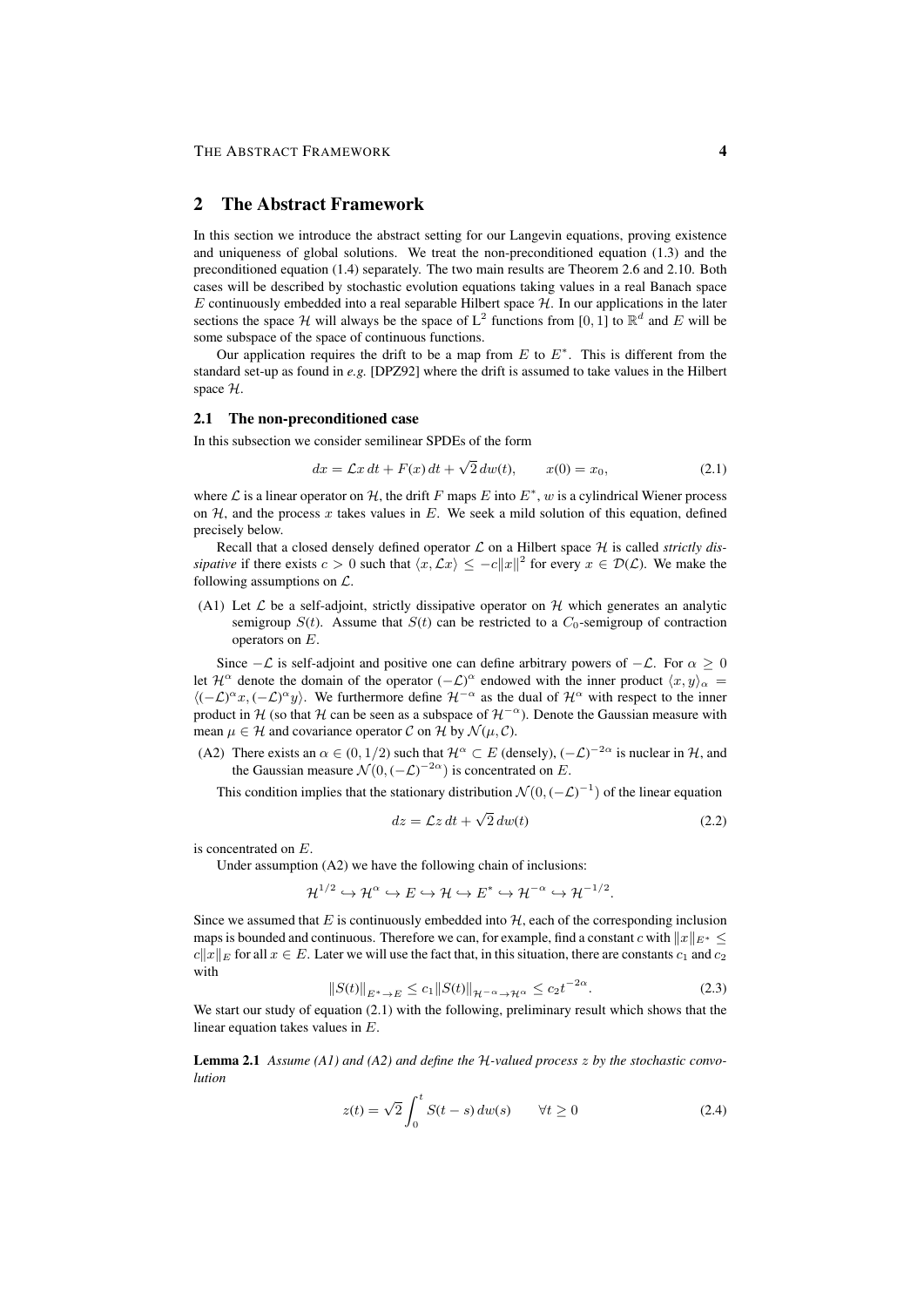*where* w *is a cylindrical Wiener process on* H*. Then* z *has an* E*-valued continuous version. Furthermore, its sample paths are almost surely*  $\beta$ -Hölder continuous for every  $\beta < 1/2 - \alpha$ . *In particular, for such*  $\beta$  *there exist constants*  $C_{p,\beta}$  *such that* 

$$
\mathbb{E}\sup_{s\leq t}||z(s)||_{E}^{p}\leq C_{p,\beta}t^{\beta p},\tag{2.5}
$$

*for every*  $t \leq 1$  *and every*  $p \geq 1$ *.* 

*Proof.* Let i be the inclusion map from  $\mathcal{H}^{\alpha}$  into E and j be the inclusion map from E into H. Since  $\langle x, y \rangle_{\alpha} = \langle (-\mathcal{L})^{2\alpha} jix, jiy \rangle$  for every  $x, y$  in  $\mathcal{H}^{\alpha}$ , one has

$$
\langle x, jiy \rangle = \langle i^*j^*x, y \rangle_\alpha = \langle (-\mathcal{L})^{2\alpha}jii^*j^*x, jiy \rangle,
$$

for every  $x \in \mathcal{H}$  and every  $y \in \mathcal{H}^{\alpha}$ . Since  $\mathcal{H}^{\alpha}$  is dense in H, this implies that  $jii^*j^* =$  $(-\mathcal{L})^{-2\alpha}$ . Thus (A2) implies that  $ii^*$  is the covariance of a Gaussian measure on E, which is sometimes expressed by saying that the map i is  $\gamma$ -radonifying.

The first part of the result then follows directly from [BvN00, Theorem 6.1]. Conditions (i) and (ii) there are a direct consequence of our assumptions  $(A1)$  and  $(A2)$ . Condition (iii) there states that the reproducing kernel Hilbert space  $\mathcal{H}_t$  associated to the bilinear form  $\langle x, \mathcal{L}^{-1}(e^{\mathcal{L}t}-$ 1) y) has the property that the inclusion map  $\mathcal{H}_t \to E$  is  $\gamma$ -radonifying. Since we assumed that  $\mathcal L$  is strictly dissipative, it follows that  $\mathcal H_t = \mathcal H^{1/2}$ . Since we just checked that the inclusion map from  $\mathcal{H}^{1/2}$  into E is  $\gamma$ -radonifying, the required conditions hold.

If we can show that  $\mathbb{E}||z(t+h) - z(t)||_E \leq C|h|^{1/2-\alpha}$  for some constant C and for  $h \in [0, 1]$ , then the second part of the result follows from Fernique's theorem [Fer70] combined with Kolmogorov's continuity criterion [RY99, Theorem 2.1]. One has

$$
\mathbb{E}||z(t+h)-z(t)||_E \leq \mathbb{E}||S(h)z(t)-z(t)||_E + \sqrt{2}\mathbb{E}||\int_0^h S(s) dw(s)||_E = T_1 + T_2.
$$

The random variable  $z(t)$  is Gaussian on H with covariance given by

$$
Q_t = \left(-\mathcal{L}\right)^{-1} \left(I - S(2t)\right).
$$

This shows that the covariance of  $(S(h) - I)z(t)$  is given by

$$
(S(h) - I)Q_t(S(h) - I) = (-\mathcal{L})^{-\alpha} A_{\alpha} (I - S(2t)) A_{\alpha} (-\mathcal{L})^{-\alpha},
$$

with

$$
A_{\alpha} = (-\mathcal{L})^{\alpha - 1/2} (S(h) - I).
$$

Since (A2) implies that  $(-\mathcal{L})^{-\alpha}$  is  $\gamma$ -radonifying from H to E and  $(S(2t) - I)$  is bounded by 2 as an operator from  $H$  to  $H$ , we have

$$
T_1 \le C \|A_{\alpha}\|_{L(\mathcal{H})} \le C |h|^{1/2 - \alpha},
$$

where the last inequality follows from the fact that  $\mathcal L$  is self-adjoint and strictly dissipative. The bound on  $T_2$  can be obtained in a similar way. From Kolmogorov's continuity criterion we get that z has a modification which is  $\beta$ -Hölder continuous for every  $\beta < 1/2 - \alpha$ .

Since we now know that  $z$  is Hölder continuous, the expression

$$
\sup_{\substack{s,t \in [0,1] \\ s \neq t}} \frac{\|z(s) - z(t)\|_E}{|t - s|^\beta}.
$$
\n(2.6)

is finite almost surely. Since the field  $\frac{z(s)-z(t)}{|t-s|^\beta}$  is Gaussian, it then follows from Fernique's theorem that (2.6) also has moments of every order.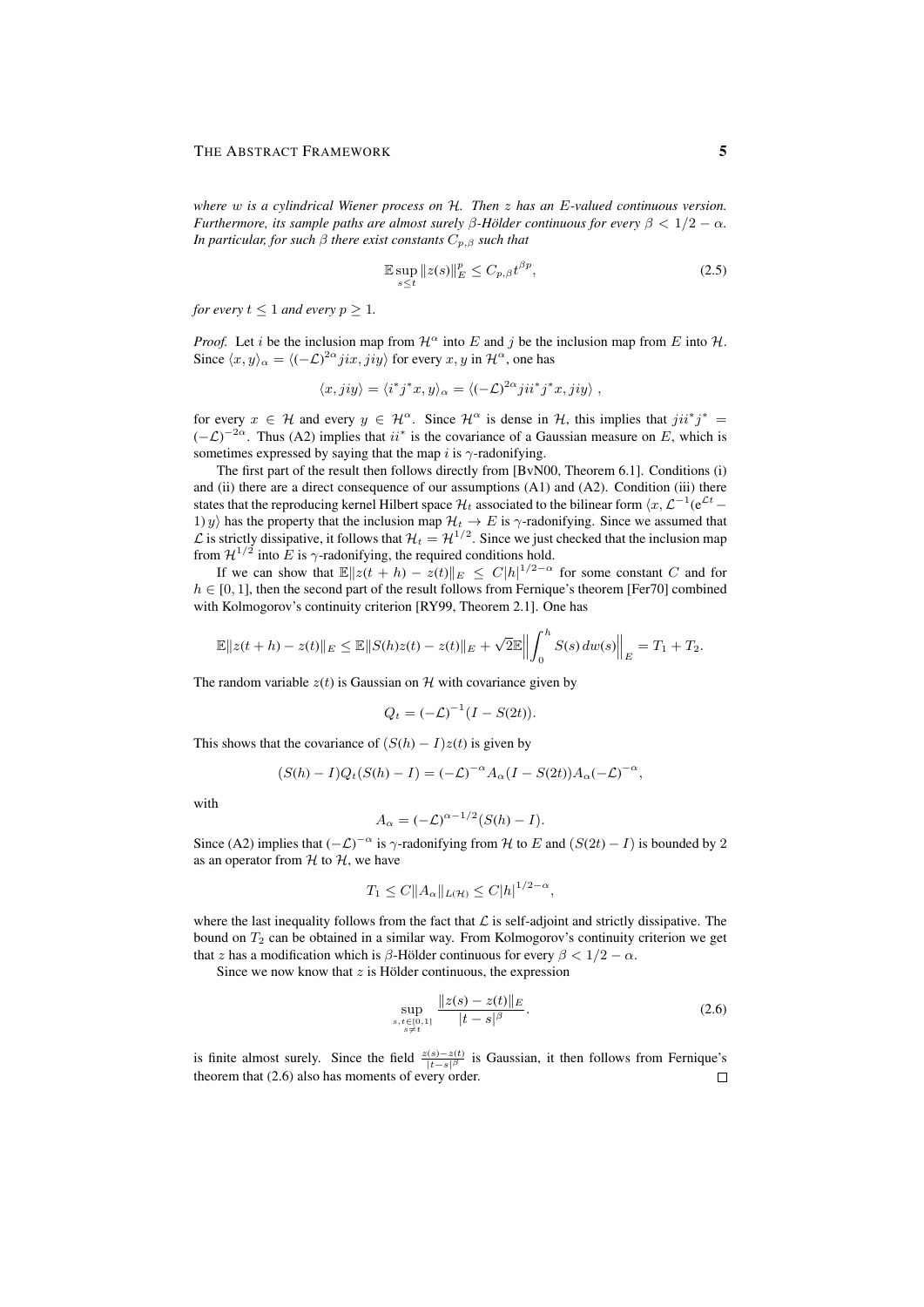Remark 2.2 The standard factorisation technique [DPZ92, Theorem 5.9] does not apply in this situation since in general there exists no interpolation space  $\mathcal{H}^{\beta}$  such that  $\mathcal{H}^{\beta} \subset E$  and z takes values in  $\mathcal{H}^{\beta}$ : for  $\mathcal{H}^{\beta} \subseteq E$  one would require  $\beta > 1/4$  but the process takes values in  $\mathcal{H}^{\beta}$ only for  $\beta < 1/4$ . Lemma 2.1 should rather be considered as a slight generalisation of [DPZ92, Theorem 5.20].

**Definition 2.3** The *subdifferential* of the norm  $\|\cdot\|_E$  at  $x \in E$  is defined as

$$
\partial ||x||_E = \{x^* \in E^* \mid x^*(x) = ||x||_E \text{ and } x^*(y) \le ||y||_E \,\forall y \in E\}.
$$

This definition is equivalent to the one in [DPZ92, Appendix D] and, by the Hahn-Banach theorem, the set  $\partial ||x||_E$  is non-empty. We use the subdifferential of the norm to formulate the conditions on the nonlinearity  $F$ . Here and below  $C$  and  $N$  denote arbitrary positive constants that may change from one equation to the other without warning.

(A3) The nonlinearity  $F: E \to E^*$  is Fréchet differentiable with

$$
||F(x)||_{E^*} \leq C(1+||x||_E)^N
$$
, and  $||DF(x)||_{E\to E^*} \leq C(1+||x||_E)^N$ .

for every  $x \in E$ .

(A4) There exists a sequence of Fréchet differentiable functions  $F_n : E \to E$  such that

$$
\lim_{n \to \infty} ||F_n(x) - F(x)||_{-\alpha} = 0
$$

for all  $x \in E$ . For every  $C > 0$  there exists a  $K > 0$  such that for all  $x \in E$  with  $||x||_E \leq C$  and all  $n \in \mathbb{N}$  we have  $||F_n(x)||_{-\alpha} \leq K$ . Furthermore there is a  $\gamma > 0$  such that the dissipativity bound

$$
\langle x^*, F_n(x+y) \rangle \le -\gamma \|x\|_E \tag{2.7}
$$

holds for every  $x^* \in \partial ||x||_E$  and every  $x, y \in E$  with  $||x||_E \geq C(1 + ||y||_E)^N$ .

As in [DPZ92, Example D.3], one can check that in the case  $E = \mathcal{C}([0, 1], \mathbb{R}^d)$  the elements of  $\partial ||x||_E$  can be characterised as follows:  $x^* \in \partial ||x||_E$  if and only if there exists a probability measure  $|x^*|$  on [0, 1] with supp  $|x^*| \subseteq \{u \in [0,1] \mid |x(u)| = ||x||_{\infty}\}$  and such that

$$
x^*(y) = \int \left\langle y(u), \frac{x(u)}{|x(u)|} \right\rangle |x^*|(du),\tag{2.8}
$$

for every  $y \in E$ . Loosely speaking, the dissipativity condition in (A4) then states that the drift  $F_n$  points inwards for all locations  $u \in [0,1]$  where  $|x(u)|$  is largest and thus acts to decrease  $||x||_E$ .

**Definition 2.4** An E-valued and  $(F_t)$ -adapted process x is called a *mild solution* of equation (2.1), if almost surely

$$
x(t) = S(t)x_0 + \int_0^t S(t - s)F(x(s)) ds + z(t) \qquad \forall t \ge 0
$$
 (2.9)

holds where  $z$  is the solution of the linear equation from (2.4).

**Lemma 2.5** Let  $\mathcal L$  *satisfy assumptions (A1) and (A2). Let*  $F: E \to E^*$  *be Lipschitz continuous on bounded sets,*  $\psi \colon \mathbb{R}_+ \to E$  *be a continuous function and*  $x_0 \in \mathcal{H}^{1/2}$ *. Then the equation* 

$$
\frac{dx}{dt}(t) = \mathcal{L}x(t) + F(x(t) + \psi(t)), \qquad x(0) = x_0 \tag{2.10}
$$

has a unique, local,  $\mathcal{H}^{1/2}$ -valued mild solution.

*Furthermore, the length of the solution interval is bounded from below uniformly in*  $||x_0||_{1/2}+$  $\sup_{t\in[0,1]} ||\psi(t)||_E.$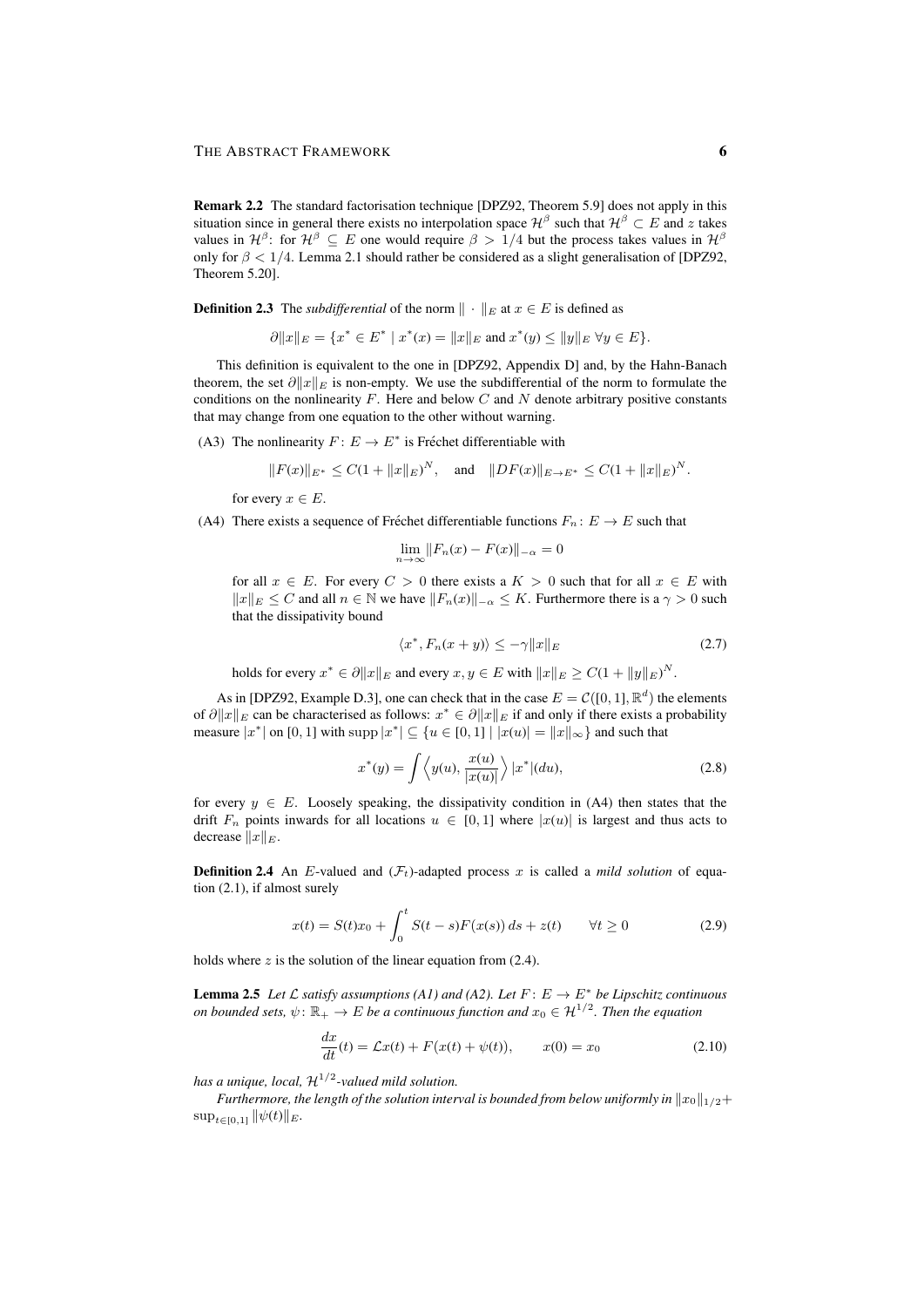### THE ABSTRACT FRAMEWORK 7

*Proof.* Since  $\psi$  is continuous,  $\|\psi(t)\|_E$  is locally bounded. It is a straightforward exercise using (2.3) to show that, for sufficiently small T, the map  $M_T$  acting from  $\mathcal{C}([0,T], \mathcal{H}^{1/2})$  into itself and defined by

$$
(M_T y)(t) = S(t)x_0 + \int_0^t S(t - s)F(y(s) + \psi(s)) ds
$$

is a contraction on a small ball around the element  $t \mapsto S(t)x_0$ . Therefore, (2.10) has a unique local solution in  $\mathcal{H}^{1/2}$ . The claim on the possible choice of T can be checked in an equally straightforward way.  $\Box$ 

**Theorem 2.6** Let L and F satisfy assumptions (A1)–(A4). Then for every  $x_0 \in E$  the equa*tion* (2.1) has a global, E-valued, unique mild solution and there exist positive constants  $K_p$  and σ *such that*

$$
\mathbb{E}||x(t)||_E^p \le e^{-p\sigma t}||x_0||_E^p + K_p,
$$

*for all times.*

*Proof.* Let z be the solution of the linear equation  $dz = \mathcal{L}z(t) dt + \sqrt{2} dw$  and for  $n \in \mathbb{N}$  let  $y_n$ be the solution of

$$
\frac{dy_n}{dt}(t) = \mathcal{L}y_n(t) + F_n(y_n(t) + z(t)), \qquad y_n(0) = x_0
$$

where  $F_n$  is the approximation for F from (A4). From lemmas 2.1 and 2.5 we get that the differential equation almost surely has a local mild solution. We start the proof by showing that  $y_n$  can be extended to a global solution and obtain an a-priori bound for  $y_n$  which does not depend on  $n$ .

Let  $t \geq 0$  be small enough that  $y_n(t + h)$  exists for some  $h > 0$ . As an abbreviation define  $f(s) = F_n(y_n(s) + z(s))$  for all  $s < t + h$ . Then we have

$$
||y(t+h)||_E = ||S(h)y(t) + \int_{t}^{t+h} S(t+h-s)f(s) \, ds||_E.
$$

Since f is continuous and the semigroup S is a strongly continuous contraction semigroup on  $E$ , we get

$$
\left\| \int_{t}^{t+h} S(t+h-s)f(s) \, ds \ - \ hS(h)f(t) \right\|_{E}
$$
\n
$$
\leq \int_{t}^{t+h} \left\| S(t+h-s)(f(s)-f(t)) \right\|_{E} + \left\| (S(t+h-s)-S(h))f(t) \right\|_{E} ds
$$
\n
$$
\leq \int_{t}^{t+h} \left\| f(s) - f(t) \right\|_{E} ds + \int_{0}^{h} \left\| (S(r)-S(0))f(t) \right\|_{E} dr
$$
\n
$$
= o(h)
$$

and thus

$$
||y(t+h)||_E = ||S(h)y(t) + S(h)hf(t)||_E + o(h) \le ||y(t) + hf(t)||_E + o(h)
$$

as  $h \downarrow 0$ . This gives

$$
\limsup_{h \downarrow 0} \frac{\|y(t+h)\|_E - \|y(t)\|_E}{h}
$$
\n
$$
\leq \lim_{h \downarrow 0} \frac{\|y(t) + hf(t)\|_E - \|y(t)\|_E}{h} = \max\{\langle y^*, f(t) \rangle \mid y^* \in \partial \|y(t)\|_E\},
$$

where the last equation comes from [DPZ92, equation (D.2)]. Using assumption (A4) we get

$$
\limsup_{h \downarrow 0} \frac{\|y_n(t+h)\|_E - \|y_n(t)\|_E}{h} \le -\gamma \|y_n(t)\|_E
$$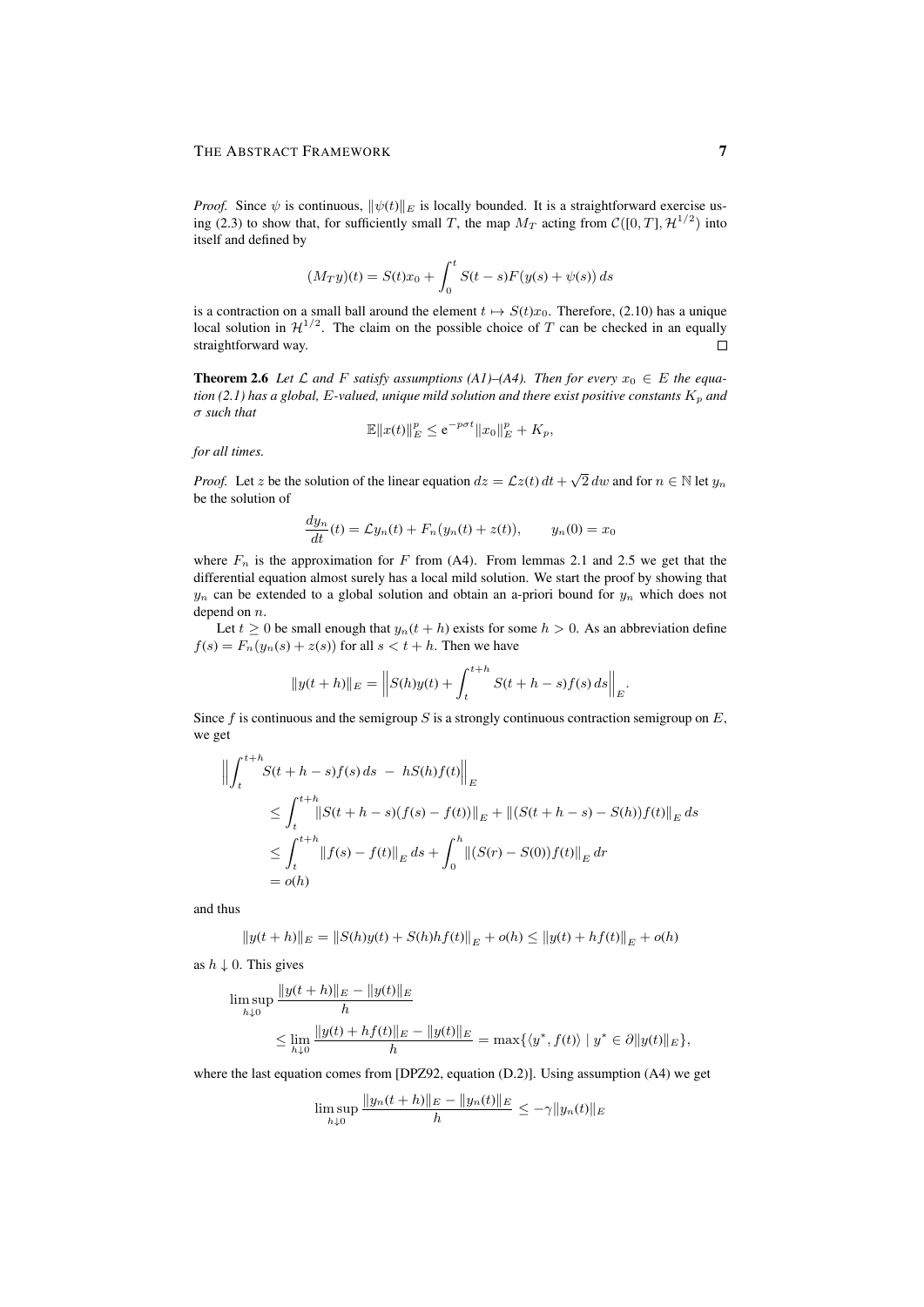

Figure 1: *This picture illustrates the a-priori bound on*  $||y_n||_E$  *obtained in the proof of Theorem 2.6.* Whenever  $||y_n(t)||_E$  is above  $a(t) = C(1 + ||z(t)||_E)^N$  it decays *exponentially. Therefore the thick line is an upper bound for*  $||y_n||_E$ *.* 

for all  $t > 0$  with  $||y_n(t)||_E \ge C(1 + ||z(t)||_E)^N$ .

An elementary proof shows that any continuous function  $f : [0, T] \rightarrow \mathbb{R}$  with  $f(t) >$  $f(0) \exp(-\gamma t)$  for an  $t \in (0, T]$  satisfies  $\limsup (f(s+h) - f(s))/h > -\gamma f(s)$  for some  $s \in [0, t)$ . Therefore, whenever  $||y_n(t)||_E \ge C(1 + ||z(t)||_E)^N$  for all  $t \in [a, b]$ , the solution  $y_n$ decays exponentially on this interval with

$$
||y_n(t)||_E \le ||y_n(a)||_E e^{-\gamma(t-a)}
$$

for all  $t \in [a, b]$ . Thus (see figure 1 for illustration) we find the a-priori bound

$$
||y_n(t)||_E \le e^{-\gamma t} ||x_0|| \vee \sup_{0 < s < t} C e^{-\gamma(t-s)} (1 + ||z(s)||_E)^N \tag{2.11}
$$

for the solution  $y_n$ . Using this bound and Lemma 2.5 repeatedly allows us to extend the solution  $y_n$  to arbitrarily long time intervals.

Lemma 2.5 also gives local existence for the solution  $y$  of

$$
\frac{dy}{dt}(t) = \mathcal{L}y(t) + F(y(t) + z(t)), \qquad y(0) = x_0.
$$
\n(2.12)

Once we have seen that the bound  $(2.11)$  also holds for  $y$ , we get the required global existence for y. Let t be small enough for  $y(t)$  to exist. Then, using (2.3),

$$
||y_n(s) - y(s)||_E \le C \Big\| \int_0^s S(s - r)(F_n(y_n + z) - F(y + z)) dr \Big\|_{\alpha}
$$
  
 
$$
\le C \int_0^s (s - r)^{-2\alpha} ||F_n(y_n + z) - F(y + z)||_{-\alpha} dr
$$

for every  $s \leq t$  and thus

$$
\int_0^t \|y_n - y\|_E ds \le C \int_0^t \int_0^s (s - r)^{-2\alpha} \|F_n(y_n + z) - F(y_n + z)\|_{-\alpha} dr ds
$$
  
+ 
$$
C \int_0^t \int_0^s (s - r)^{-2\alpha} \|F(y_n + z) - F(y + z)\|_{-\alpha} dr ds
$$
  
=:  $C(I_1 + I_2).$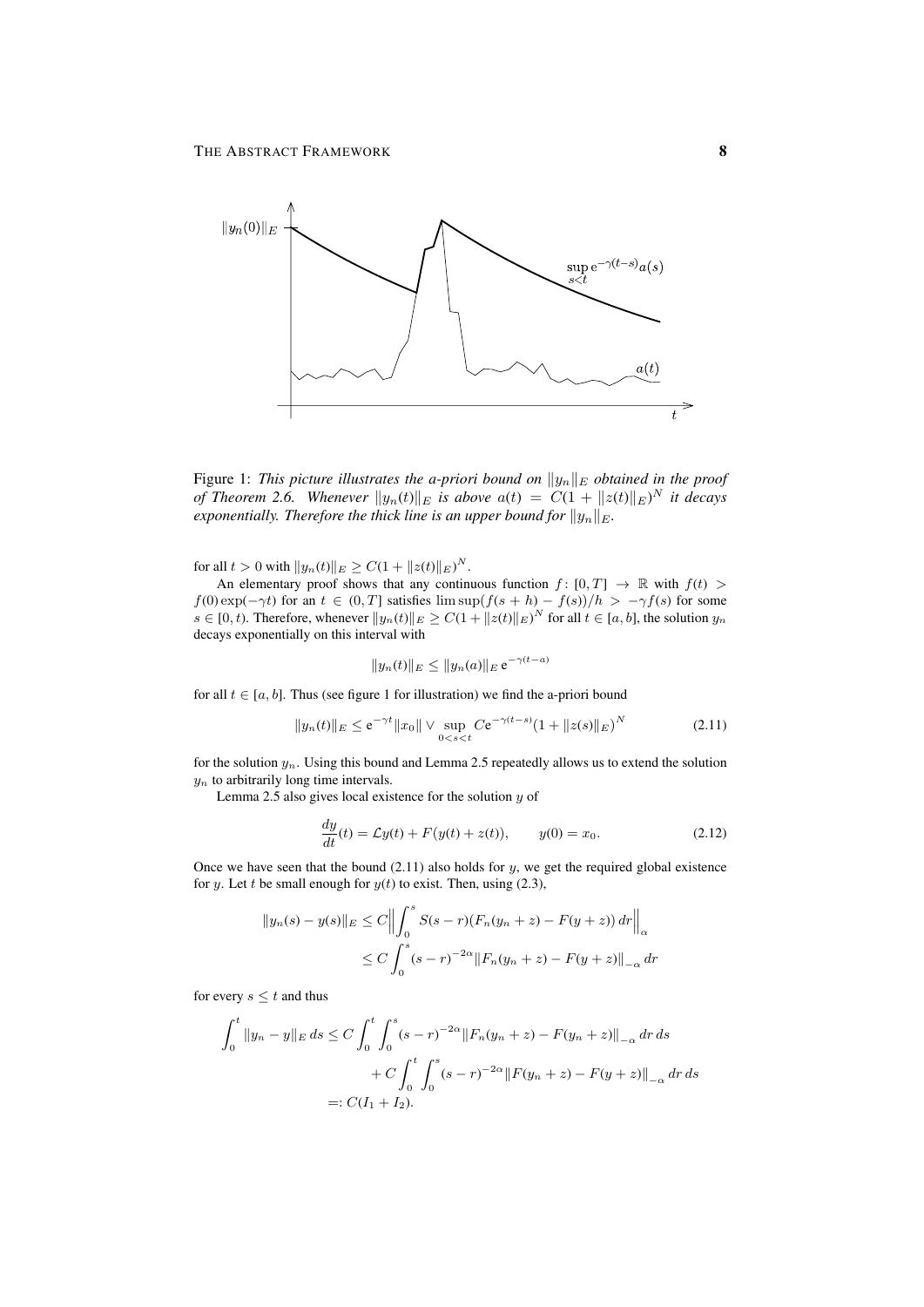The map  $F: E \to E^*$  is Lipschitz on bounded sets and thus has the same property when considered as a map  $E \to \mathcal{H}^{-\alpha}$ . Using (2.11) to see that there is a ball in E which contains all  $y_n$  we get  $||F(y_n + z) - F(y + z)||_{-\alpha} \leq C||y_n - y||_{-\alpha}$ . Fubini's theorem then gives

$$
I_2 = \int_0^t \|y_n(r) - y(r)\|_{-\alpha} \int_r^t (s - r)^{-2\alpha} ds dr
$$
  
 
$$
\leq \frac{t^{1-2\alpha}}{1-2\alpha} \int_0^t \|y_n(r) - y(r)\|_E dr
$$

and by choosing t small enough and moving the  $I_2$ -term to the left hand side we find

$$
\int_0^t \|y_n(r) - y(r)\|_E dr \leq C I_1.
$$

By (A4) the term  $||F_n(y_n+z)-F(y_n+z)||_{-\alpha}$  in the integral is uniformly bounded by some constant K and thus  $(s-r)^{-2\alpha}M$  is an integrable, uniform upper bound for the integrand. Again by (A4) the integrand converges to 0 pointwise, so that the dominated convergence theorem yields

$$
\int_0^t \|y_n(r) - y(r)\|_E dr \le C I_1 \longrightarrow 0 \tag{2.13}
$$

as  $n \to \infty$ . Assume for contradiction that y violates the bound (2.11) for some time  $s \in [0, t]$ . Since  $t \mapsto y(t)$  is continuous, the bound is violated for a time interval of positive length, so that  $\int_0^t ||y_n(r) - y(r)||_E dr$  is bounded from below uniformly in n. This is in contradiction with  $(2.13)$ , so that y must satisfy the a-priori estimate (2.11). Again we can iterate this step and extend the solution y of (2.12) and thus the solution  $x = y + z$  of (2.1) to arbitrary large times.

Now the only thing left to do is to prove the given bound on  $\mathbb{E}\|x(t)\|_{E}^{p}$ : For  $k \in \mathbb{N}$  let  $a_k = \sup_{k-1 \le t \le k} ||z(t)||_E$  and

$$
\xi_k = \sup_{k+1 \le t \le k+2} \sqrt{2} \left\| \int_k^t S(s-k) \, dw(s) \right\|_E.
$$

Then the  $\xi_k$  are identically distributed and for  $|k - l| \geq 2$  the random variables  $\xi_l$  and  $\xi_k$  are independent. Without loss of generality we can assume  $||S(t)x||_E \le e^{-t\varepsilon}||x||_E$  for some small value  $\varepsilon > 0$  (otherwise replace L with  $\mathcal{L} - \varepsilon I$  and F with  $F + \varepsilon I$  where  $\varepsilon$  is chosen small enough that (A4) still holds for  $F + \varepsilon I$ ). Thus for  $h \in [1, 2]$  we get

$$
||z(k+h)|| \le ||S(h)z(k)||_E + \sqrt{2} \Big\| \int_k^{k+h} S(s-k) \, dw(s) \Big\|_E \le e^{-\varepsilon} a_k + \xi_k,
$$

and consequently  $a_{k+2} \le e^{-\epsilon} a_k + \xi_k$ . Since the  $\xi_k$ , as well as  $a_1$  and  $a_2$  have Gaussian tails, it is a straightforward calculation to check from this recursion relation that the expression  $\sum_{k=1...m} e^{\gamma(m-k)} a_k^N$  has bounded moments of all orders that are independent of m. Since the right-hand side of  $(2.11)$  is bounded by expressions of this type, the required bound on the solutions  $x(t)$  follows immediately with  $\sigma = \gamma - \varepsilon$ .  $\Box$ 

#### 2.2 The preconditioned case

In this section we consider semilinear SPDEs of the form

$$
dx = \mathcal{G}(\mathcal{L}x + F(x)) dt + \sqrt{2}\mathcal{G}^{1/2} dw(t), \qquad x(0) = x_0,
$$
 (2.14)

where  $\mathcal{L}, F$ , and w are as before and  $\mathcal{G}$  is a self-adjoint, positive linear operator on  $\mathcal{H}$ . We seek a strong solution of this equation, defined below. In order to simplify our notations, we define  $\tilde{\mathcal{L}} =$  $\mathcal{GL}, \tilde{F} = \mathcal{G}F$  and  $\tilde{w} = \mathcal{G}^{1/2}w$ . Then  $\tilde{w}$  is a  $\mathcal{G}$ -Wiener process on  $\mathcal{H}$  and equation (2.14) can be written as √

$$
dx = \tilde{\mathcal{L}}x dt + \tilde{F}(x) dt + \sqrt{2} d\tilde{w}(t), \qquad x(0) = x_0.
$$

For the operator  $\mathcal L$  we will continue to use assumptions (A1) and (A2). For F we use the growth condition (A3), but replace the dissipativity condition (A4) with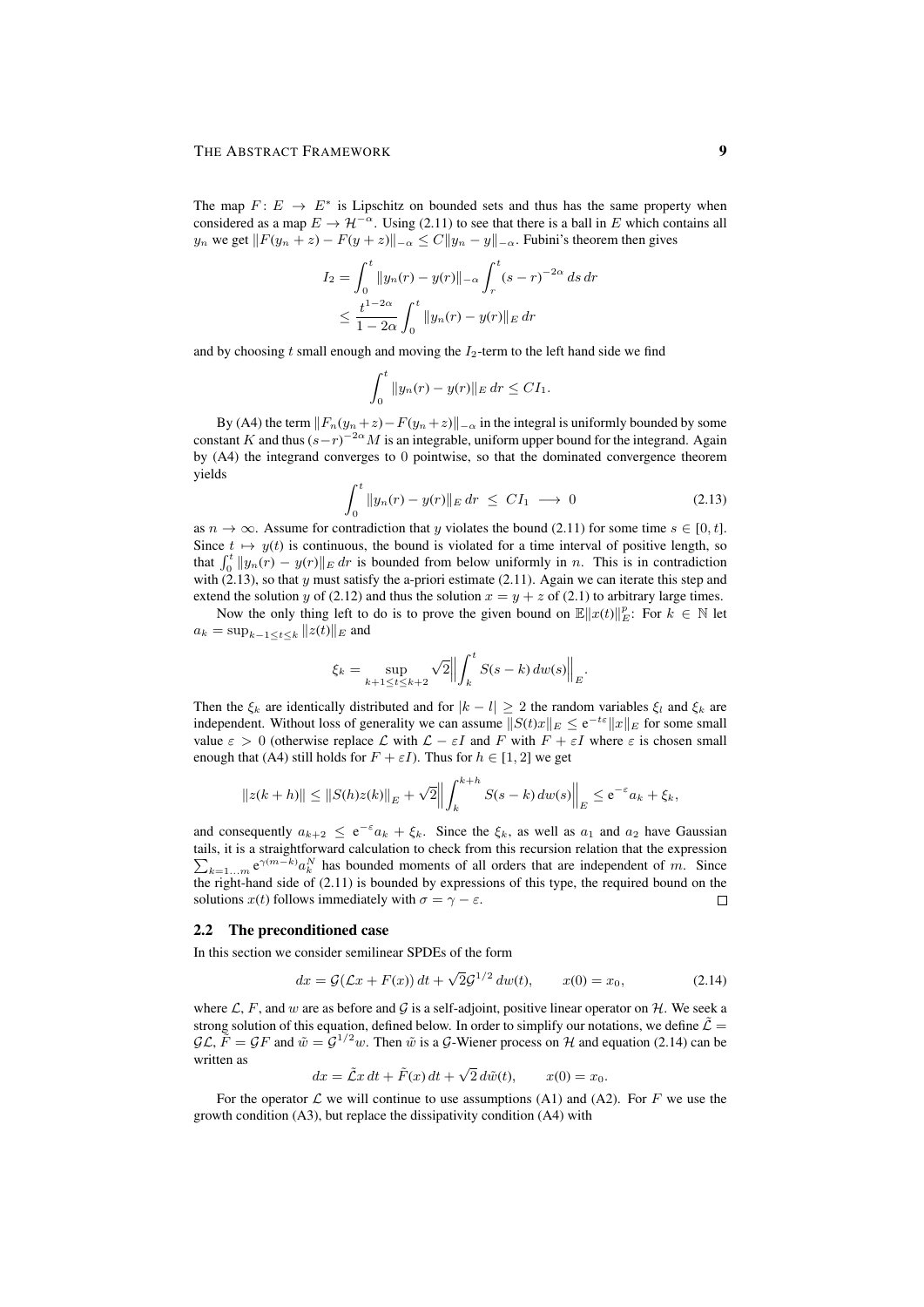(A5) There is  $N > 0$  such that F satisfies

$$
\langle x, F(x+y) \rangle \le C(1 + ||y||_E)^N
$$

for every  $x, y \in E$ .

Remark 2.7 Note that (A5) is structurally similar to assumption (A4) above, except that we now assume dissipativity in  $H$  rather than in  $E$ .

We make the following assumption on  $\mathcal{G}$ .

(A6) The operator  $\mathcal{G} \colon \mathcal{H} \to \mathcal{H}$  is trace class, self-adjoint and positive definite, the range of  $\mathcal{G}$ is dense in H, and the Gaussian measure  $\mathcal{N}(0, \mathcal{G})$  is concentrated on E.

Define the space  $\tilde{\mathcal{H}}$  to be  $\mathcal{D}(\mathcal{G}^{-1/2})$  with the inner product  $\langle x, y \rangle_{\tilde{\mathcal{H}}} = \langle x, \mathcal{G}^{-1}y \rangle$ . Then we assume that  $G$  is equal to the inverse of  $\mathcal{L}$ , up a 'small' error in the following sense:

(A7) We have  $\mathcal{GL} = -I + \mathcal{K}$ , where K is a bounded operator from H to  $\tilde{\mathcal{H}}$ .

**Lemma 2.8** Assume (A1), (A2), (A6), (A7). Then  $\mathcal{H} = \mathcal{H}^{1/2}$ . In particular,  $\mathcal{H} \subset E$ .

*Proof.* Note first that by [Yos80, Thm VII.1.3], the fact that  $GL$  is bounded on H implies that range( $\mathcal{G}$ )  $\subset \mathcal{D}(\mathcal{L})$ . Furthermore, (A7) implies that  $\mathcal{D}(\mathcal{L}) \subset \tilde{\mathcal{H}}$ . For every  $x \in \text{range } \mathcal{G}$ , one has

$$
\begin{aligned} |||x||_{\tilde{\mathcal{H}}}^2 - \|x\|_{1/2}^2| &= |\langle \mathcal{G}^{-1/2}x, \mathcal{G}^{-1/2} \mathcal{K}x \rangle| \\ &\leq \|x\|_{\tilde{\mathcal{H}}} \|\mathcal{K}x\|_{\tilde{\mathcal{H}}} \leq C \|x\|_{\tilde{\mathcal{H}}} \|x\| \leq C \|x\|_{\tilde{\mathcal{H}}} \|x\|_{1/2} \;, \end{aligned}
$$

so that the norms  $||x||_{\tilde{H}}$  and  $||x||_{1/2}$  are equivalent. In particular, we have

$$
range(\mathcal{G}) \subset \mathcal{D}(\mathcal{L}) \subset \tilde{\mathcal{H}} \subset \mathcal{H}^{1/2} .
$$

The facts that range(G) is dense in  $\tilde{\mathcal{H}}$  and  $\mathcal{D}(\mathcal{L})$  is dense in  $\mathcal{H}^{1/2}$  conclude the proof.  $\Box$ 

Definition 2.9 An E-continuous and adapted process x is called a *strong solution* of (2.14), if it satisfies

$$
x(t) = x_0 + \int_0^t (\mathcal{G}Lx(s) + \mathcal{G}F(x(s))) ds + \sqrt{2} \tilde{w}(t) \qquad \forall t \ge 0 \tag{2.15}
$$

almost surely.

**Theorem 2.10** Let  $\tilde{\mathcal{L}}$ *,*  $\tilde{F}$  and  $\mathcal{G}$  satisfy assumptions (A1)–(A3) and (A5)–(A7). Then for every  $x_0 \in E$  the equation (2.14) has a global, E-valued, unique strong solution. There exists a *constant*  $N > 0$  *and for every*  $p > 0$  *there are constants*  $K_p$ ,  $C_p$  *and*  $\gamma_p > 0$  *such that* 

$$
\mathbb{E}||x(t)||_{E}^{p} \le C_{p}(1+||x_{0}||_{E})^{Np}e^{-\gamma_{p}t} + K_{p}
$$
\n(2.16)

*for all times.*

*Proof.* Since it follows from (A6) and Kolmogorov's continuity criterion that the process  $\tilde{w}(t)$  is  $E$ -valued and has continuous sample paths, it is a straightforward exercise (use Picard iterations pathwise) to show that  $(2.14)$  has a unique strong solution lying in E for all times. It is possible to get uniform bounds on this solution in the following way. Choose an arbitrary initial condition  $x_0 \in E$  and let y be the solution to the linear equation

$$
dy = -y dt + d\tilde{w}(t), \quad y(0) = x_0.
$$

There exist constants  $\tilde{K}_p$  such that

$$
\mathbb{E}||y(t)||_{E}^{p} \le e^{-pt}||x_0||_{E}^{p} + \tilde{K}_p. \tag{2.17}
$$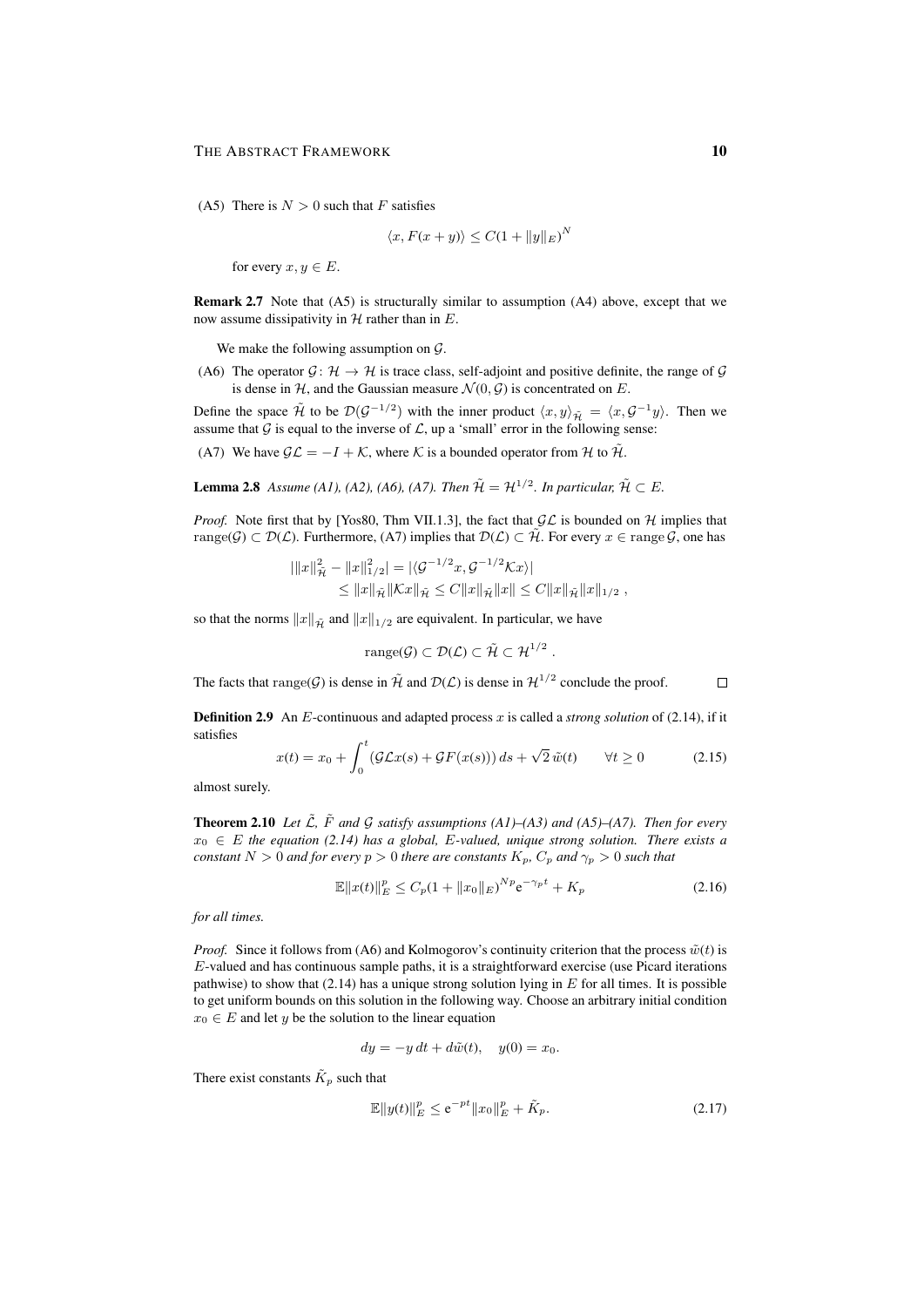Denote by z the difference  $z(t) = x(t) - y(t)$ . It then follows that z satisfies the ordinary differential equation

$$
\frac{dz}{dt} = \tilde{\mathcal{L}}z(t) + \tilde{F}(x(t)) + \mathcal{K}y(t), \quad z(0) = 0.
$$

Since  $\tilde{\mathcal{L}}$  is bounded from  $\tilde{\mathcal{H}}$  to  $\tilde{\mathcal{H}}$  by (A7) and  $\tilde{F}(x)+\mathcal{K}y \in \tilde{\mathcal{H}}$  for every  $x, y \in E$  by Lemma 2.8, it follows that  $z(t) \in \tilde{\mathcal{H}}$  for all times. Furthermore, we have the following bound on its moments:

$$
\frac{d||z||_{\tilde{\mathcal{H}}}^{2}}{dt} \leq -2w||z||_{\tilde{\mathcal{H}}}^{2} + \langle \tilde{F}(x), x - y \rangle_{\tilde{\mathcal{H}}} + \langle \mathcal{K}y, z \rangle_{\tilde{\mathcal{H}}}
$$
  
\n
$$
\leq C - 2w||z||_{\tilde{\mathcal{H}}}^{2} + \frac{w}{2}||z||_{\tilde{\mathcal{H}}}^{2} + C(1 + ||y||_{E})^{N} + \frac{1}{2w}||\mathcal{K}y||_{\tilde{\mathcal{H}}}^{2}
$$
  
\n
$$
\leq -w||z||_{\tilde{\mathcal{H}}}^{2} + C(1 + ||y||_{E})^{N}.
$$

Using Gronwall's lemma it thus follows from  $(2.17)$  that x satisfies a bound of the type  $(2.16)$ for every  $p \geq 0$ .  $\Box$ 

# 3 Stationary Distributions of Semilinear SPDEs

In this section we give an explicit representation of the stationary distribution of (2.1) and (2.14) when  $F$  is a gradient, by comparing it to the stationary distribution of the linear equation

$$
\frac{dz}{dt}(t) = \mathcal{L}z(t) + \sqrt{2}\frac{dw}{dt}(t) \qquad \forall t \ge 0
$$
\n
$$
z(0) = 0.
$$
\n(3.1)

The main results are stated in Theorems 3.4 and 3.6.

The solution of  $(3.1)$  is the process z from Lemma 2.1 and its stationary distribution is the Gaussian measure  $\nu = \mathcal{N}(0, -\mathcal{L}^{-1})$ . In this section we identify, under the assumptions from section 2 and with  $F = U'$  for a Fréchet differentiable function  $U: E \to \mathbb{R}$ , the stationary distribution of the equations (2.1) and (2.14). It transpires to be the measure  $\mu$  which has the Radon-Nikodym derivative

$$
d\mu = c \exp(U) d\nu
$$

with respect to the stationary distribution  $\nu$  of the linear equation, where c is the appropriate normalisation constant. In the next section we will see that there are no other stationary distributions.

The results here are slight generalisations of the results in [Zab88]. Our situation differs from the one in [Zab88] in that we allow the nonlinearity U' to take values in  $E^*$  instead of H, From the one in [ZabSS] in that we allow the nonlinearity  $U$  to take values in  $E$  instead of  $H$ , and that we consider preconditioning for the SPDE. We have scaled the noise by  $\sqrt{2}$  to simplify notation. Where possible we refer to the proofs in [Zab88] and describe in detail arguments which require non-trivial extensions of that paper.

Let  $(e_n)_{n\in\mathbb{N}}$  be an orthonormal set of eigenvectors of  $\mathcal L$  in  $\mathcal H$ . For  $n \in \mathbb{N}$  let  $E_n$  be the subspace spanned by  $e_1, \ldots, e_n$  and let  $\Pi_n$  be the orthogonal projection onto  $E_n$ . From [Zab88, Proposition 2] we know that under assumption (A2) we have  $E_n \subseteq E$  for every  $n \in \mathbb{N}$ .

Lemma 3.1 *Assume that assumptions (A1) and (A2) are satisfied. Then there are linear operators*  $\hat{\Pi}_n : E \to E_n$  *which are uniformly bounded in the operator norm on* E *and satisfy*  $\hat{\Pi}_n \Pi_n = \hat{\Pi}_n$  and  $\|\hat{\Pi}_n x - x\|_E \to 0$  as  $n \to \infty$ .

*Proof.* The semigroup  $S$  on  $H$  can be written as

$$
S(t)x = \sum_{k=1}^{\infty} e^{-t\lambda_k} \langle e_k, x \rangle e_k
$$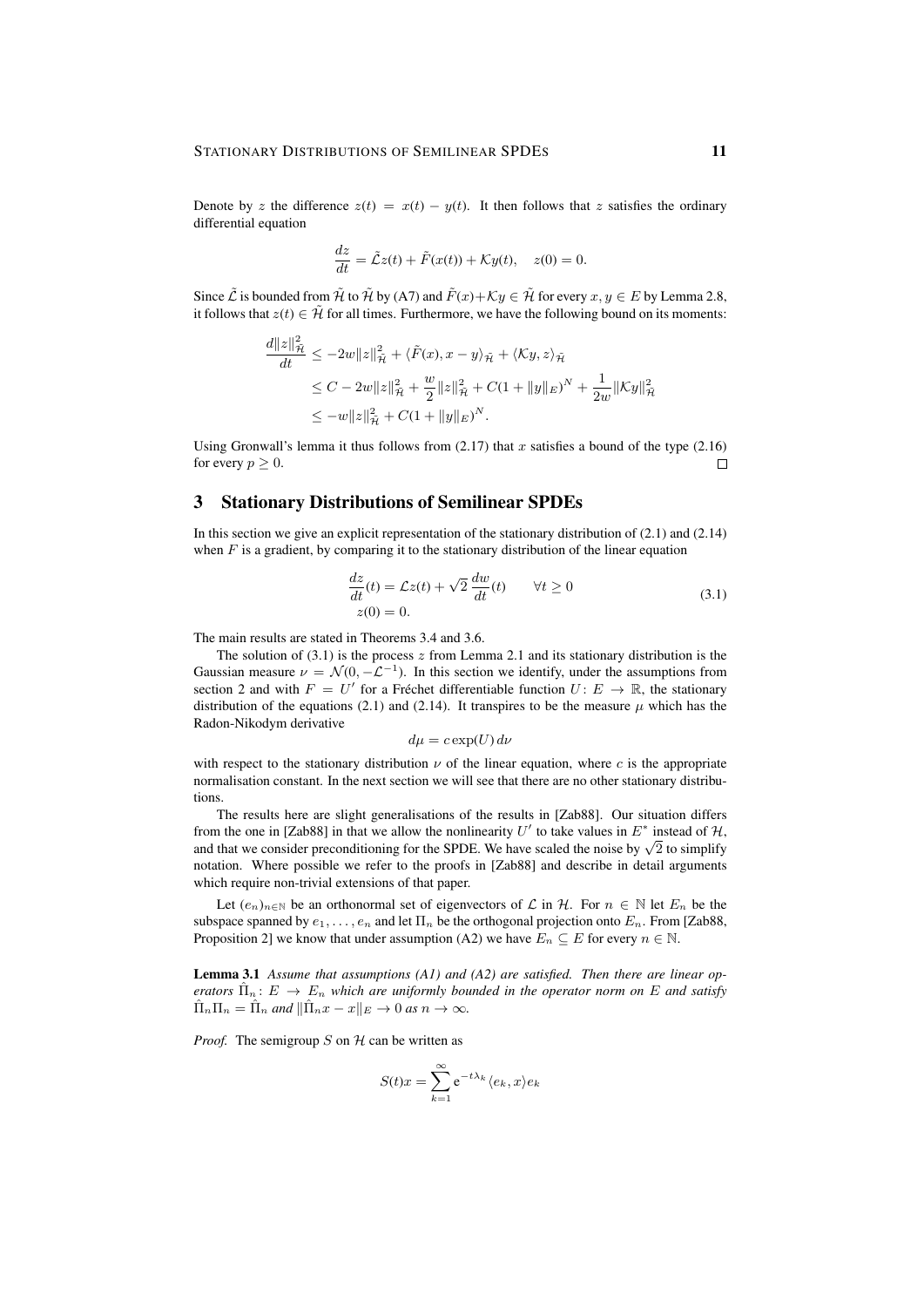for all  $x \in \mathcal{H}$  and  $t \geq 0$  where the series converges in  $\mathcal{H}$ . Since there is a constant  $c_1 > 0$ with  $||x||_{\mathcal{H}} \leq c_1 ||x||_E$  and from [Zab88, Proposition 2] we know there is a constant  $c_2 > 0$  with  $||e_k||_E \leq c_2 \sqrt{\lambda_k}$ , we get

$$
\|e^{-t\lambda_k} \langle e_k, x \rangle e_k\|_E \le e^{-t\lambda_k} \|e_k\|_{\mathcal{H}} \|x\|_{\mathcal{H}} \|e_k\|_E \le c_1 c_2 e^{-t\lambda_k} \sqrt{\lambda_k} \|x\|_E
$$

for every  $k \in \mathbb{N}$ . Consequently there is a constant  $c_3 > 0$  with

$$
||e^{-t\lambda_k} \langle e_k, x \rangle e_k||_E \le c_3 t^{-3/2} \lambda_k^{-1} ||x||_E.
$$

Now define  $\hat{\Pi}_n$  by

$$
\hat{\Pi}_n x = \sum_{k=1}^n e^{-t_n \lambda_k} \langle e_k, x \rangle e_k
$$
\n
$$
t_n = \left(\sum_{k=n+1}^\infty \lambda_k^{-1}\right)^{1/3}.
$$
\n(3.2)

where

(This series converges since Assumption (A2) implies that 
$$
\mathcal{L}^{-1}
$$
 is trace class.) Then

$$
\|(S(t_n) - \hat{\Pi}_n)x\|_E \le c_3 t_n^{-3/2} \sum_{k=n+1}^{\infty} \lambda_k^{-1} \|x\|_E = c_3 t_n^{3/2} \|x\|_E.
$$

We have  $\|\hat{\Pi}_n\|_E \leq ||S(t_n) - \hat{\Pi}_n||_E + ||S(t_n)||_E$ . Since S is strongly continuous on E, the norms  $||S(t_n)||_E$  are uniformly bounded. Thus the operators  $\hat{\Pi}_n$  are uniformly bounded and since  $t_n \to 0$  we get  $\|\hat{\Pi}_n x - x\|_E \leq \|S(t_n)x - \hat{\Pi}_n x\|_E + \|S(t_n)x - x\|_E \to 0$  as  $n \to \infty$ .  $\Box$ 

Since the eigenvectors  $e_n$  are contained in each of the spaces  $\mathcal{H}^{\alpha}$ , we can consider  $\hat{\Pi}_n$ , as defined by (3.2), to be an operator between any two of the spaces E,  $E^*$ , H, and  $\mathcal{H}^{\alpha}$  for all  $\alpha \in \mathbb{R}$ . In the sequel we will just write  $\hat{\Pi}_n$  for all of these operators. Taken from H to H this operator is self-adjoint. The adjoint of the operator  $\hat{\Pi}_n$  from E to E is just the  $\hat{\Pi}_n$  we get by using (3.2) to define an operator from  $E^*$  to  $E^*$ . Therefore in our notation we never need to write  $\hat{\Pi}_{N}^{*}$ . As a consequence of Lemma 3.1 the operators  $\hat{\Pi}_{n}$  are uniformly bounded from  $E^{*}$ to  $E^*$ .

Denote the space of bounded, continuous functions from E to R by  $\mathcal{C}_b(E)$ . We state and prove a modified version of [Zab88, Theorem 2].

Theorem 3.2 *Assume that assumptions (A1), (A2) are satisfied. Let* G *be a positive definite, self-adjoint operator on*  $H$ *, let*  $U: E \to \mathbb{R}$  *be bounded from above and Fréchet-differentiable,* and for  $n \in \mathbb{N}$  let  $(P_t^n)_{t>0}$  be the semigroup on  $\mathcal{C}_b(E)$  which is generated by the solutions of

$$
dx(t) = \mathcal{G}_n\left(\mathcal{L}x + F_n(x(t))\right)dt + \sqrt{2}\mathcal{G}_n^{1/2}\Pi_n dw
$$
\n(3.3)

where  $U_n = U \circ \hat{\Pi}_n$ ,  $F_n = U'_n$ ,  $\mathcal{G}_n = \hat{\Pi}_n \mathcal{G} \hat{\Pi}_n$  and w is a cylindrical Wiener process. Define *the measure* µ *by*

$$
d\mu(x) = e^{U(x)} d\nu(x)
$$

*where*  $\nu = \mathcal{N}(0, -\mathcal{L}^{-1})$ *. Let*  $(P_t)_{t>0}$  *be a semigroup on*  $\mathcal{C}_b(E)$  *such that*  $P_t^n \varphi(x_n) \to P_t \varphi(x)$ *for every*  $\varphi \in C_b(E)$ *, for every sequence*  $(x_n)$  *with*  $x_n \in E_n$  *and*  $x_n \to x \in E$ *, and for every*  $t > 0$ *. Then the semigroup*  $(P_t)_{t>0}$  *is*  $\mu$ *-symmetric.* 

*Proof.* From [Zab88, Theorem 1] we know that the stationary distribution of z is  $\nu$  and from the finite dimensional theory we know that (3.3) is reversible with a stationary distribution  $\mu_n$  which is given by

$$
d\mu_n(x) = c_n e^{U_n(x)} d\nu_n(x),
$$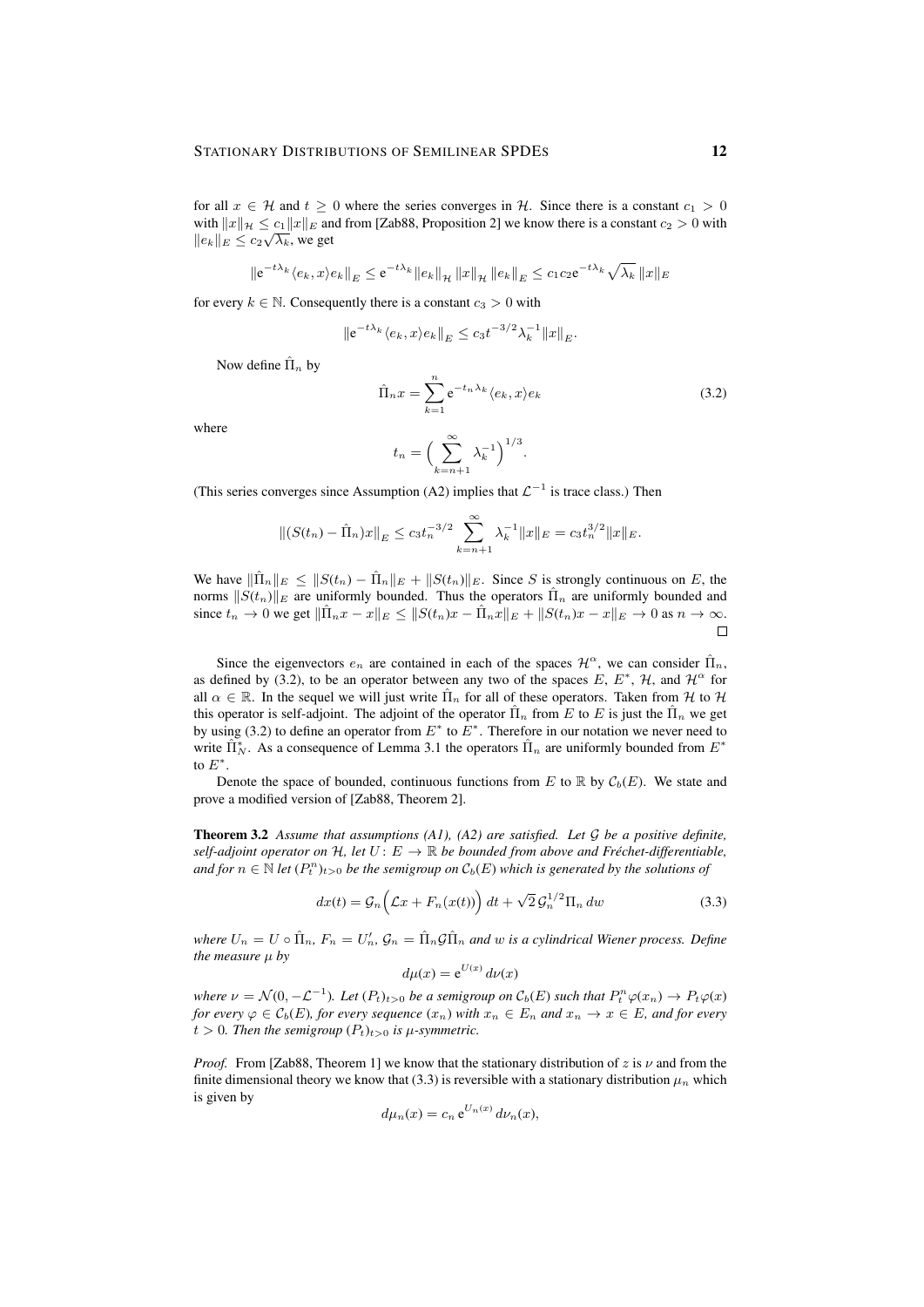where  $\nu_n = \nu \circ \Pi_n^{-1}$  and  $c_n$  is the appropriate normalisation constant. Thus for all continuous, bounded  $\varphi, \psi \colon E \to \mathbb{R}$  we have

$$
\int_{E} \varphi(x) P_t^n \psi(x) d\mu_n(x) = \int_{E} \psi(x) P_t^n \varphi(x) d\mu_n(x)
$$

and substitution gives

$$
\int_{E} \varphi(\Pi_n x) P_t^n \psi(\Pi_n x) e^{U(\hat{\Pi}_n x)} d\nu(x)
$$
  
= 
$$
\int_{E} \psi(\Pi_n x) P_t^n \varphi(\Pi_n x) e^{U(\hat{\Pi}_n x)} d\nu(x).
$$

for every  $t \geq 0$  and every  $n \in \mathbb{N}$ .

As in the proof of [Zab88, Theorem 2] we get  $\Pi_n x \to x$  in E for *v*-a.a. x. Since U is bounded from above and continuous and  $\varphi, \psi \in C_b(E)$  we can use the dominated convergence theorem to conclude

$$
\int_E \varphi(x) P_t \psi(x) e^{U(x)} d\nu(x) = \int_E \psi(x) P_t \varphi(x) e^{U(x)} d\nu(x).
$$

This shows that the semigroup  $(P_t)_{t>0}$  is  $\mu$ -symmetric.

### 3.1 The non-preconditioned case

We will apply Theorem 3.2 in two different situations, namely for  $\mathcal{G} = I$  (in this subsection) and for  $\mathcal{G} \approx -\mathcal{L}^{-1}$  (in the next subsection). The case  $\mathcal{G} = I$  is treated in [Zab88, Proposition 5] and [Zab88, Theorem 4]. Since in the present text we allow the nonlinearity  $U'$  to take values in  $E^*$  instead of  $H$ , we repeat the (slightly modified) result here.

**Lemma 3.3** *For*  $n \in \mathbb{N}$  *let*  $F_n, F: E \to E^*, T > 0$ , and  $\psi_n, \psi: [0, T] \to E$  be continuous *functions such that the following conditions hold.*

- For every  $r > 0$  there is a  $K_r > 0$  such that  $||F_n(x) F_n(y)||_{E^*} \le K_r ||x y||_E$  for *every*  $x, y \in E$  *with*  $||x||_E$ ,  $||y||_E \leq r$  *and every*  $n \in \mathbb{N}$ .
- $F_n(x) \to F(x)$  in  $E^*$  as  $n \to \infty$  for every  $x \in E$ .
- $\psi_n \to \psi$  *in*  $\mathcal{C}([0,T], E)$  *as*  $n \to \infty$ *.*
- *There is a*  $p > 1$  *with*

$$
\int_{0}^{T} \|S(s)\|_{E^{*} \to E}^{p} ds < \infty.
$$
 (3.4)

*Let*  $u_n, u \colon [0, T] \to E$  *be the solutions of* 

$$
u_n(t) = \int_0^t S(t-s) F_n(u_n(s)) \, ds + \psi_n(t) \tag{3.5}
$$

$$
u(t) = \int_0^t S(t - s)F(u(s)) ds + \psi(t).
$$
 (3.6)

*Then*  $u_n \to u$  *in*  $\mathcal{C}([0, T], E)$ *.* 

*Proof.* We have

$$
||u_n(t) - u(t)||_E \le ||\int_0^t S(t - s)(F_n(u(s)) - F(u(s))) ds||_E
$$
  
+  $||\int_0^t S(t - s)(F_n(u_n(s)) - F_n(u(s))) ds||_E$   
+  $||\psi_n(t) - \psi(t)||_E$ 

 $\Box$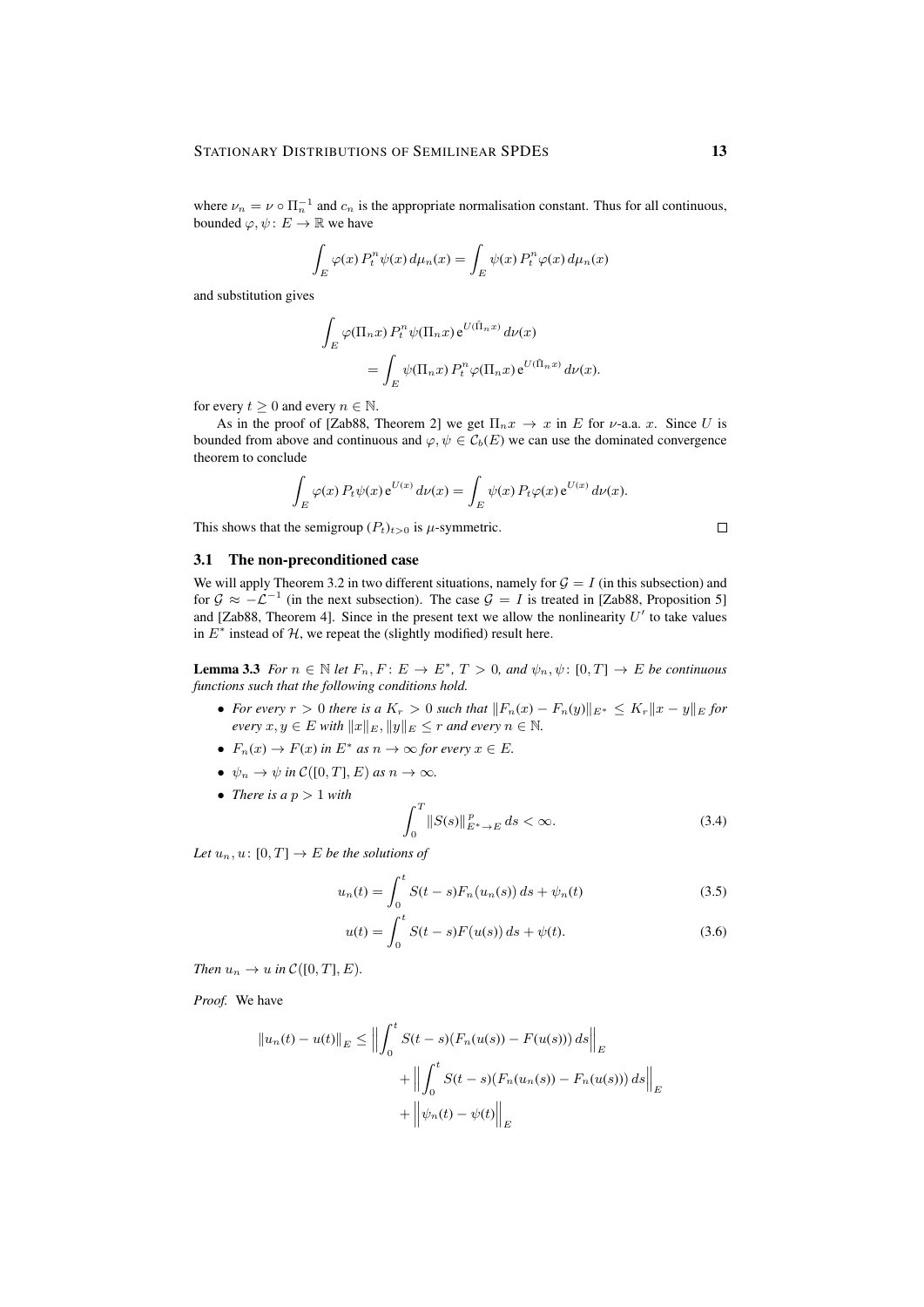$$
= I_1(t) + I_2(t) + I_3(t)
$$

for all  $t \in [0, T]$ . We can choose  $q > 1$  with  $1/p + 1/q = 1$  to get

$$
I_1(t) \le \int_0^t \|S(t-s)(F_n(u(s)) - F(u(s)))\|_E ds
$$
  
\n
$$
\le \int_0^t \|S(t-s)\|_{E^* \to E} \|F_n(u(s)) - F(u(s))\|_{E^*} ds
$$
  
\n
$$
\le \left(\int_0^T \|S(t-s)\|_{E^* \to E}^p ds\right)^{1/p} \left(\int_0^T \|F_n(u(s)) - F(u(s))\|_{E^*}^q ds\right)^{1/q}
$$

By dominated convergence the right hand side converges to 0 uniformly in t as  $n \to \infty$ .

For  $n \in \mathbb{N}$  and  $r > 0$  define

$$
\tau_{n,r} = \inf \Big\{ t \in [0,T] \Big| \ ||u(t)||_{E} \ge r \text{ or } ||u_n(t)||_{E} \ge r \Big\},\
$$

with the convention inf  $\emptyset = T$ . For  $t \leq \tau_{n,r}$  we have

$$
I_2(t) \le K_r \int_0^t \|S(t-s)\|_{E^* \to E} \|u_n(s) - u(s)\|_E ds
$$

and consequently

$$
||u_n(t) - u(t)||_E \le \sup_{0 \le t \le T} I_1(t) + ||\psi_n(t) - \psi(t)||_E
$$
  
+  $K_r \int_0^t ||S(t - s)||_{E^* \to E} ||u_n(s) - u(s)||_E ds.$ 

Using Gronwall's lemma we can conclude

$$
||u_n(t) - u(t)||_E \leq \left(\sup_{0 \leq t \leq T} I_1(t) + ||\psi_n(t) - \psi(t)||_E\right) \cdot \exp\left(K_r \int_0^T ||S(s)||_{E^* \to E} ds\right)
$$

for all  $t \leq \tau_{n,r}$ .

Now choose  $r > 0$  such that  $\sup_{0 \le t \le T} ||u(t)||_E \le r/2$ . Then for sufficiently large n and all  $t \leq \tau_{n,r}$  we have  $||u_n(t) - u(t)||_E \leq r/2$  and thus  $\sup_{0 \leq t \leq T} ||u(t)||_E \leq r$ . This implies  $\tau_{n,r} = T$  for sufficiently large *n* and the result follows.  $\tau_{n,r} = T$  for sufficiently large *n* and the result follows.

With all these preparations in place we can now show that the measure  $\mu$  is a stationary distribution of the non-preconditioned equation. The proof works by approximating the infinite dimensional solution of (2.1) by finite dimensional processes. Lemma 3.3 shows then that these finite dimensional processes converge to the solution of (2.1) and Theorem 3.2 finally shows that the corresponding stationary distributions converge, too.

**Theorem 3.4** Let  $U: E \to \mathbb{R}$  be bounded from above and Fréchet differentiable. Assume that  $\mathcal{L}$  and  $F = U'$  satisfy assumptions (A1)–(A4). Define the measure  $\mu$  by

$$
d\mu(x) = c e^{U(x)} d\nu(x),\tag{3.7}
$$

*where*  $\nu = \mathcal{N}(0, -\mathcal{L}^{-1})$  *and* c *is a normalisation constant.* Then (2.1) has a unique mild *solution for every initial condition*  $x_0 \in E$  *and the corresponding Markov semigroup on* E *is* µ*-symmetric. In particular* µ *is an invariant measure for (2.1).*

.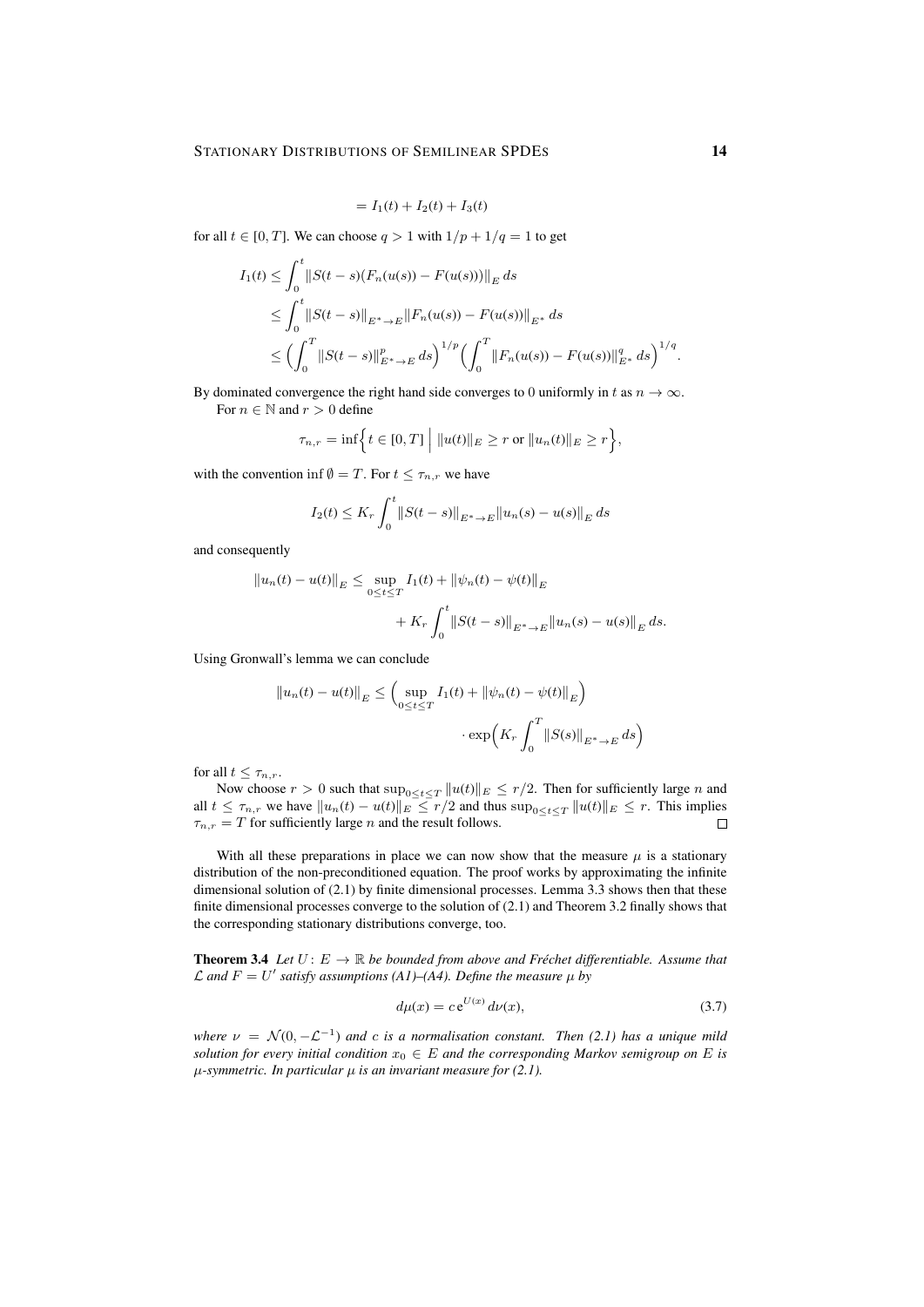*Proof.* Let  $x_0 \in E$ . From Theorem 2.6 the SDE (2.1) has a mild solution x starting in  $x_0$ . Defining  $\psi(t) = S(t)x_0 + z(t)$  where z is given by (3.1) we can a.s. write this solution in the form (3.6). Now consider a sequence  $(x_0^n)$  with  $x_0^n \in E_n$  for all  $n \in \mathbb{N}$  and  $x_0^n \to x_0$  as  $n \to \infty$ . Let  $\mathcal{G} = I$ . Then for every  $n \in \mathbb{N}$  the finite dimensional equation (3.3) has a solution  $x^n$  with start in  $x_0^n$  and this solution can a.s. be written in the form (3.5) with  $\psi_n = S(t)x_0^n + z_n(t)$  and  $z_n = \Pi_n z$ . From [Zab88, Proposition 1] we get that  $z_n \to z$  as  $n \to \infty$  and thus  $\psi_n \to \psi$  in  $\mathcal{C}([0,T], E)$  as  $n \to \infty$ .

Define  $F_n$  as in Theorem 3.2. Then we have  $F_n(x) = \hat{\Pi}_n F(\hat{\Pi}_n x)$  and thus  $F_n(x) \to F(x)$ as  $n \to \infty$  for every  $x \in E$ . Also, since F is locally Lipschitz and  $\hat{\Pi}_n : E \to E$  as well as  $\hat{\Pi}_n: E^* \to E^*$  are uniformly bounded, the  $F_n$  are locally Lipschitz where the constant can be chosen uniformly in  $n$ . From (2.3) we get

$$
\int_0^T \left\|S(t)\right\|_{E^*\to E} dt \le c_2 \int_0^T t^{-2\alpha} dt < \infty
$$

for every  $T > 0$  and thus condition (3.4) is satisfied. Now we can use Lemma 3.3 to conclude that  $x^n \to x$  in  $\mathcal{C}([0,T], E)$  as  $n \to \infty$  almost surely. Using dominated convergence we see that  $P_t^n \varphi(x_n) \to P_t \varphi(x)$  for every  $\varphi \in C_b(E)$  and every  $t > 0$ , where  $(P_t^n)$  are the semigroups from Theorem 3.2 and  $(P_t)_{t>0}$  is the semigroup generated by the solutions of (2.1). Now we can apply Theorem 3.2 to conclude that  $(P_t)_{t>0}$  is  $\mu$ -symmetric.  $\Box$ 

### 3.2 The preconditioned case

For the preconditioned case we require the covariance operator  $\mathcal G$  of the noise to satisfy assumptions (A6) and (A7), it particular G is trace class. Thus we can use strong solutions of (3.3) here. The analogue of Lemma 3.3 is given in the following lemma.

**Lemma 3.5** Let  $T > 0$  and for  $n \in \mathbb{N}$  let  $\tilde{\mathcal{L}}_n$ ,  $\tilde{\mathcal{L}}$  be bounded operators on E and  $\tilde{F}_n$ ,  $\tilde{F}: E \to$ E as well as  $\psi_n, \psi \colon [0, T] \to E$  be continuous functions such that the following conditions *hold.*

- $\tilde{\mathcal{L}}_n x \to \tilde{\mathcal{L}} x$  and  $\tilde{F}_n(x) \to \tilde{F}(x)$  in E as  $n \to \infty$  for every  $x \in E$
- *For every*  $r > 0$  *there is a*  $K_r > 0$  *such that*

$$
\|\tilde{F}_n(x) - \tilde{F}_n(y)\|_{E} \le K_r \|x - y\|_{E}
$$
\n(3.8)

*for every*  $x, y \in E$  *with*  $||x||_E$ ,  $||y||_E \le r$  *and every*  $n \in \mathbb{N}$ .

•  $\psi_n \to \psi$  *in*  $\mathcal{C}([0,T], E)$  *as*  $n \to \infty$ *.* 

*Let*  $u_n, u \colon [0, T] \to E$  *be solutions of* 

$$
u_n(t) = \int_0^t (\tilde{\mathcal{L}}_n u_n(s) + \tilde{F}_n(u_n(s))) ds + \psi_n(t)
$$
 (3.9)

$$
u(t) = \int_0^t (\tilde{\mathcal{L}}u(s) + \tilde{F}(u(s))) ds + \psi(t)
$$
\n(3.10)

*Then*  $u_n \to u$  *in*  $\mathcal{C}([0, T], E)$ .

*Proof.* We have

$$
||u_n(t) - u(t)||_E
$$
  
\n
$$
\leq \int_0^t \left\| \tilde{\mathcal{L}}_n u(s) - \tilde{\mathcal{L}} u(s) + \tilde{F}_n(u(s)) - \tilde{F}(u(s)) \right\|_E ds
$$
  
\n
$$
+ \int_0^t \left\| \tilde{\mathcal{L}}_n u_n(s) - \tilde{\mathcal{L}}_n u(s) + \tilde{F}_n(u_n(s)) - \tilde{F}_n(u(s)) \right\|_E ds
$$
  
\n
$$
+ \left\| \psi_n(t) - \psi(t) \right\|_E
$$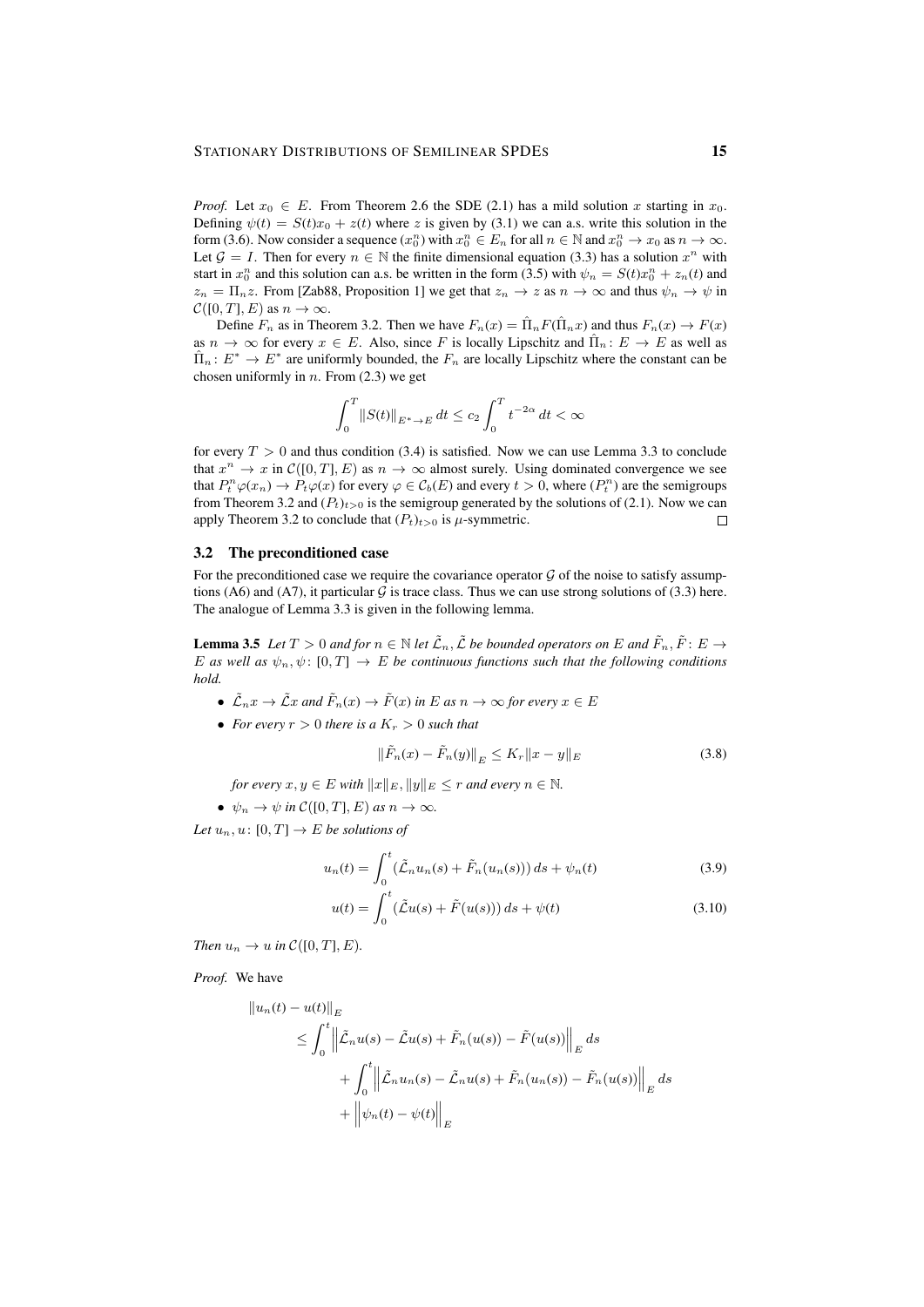$$
= I_1(t) + I_2(t) + I_3(t)
$$

for all  $t \in [0, T]$ . By the uniform boundedness principle we have  $\sup_{n \in \mathbb{N}} ||\tilde{G}_n||_E < \infty$  and thus we can choose  $K_r$  large enough to get

$$
\|\tilde{\mathcal{L}}_n x - \tilde{\mathcal{L}}_n y + \tilde{F}_n(x) - \tilde{F}_n(y)\|_E \le K_r \|x - y\|_E
$$

for every  $x, y \in E$  with  $||x||_E, ||y||_E \le r$  and every  $n \in \mathbb{N}$ . Also we have

$$
\sup_{0 \le t \le T} I_1(t) \le \int_0^T \left\| \tilde{\mathcal{L}}_n u(s) - \tilde{\mathcal{L}} u(s) + \tilde{F}_n(u(s)) - \tilde{F}(u(s)) \right\|_E ds \longrightarrow 0
$$

as  $n \to \infty$  by dominated convergence.

For  $n \in \mathbb{N}$  and  $r > 0$  define

$$
\tau_{n,r} = \inf \Big\{ t \in [0,T] \Big| \ ||u(t)||_{E} \geq r \text{ or } ||u_{n}(t)||_{E} \geq r \Big\},\
$$

with the convention inf  $\emptyset = T$ . For  $t \leq \tau_{n,r}$  we have

$$
I_2(t) \le K_r \int_0^t ||u_n(s) - u(s)||_E ds
$$

and consequently

$$
||u_n(t) - u(t)||_E \leq \sup_{0 \leq t \leq T} I_1(t) + K_r \int_0^t ||u_n(s) - u(s)||_E ds + ||\psi_n(t) - \psi(t)||_E.
$$

Using Gronwall's lemma we can conclude

$$
||u_n(t) - u(t)||_E \le e^{K_T T} \Big( \sup_{0 \le t \le T} I_1(t) + ||\psi_n(t) - \psi(t)||_E \Big)
$$

for all  $t \leq \tau_{n,r}$ .

Now choose  $r > 0$  such that  $\sup_{0 \le t \le T} ||u(t)||_E \le r/2$ . Then for sufficiently large n and all  $t \leq \tau_{n,r}$  we have  $||u_n(t) - u(t)||_E \leq r/2$  and thus  $\sup_{0 \leq t \leq T} ||u(t)||_E \leq r$ . This implies  $\tau_{n,r} = T$  for sufficiently large *n* and the result follows.  $\Box$ 

The following theorem shows now that the measure  $\mu$  is also a stationary distribution of the preconditioned equation. The proof works again by approximating the infinite dimensional solution of (2.1) by finite dimensional processes.

**Theorem 3.6** Let  $U: E \to \mathbb{R}$  be bounded from above and Fréchet differentiable. Assume that the operators G and L and the drift  $F = U'$  satisfy assumptions (A1)–(A3), and (A5)–(A7). *Define the measure*  $\mu$  *by* 

$$
d\mu(x) = c e^{U(x)} d\nu(x),\tag{3.11}
$$

where  $\nu = \mathcal{N}(0, -\mathcal{L}^{-1})$  and c is a normalisation constant. Then (2.14) has a unique strong so*lution for every initial condition*  $x_0 \in E$  *and the corresponding semigroup on* E *is*  $\mu$ *-symmetric. In particular*  $\mu$  *is an invariant measure for (2.14).* 

*Proof.* Let  $x_0 \in E$ . From Theorem 2.10 SDE (2.14) has a strong solution x starting in  $x_0$ . Defining  $\psi(t) = x_0 + \tilde{w}(t)$  where  $\tilde{w} = \mathcal{G}^{1/2}w$  is a  $\mathcal{G}$ -Wiener process, we can a.s. write this solution in the form (3.10). Now consider a sequence  $(x_0^n)$  with  $x_0^n \in E_n$  for all  $n \in \mathbb{N}$ and  $x_0^n \to x_0$  as  $n \to \infty$ . Then for every  $n \in \mathbb{N}$  the finite dimensional equation (3.3) has a solution  $x^n$  which starts in  $x_0^n$  and this solution can a.s. be written in the form (3.9) with  $\psi_n = x_0^n + \hat{\Pi}_n \mathcal{G}^{1/2} w(t)$ . Since the function  $\psi$  is continuous, it can approximated arbitrarily well by a piecewise affine function  $\hat{\psi}$ . Since the operators  $\hat{\Pi}_n$  are equibounded in E and satisfy  $\Pi_n y \to y$  for every  $y \in E$ , it is easy to see that  $\hat{\Pi}_n \hat{\psi} \to \hat{\psi}$  in  $\mathcal{C}([0,T], E)$ . On the other hand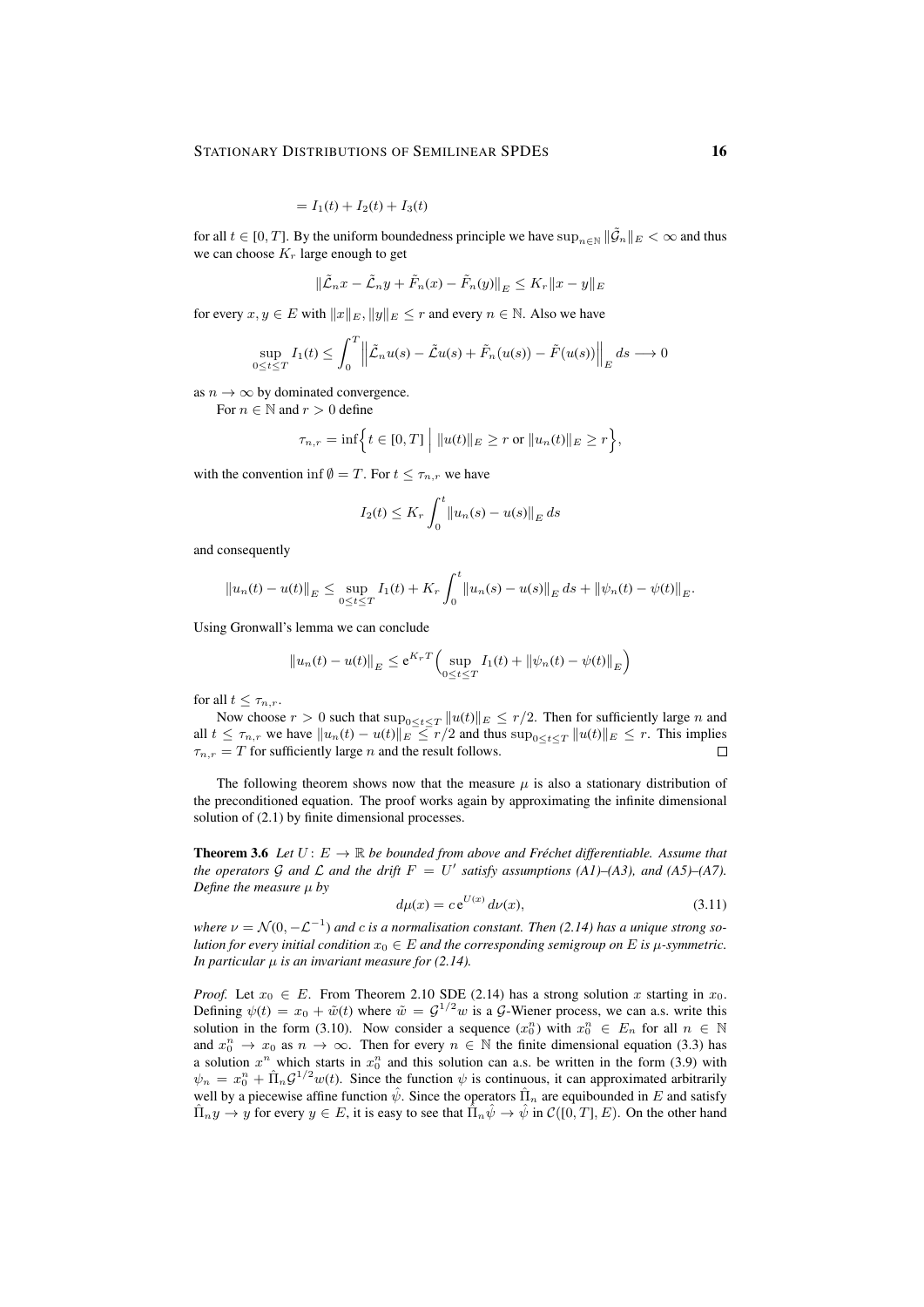$\|\psi_n - \hat{\Pi}_n \hat{\psi}\|_E$  is bounded by  $\|\hat{\Pi}_n x_0 - x_0^n\|_E + \|\hat{\Pi}_n\|_{E\to E} \|\psi - \hat{\psi}\|_E$ , so that it gets arbitrarily small as well. This shows that  $\psi_n$  converges indeed to  $\psi$  in  $\mathcal{C}([0, T], E)$ .

Because of (A6) and (A7) we have  $\|\mathcal{G}\|_{E\to E} < \infty$  and  $\|\mathcal{GL}\|_{E\to E} < \infty$ . Let  $F = U'$  and define  $F_n$  and  $\mathcal{G}_n$  as in Theorem 3.2. Then we have  $F_n(x) = \hat{\Pi}_n F(\hat{\Pi}_n x)$ . Let  $\tilde{\mathcal{L}}_n = \mathcal{G}_n \mathcal{L}$  $\hat{\Pi}_n\mathcal{GL}\hat{\Pi}_n, \ \tilde{\mathcal{L}}=\mathcal{GL}, \ \tilde{F}_n=\mathcal{G}_nF_n,$  and  $\tilde{F}=\mathcal{G}F$ . Since  $\|\hat{\Pi}_n\|_{E\to E}\leq c$  for all  $n\in\mathbb{N}$  and some constant  $c < \infty$  and since  $\|\hat{\Pi}_n x_n - x\|_E \le \|\hat{\Pi}_n x_n - \hat{\Pi}_n x\|_E + \|\hat{\Pi}_n x - x\|_E$  we get  $\prod_n x_n \to x$  in E as  $n \to \infty$  for every sequence  $(x_n)$  with  $x_n \to x$  in E. Since  $\mathcal{GL}$  is a bounded operator on E, we can use this fact to get  $\tilde{\mathcal{L}}_n x \to \tilde{\mathcal{L}} x$  in E as  $n \to \infty$  for every  $x \in E$ . Since  $\mathcal{GL}$  is bounded from E to E and  $\mathcal{L}(E) \supseteq \mathcal{L}(\mathcal{H}^{1/2}) = \mathcal{H}^{-1/2}$ , the operator G is defined on all of  $E^* \subseteq \mathcal{H}^{-1/2}$  and thus bounded from  $E^*$  to E and we get  $\tilde{F}_n(x) \to \tilde{F}(x)$  in E as  $n \to \infty$  for every  $x \in E$ . Since F is locally Lipschitz and the  $\hat{\Pi}_n$  are uniformly bounded, both as operators from E to E and from  $E^*$  to  $E^*$ , the  $F_n$  are locally Lipschitz where the constant can be chosen uniformly in  $n$ . Therefore all the conditions of Lemma 3.5 are satisfied and we can conclude that  $x^n \to x$  in  $\mathcal{C}([0,T], E)$  as  $n \to \infty$  almost surely.

Using dominated convergence we see that  $P_t^n \varphi(x_n) \to P_t \varphi(x)$  for every  $\varphi \in C_b(E)$  and every  $t > 0$ , where  $(P_t^n)$  are the semigroups from Theorem 3.2 and  $(P_t)_{t>0}$  is the semigroup generated by the solutions of (2.1). Now we can apply Theorem 3.2 to conclude that  $(P_t)_{t>0}$  is  $\mu$ -symmetric.  $\Box$ 

# 4 Ergodic Properties of the Equations

In this section, we show that the measure  $\mu$  from theorems 3.4 and 3.6 is actually the only invariant measure for both  $(2.1)$  and  $(2.14)$ . This result is essential to justify the use of ergodic averages of solutions to (2.1) or (2.14) in order to sample from  $\mu$ . We also show that a weak law of large numbers holds for every (and not just almost every) initial condition. Theorems 4.10 and 4.11 summarise the main results.

These results are similar to existing results for  $(2.1)$ , although our framework includes nonlinear boundary conditions and distribution-valued forcing in the equation. Furthermore, our analysis seems to be completely new for  $(2.14)$ . The problem is that  $(2.14)$  does not have any smoothing property. In particular, it lacks the strong Feller property which is an essential tool in most proofs of uniqueness of invariant measures for SPDEs. We show however that it enjoys the recently introduced asymptotic strong Feller property [HM04], which can in many cases be used as a substitute to the strong Feller property, as far as properties of the invariant measures are concerned.

Recall that a Markov semigroup  $P_t$  over a Banach space is called strong Feller if it maps bounded measurable functions into bounded continuous functions. It can be shown by a standard density argument that if Assumption 1 holds for  $\mathcal{P}_t$ , then it also has the strong Feller property. We will not give the precise definition of the asymptotic strong Feller property in the present article since this would require some preliminaries that are not going to be used in the sequel. All we are going to use is that, in a similar way, if a Markov semigroup  $P_t$  satisfies Assumption 2, then it is also asymptotically strong Feller.

#### 4.1 Variations of the strong Feller property

Given a Markov process on a separable Banach space  $E$ , we call  $P_t$  the associated semigroup acting on bounded Borel measurable functions  $\varphi: E \to \mathbb{R}$ . Let us denote by  $\mathcal{C}_b^1(E)$  the space of bounded functions from  $E$  to  $\mathbb R$  with bounded Fréchet derivative. Let us for the moment consider processes that satisfy the following property:

**Assumption 1** The Markov semigroup  $P_t$  maps  $C_b^1(E)$  into itself. Furthermore, there exists a *time* t and a locally bounded function  $C: E \to \mathbb{R}_+$  such that the bound

$$
||DP_t\varphi(x)|| \le C(x)||\varphi||_{\infty},\tag{4.1}
$$

*holds for every*  $\varphi: E \to \mathbb{R}$  *in*  $C_b^1(E)$  *and every*  $x \in E$ *.*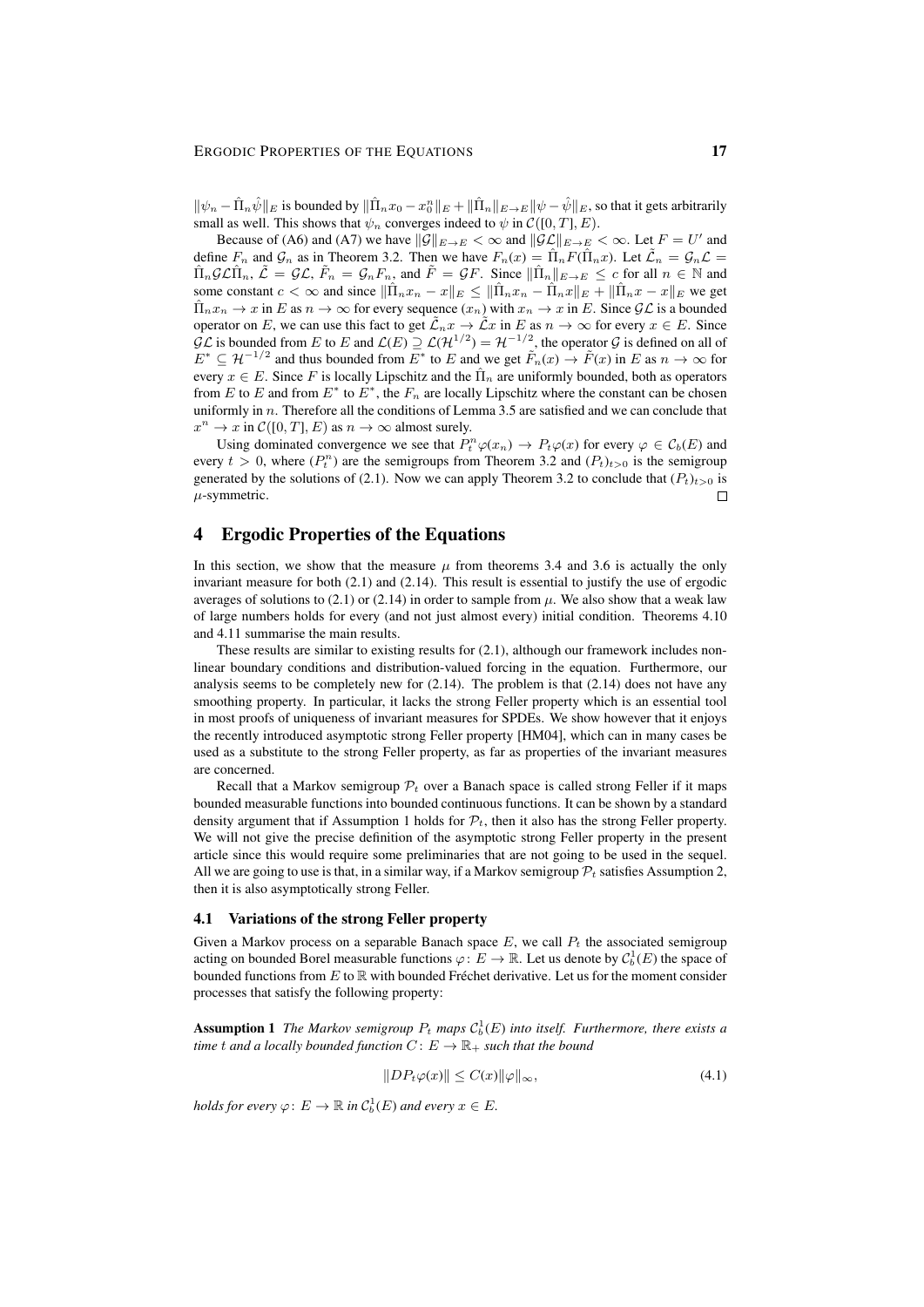It is convenient to introduce

$$
\mathcal{B}(x) = \{ y \in E \mid ||y - x||_E \le 1 \}, \quad \bar{C}(x) = \sup_{y \in \mathcal{B}(x)} C(y). \tag{4.2}
$$

Note that a density argument given in [DPZ96] shows that if (4.1) holds for Fréchet differentiable functions, then  $P_t\varphi$  is locally Lipschitz continuous with local Lipschitz constant  $C(x)\|\varphi\|_{\infty}$  for every bounded measurable function  $\varphi$ . In particular, this shows that

$$
||P_t(x, \cdot) - P_t(y, \cdot)||_{TV} \le \frac{1}{2}\overline{C}(x)||x - y||_E, \tag{4.3}
$$

for every  $x, y \in E$  with  $||x - y||_E \le 1$ . (With the convention that the total variation distance between mutually singular measures is 1.) Recall that the support of a measure is the smallest *closed* set with full measure. We also follow the terminology in [DPZ96, Var01] that an invariant measure for a Markov semigroup is called *ergodic* if the law of the corresponding stationary process is ergodic for the time shifts. The following result follows immediately:

**Lemma 4.1** Let  $P_t$  be a Markov semigroup on a separable Banach space E that satisfies (4.3) *and let*  $\mu$  *and*  $\nu$  *be two ergodic invariant measures for*  $P_t$ *. If*  $\mu \neq \nu$ *, then one has*  $\|x - y\| \ge$  $\min\{1, 2/\overline{C}(x)\}$  *for any two points*  $(x, y) \in \text{supp }\mu \times \text{supp }\nu$ .

*Proof.* Assume by contradiction that there exists a point  $(x, y) \in \text{supp }\mu \times \text{supp }\nu$  with  $||x - y||$  $|y|| < 2/\bar{C}(x)$  and  $||x - y|| < 1$ . Let  $\delta < 1 - ||x - y||$  be determined later and call  $\mathcal{B}_{\delta}(x)$  the ball of radius  $\delta$  centred in x. With these definitions, it is easy to check from (4.3) and the triangle inequality that one has

$$
||P_t(x', \cdot) - P_t(y', \cdot)||_{TV} \le \frac{1}{2}(2\delta + ||x - y||)\bar{C}(x),
$$

for every  $x' \in \mathcal{B}_{\delta}(x)$  and  $y' \in \mathcal{B}_{\delta}(y)$ . Since we assumed that  $||x - y||\overline{C}(x)/2 < 1$  it is possible, by taking  $\delta$  sufficiently small, to find a strictly positive  $\alpha > 0$  such that

$$
||P_t(x', \cdot) - P_t(y', \cdot)||_{TV} \leq 1 - \alpha.
$$

The invariance of  $\mu$  and  $\nu$  under  $P_t$  implies that

$$
\|\mu - \nu\|_{TV} \leq \int_{E^2} \|P_t(\tilde{x}, \cdot) - P_t(\tilde{y}, \cdot)\|_{TV} \, \mu(d\tilde{x}) \nu(d\tilde{y}) \leq 1 - \alpha \mu(\mathcal{B}_{\delta}(x)) \nu(\mathcal{B}_{\delta}(y)).
$$

Since the definition of the support of a measure implies that both  $\mu(\mathcal{B}_{\delta}(x))$  and  $\nu(\mathcal{B}_{\delta}(y))$  are non-zero, this contradicts the fact that  $\mu$  and  $\nu$  are distinct and ergodic, and therefore mutually singular.  $\Box$ 

It turns out in our case that we are unfortunately not able to prove that (4.1) holds for the equations under consideration. However, it follows immediately from the proof of Lemma 4.1 that one has the following very similar result:

Corollary 4.2 Let  $P_t$  be a Markov semigroup on a separable Banach space E such that there *exists a continuous increasing function*  $f: \mathbb{R}_+ \to \mathbb{R}_+$  *with*  $f(0) = 0$ ,  $f(1) = 1$  *and* 

$$
||P_t(x, \cdot) - P_t(y, \cdot)||_{TV} \le \bar{C}(x)f(||x - y||),
$$
\n(4.4)

*for every*  $x, y \in E$  *with*  $||x - y|| \leq 1$ *. Let*  $\mu$  *and*  $\nu$  *be two ergodic invariant measures for*  $P_t$ *. If*  $\mu \neq \nu$ , then one has  $f(\Vert x-y \Vert) \geq \min\{1, 1/\overline{C}(x)\}$  *for any two points*  $(x, y) \in \text{supp }\mu \times \text{supp }\nu$ .

We will see in Theorem 4.7 below that the semigroups generated by the non-preconditioned equations considered in the present article satisfy the smoothing property (4.4). However, even the slightly weaker strong Feller property can be shown to fail for the semigroups generated by the preconditioned equations. They however satisfy the following somewhat weaker condition.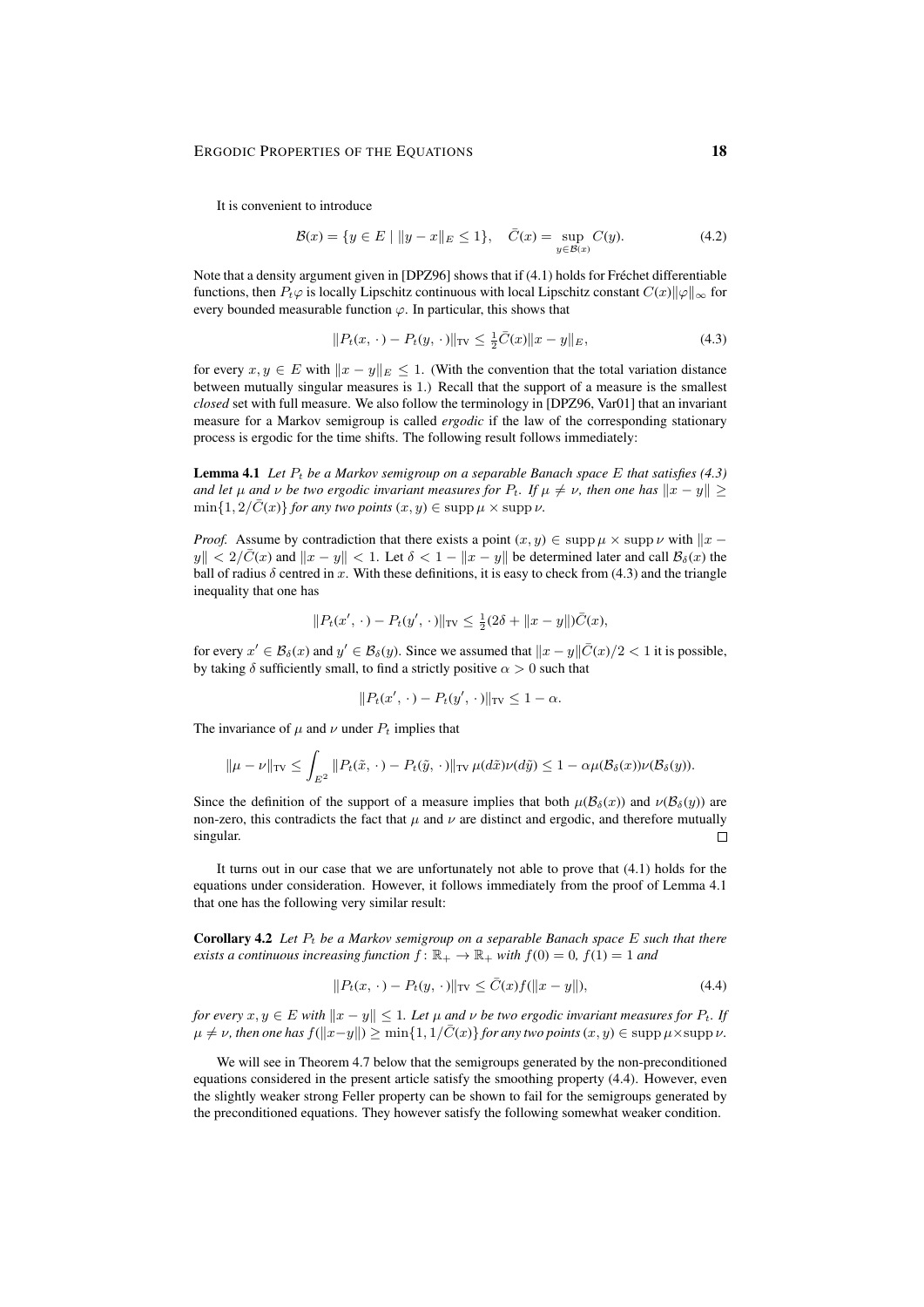**Assumption 2** The Markov semigroup  $P_t$  maps  $C_b^1(E)$  into itself. Furthermore, there exists a *decreasing function*  $f: \mathbb{R}_+ \to \mathbb{R}_+$  *converging to* 0 *at infinity and a locally bounded function*  $C: E \to \mathbb{R}_+$  *such that the bound* 

$$
||DP_t\varphi(x)|| \le C(x)(||\varphi||_{\infty} + f(t)||D\varphi||_{\infty}),
$$
\n(4.5)

*holds for every*  $\varphi: E \to \mathbb{R}$  *in*  $C_b^1(E)$  *and every*  $x \in \mathcal{H}$ *.* 

A modification of the argument of Lemma 4.1 yields:

Lemma 4.3 Let  $P_t$  be a Markov semigroup on a separable Banach space E that satisfies As*sumption 2 and let*  $\mu$  *and*  $\nu$  *be two ergodic invariant measures for*  $P_t$ *. If*  $\mu \neq \nu$ *, then one has*  $\|x - y\|$  ≥ min{1, 2/ $\overline{C}(x)$ } *for any two points*  $(x, y)$  ∈ supp  $\mu$  × supp  $\nu$  *where*  $\overline{C}$  *is given in* (4.2)*.*

*Proof.* Given a distance d on E, recall that the corresponding Wasserstein distance on the space of probability measures on  $E$  is given by

$$
\|\pi_1 - \pi_2\|_d = \inf_{\pi \in \mathcal{C}(\pi_1, \pi_2)} \int_{E^2} d(x, y) \,\pi(dx, dy),\tag{4.6}
$$

where  $C(\pi_1, \pi_2)$  denotes the set of probability measures on  $E^2$  with marginals  $\pi_1$  and  $\pi_2$ .

Given the two invariant measures  $\mu$  and  $\nu$ , we also recall the useful inequality

$$
\|\mu - \nu\|_d \le 1 - \min\{\mu(A), \nu(A)\} \Big(1 - \max_{y,z \in A} \|P_t(z, \cdot) - P_t(y, \cdot)\|_d\Big),\tag{4.7}
$$

valid for every  $t > 0$  and every measurable set A (see for example [HM04] for a proof).

For  $\varepsilon > 0$ , we define on H the distance  $d_{\varepsilon}(x, y) = 1 \wedge \varepsilon^{-1} ||x - y||$ , and we denote by  $|| \cdot ||_{\varepsilon}$ the corresponding seminorm on measures given by (4.6). One can check from the definitions that, in a way similar to the proof of [HM04, Prop. 3.12], (4.5) implies that the bound

$$
||P_t(x,\cdot)-P_t(y,\cdot)||_{\varepsilon}\leq \frac{1}{2}||x-y||\bar{C}(x)\Big(1+\frac{2f(t)}{\varepsilon}\Big),
$$

holds for every  $(x, y) \in E^2$  with  $||x - y|| \le 1$ , so that the same argument as in the proof of Lemma 4.1 yields  $\alpha > 0$  so that for  $\delta$  sufficiently small one has the bound

$$
||P_t(x,\cdot)-P_t(y,\cdot)||_{\varepsilon}\leq (1-\alpha)\Big(1+\frac{2f(t)}{\varepsilon}\Big),
$$

for every  $x' \in \mathcal{B}_{\delta}(x)$  and  $y' \in \mathcal{B}_{\delta}(y)$ . Note that one can choose  $\delta$  independently of  $\varepsilon$ . Choosing t as a function of  $\varepsilon$  sufficiently large so that  $f(t) < \alpha \varepsilon/2$  say, it follows from (4.7) that

$$
\|\mu_1-\mu_2\|_{\varepsilon}\leq 1-\alpha^2\min{\{\mu_1(\mathcal{B}_{\delta}(x)),\mu_2(\mathcal{B}_{\delta}(x))\}},
$$

for every  $\varepsilon > 0$ . Since  $\lim_{\varepsilon \to 0} ||\mu_1 - \mu_2||_{\varepsilon} = ||\mu_1 - \mu_2||_{TV}$  (see [HM04]), the claim follows in the same way as in Lemma 4.1.  $\Box$ 

### 4.2 Conditions for (4.4) to hold

In this subsection, we show that the equation  $(2.1)$  arising from the non-preconditioned case satisfies the bound (4.4). Our main result is the following theorem.

The proof of the results is closely related to standard arguments that can be found for example in [DPZ96, Cer99, MS99]. However, the situation in these works is different from ours, mainly because we only have local bounds on the derivative of the flow with respect to the initial condition. This forces us to use an approximation argument which in turn only yields a bound of type (4.4) rather than the bound (4.1) obtained in the previously mentioned works. The present proof unfortunately requires (4.8) as an additional assumption on the nonlinearity  $F$ , even though we believe that this is somewhat artificial.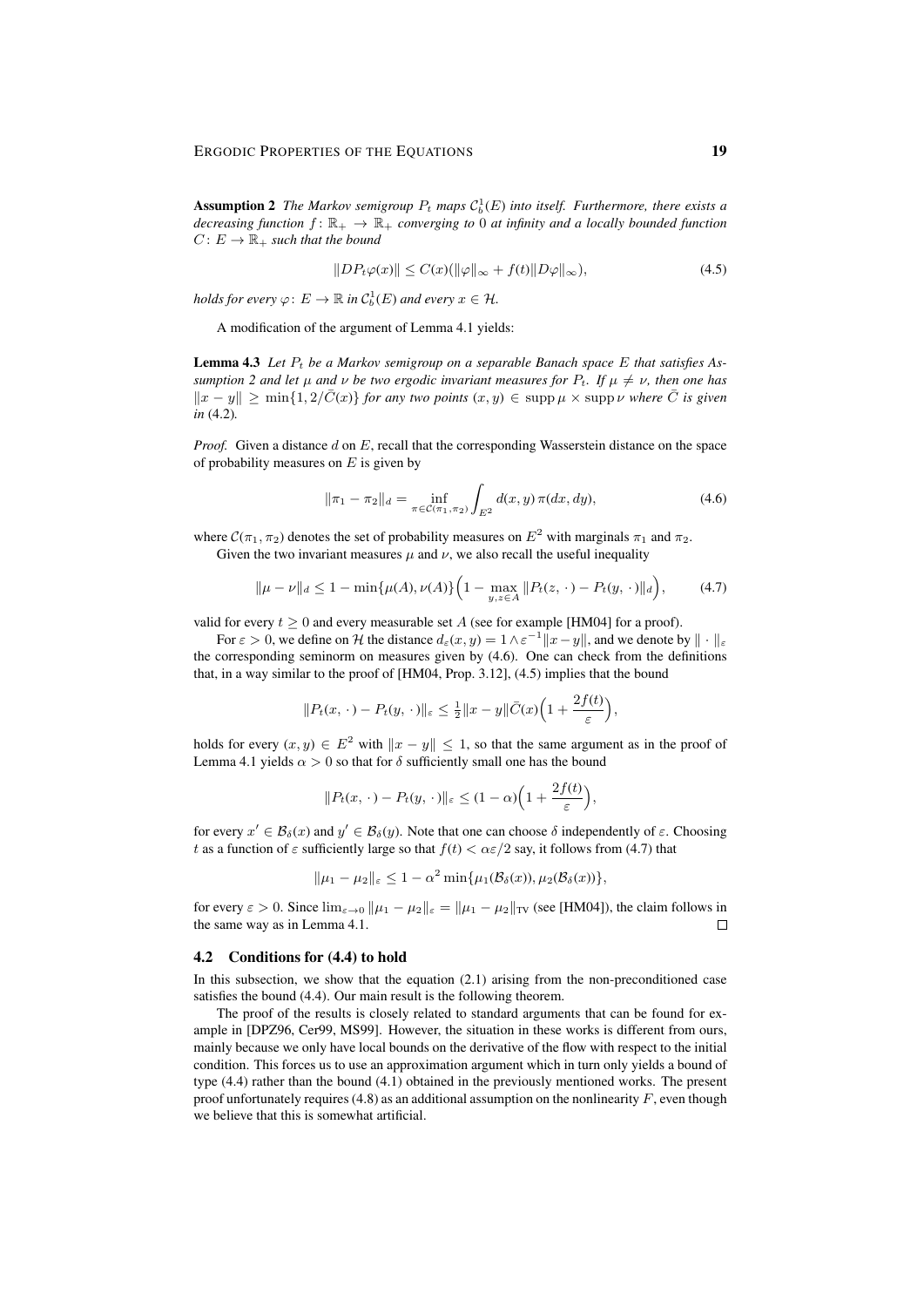**Theorem 4.4** *Assume that assumptions (A1)–(A4) hold. Assume furthermore that for every*  $R >$ 0, there exists a Fréchet differentiable function  $F_R: E \to E^*$  such that

$$
F_R(x) = F(x), \qquad \text{for } ||x||_E \le R,
$$
  
\n
$$
F_R(x) = 0, \qquad \text{for } ||x||_E \ge 2R,
$$
\n(4.8)

*and such that there exist constants* C *and* N *such that*

$$
||F_R(x)|| + ||DF_R(x)|| \le C(1 + R)^N,
$$

*for every*  $x \in E$ *. Then, there exist exponents*  $\tilde{N} > 0$  *and*  $\alpha > 0$  *such that the solutions to the SPDE* (2.1) satisfy (4.4) with  $f(r) = r^{\alpha}$  and  $\bar{C}(x) = (1 + ||x||_E)^{\tilde{N}}$ .

*Proof.* Fix  $x_0 \in E$  and define  $R = 2||x_0||_E$ . Denote by  $\Phi_t^R: E \to E$  the flow induced by the solutions to the truncated equation

$$
dx = \mathcal{L}x dt + F_R(x) dt + \sqrt{2} dw(t).
$$
 (4.9)

Denote furthermore by  $z$  the solution to the linearised equation defined in (2.4). It follows immediately from Picard iterations that  $\Phi^R_t$  is Fréchet differentiable and that there exists a constant  $C$  such that

$$
\|\Phi_t^R(x)\|_E \le \|x\|_E + \|z(t)\|_E + Ct^{1-2\alpha}(1+R)^N,
$$
  

$$
\|D\Phi_t^R(x)\|_{E\to E} \le 2,
$$
 (4.10)

for every  $t$  with

$$
t^{1-2\alpha} \le \frac{1}{C(1+R)^N}.\tag{4.11}
$$

Note that the bounds in (4.10) are almost sure bounds and that (4.11) is a *deterministic* condition on the time interval we are allowed to consider.

Denote now by  $P_t^R$  the Markov semigroup generated by (4.9). For an arbitrary function  $\varphi \in \mathcal{C}_b^1(E)$  and an arbitrary vector  $\xi \in E$ , the Bismut-Elworthy-Li formula [EL94, DPZ96] yields

$$
\begin{split} |DP_t^R \varphi(x)\xi| &= \frac{1}{t} \mathbb{E} \Big( \varphi(\Phi_t^R(x)) \int_0^t \langle D\Phi_s^R(x)\xi, dw(s) \rangle \Big) \\ &\leq \frac{1}{t} ||\varphi||_{\infty} \Big( \mathbb{E} \int_0^t ||D\Phi_s^R(x)\xi||_\mathcal{H}^2 ds \Big)^{1/2}. \end{split}
$$

Combining this with  $(4.10)$  shows that there exists a constant  $C$  such that

$$
||P_t^R(x, \cdot) - P_t^R(y, \cdot)||_{TV} \le \frac{C}{\sqrt{t}} ||x - y||_E, \tag{4.12}
$$

provided that  $t$  is sufficiently small so that  $(4.11)$  holds. The bound  $(4.10)$  shows that there exists  $\theta > 0$  such that

$$
\mathbb{P}\Big(\sup_{s\in[0,t]}\|x(s)\|_{E}\geq R\Big)\leq\frac{Ct^{\theta}}{R},\tag{4.13}
$$

for every t such that (4.11) holds and every  $x_0$  such that  $||x_0||_E \leq R/2$ .

Furthermore, it is clear that the solution to (4.9) agrees with the solution to (2.1) as long as it stays inside of a ball of radius  $R$ , so that (4.13) implies that under the same conditions,

$$
||P_t(x,\cdot) - P_t^R(x,\cdot)||_{\text{TV}} \le \frac{C t^{\theta}}{R}.
$$
\n(4.14)

Combining (4.14) and (4.12) yields

$$
||P_t(x, \cdot) - P_t(y, \cdot)||_{TV} \le \frac{C}{\sqrt{t}} ||x - y||_E + \frac{Ct^{\theta}}{R},
$$
\n(4.15)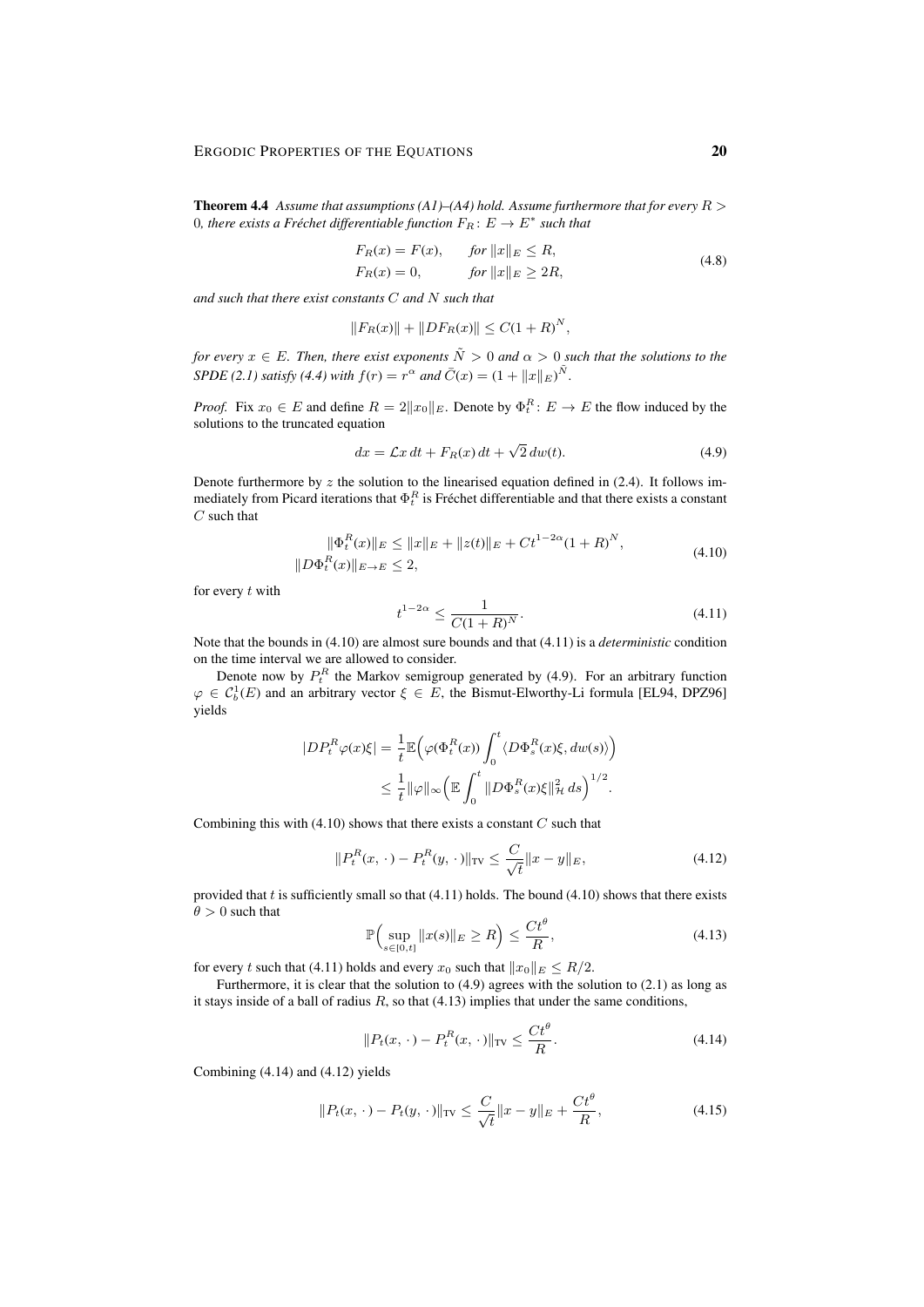for all pairs  $(x, y) \in E \times E$  such that  $\sup\{\Vert x \Vert_E, \Vert y \Vert_E\} \le R/2$  and all times t satisfying (4.11). Since one has  $R \times | \mathbb{R}^n \times \mathbb{R}^n \times \mathbb{R}^n \times \mathbb{R}^n \times \mathbb{R}^n$ 

$$
||P_t(x, \cdot) - P_t(y, \cdot)||_{TV} \le ||P_s(x, \cdot) - P_s(y, \cdot)||_{TV}
$$

for  $s \leq t$ , (4.15) actually implies that

$$
||P_t(x, \cdot) - P_t(y, \cdot)||_{TV} \le \inf_{s \le t} \left( \frac{C}{\sqrt{s}} ||x - y||_E + \frac{Cs^{\theta}}{R} \right),
$$

which immediately yields a bound of the type  $(4.4)$  holds, with  $C(x)$  growing polynomially in  $||x||_E.$  $\Box$ 

**Corollary 4.5** *Let*  $U: E \to \mathbb{R}$  *be bounded from above and Fréchet differentiable. Assume* that  $\mathcal L$  and  $F = U'$  satisfy the assumptions of Theorem 4.4. Then the SDE (2.1) has a unique *stationary distribution, which is given by (3.7).*

*Proof.* Denote by  $\mathcal E$  the set of all ergodic invariant measures for (2.1). It follows from Theorem 3.4 that  $\mu$  as given by (3.7) is an invariant measure for (2.1), so that  $\mathcal E$  is not empty. Note also that the support of  $\mu$  is equal to E since the embedding  $\mathcal{H}^{1/2} \subset E$  is dense by (A2). Assume now that  $\mathcal E$  contains at least two elements  $\nu_1$  and  $\nu_2$ . In this case, it follows from Theorem 4.4 that there exists an open set  $A \subset E$  such that  $A \cap \text{supp }\nu = \emptyset$  for every  $\nu \in \mathcal{E}$ . Since every invariant measure is a convex combination of ergodic invariant measures [Var01, Thm. 6.6], this implies that  $\mu(A) = 0$ , which is a contradiction to the fact that supp  $\mu = E$ .  $\Box$ 

Remark 4.6 Since we obtain the strong Feller property for (2.1), as well as the existence of a Lyapunov function (see equation (2.16)), we can apply the machinery exposed in [?] in order to obtain the exponential convergence (in a weighted total variation norm) of transition probabilities to the unique invariant measure. The only additional ingredient that is required is the fact that the level sets of the Lyapunov function are 'small'. This can be checked by a standard controllability argument.

### 4.3 Conditions for (4.5) to hold

In this subsection we show that the equations arising from the non-preconditioned case satisfy a bound of the type (4.5).

Theorem 4.7 *Let* L*,* F *and* G *satisfy (A1)–(A3) and (A5)–(A7). Then, the Markov semigroup on* H generated by the solutions of (2.14) satisfies the bound (4.5) with  $C(x) \leq C(1 + ||x||_E)^N$  for *some constants* C *and* N*. In particular it is asymptotically strong Feller.*

Remark 4.8 Note that it is not generally true that these assumptions imply that the process is strong Feller. A counterexample is given by the case where  $\tilde{\mathcal{L}}$  is minus the identity,  $F = 0$ , and  $\mathcal{G} \colon \mathcal{H} \to \mathcal{H}$  is any positive definite trace class operator. This counterexample comes very close to the situation studied in this paper, so that the strong Feller property is clearly not an appropriate concept here.

*Proof.* It follows from standard arguments that the evolution map  $\Phi_{s,t} : E \times \Omega \to E$  is Fréchet differentiable. We denote in the sequel its Fréchet derivative by  $J_{s,t}$ .

The family of (random) linear operators  $J_{s,t}$ :  $E \to E$  that are given in the following way. For every  $\xi \in E$ ,  $J_{s,t}\xi$  solves the equation

$$
\partial_t J_{s,t} \xi = \tilde{\mathcal{L}} J_{s,t} \xi + D \tilde{F}(x(t)) J_{s,t} \xi, \quad J_{s,s} \xi = \xi.
$$

We also define a family of (random) linear operators  $A_t: L^2([0, t], \mathcal{H}) \to E$  by

$$
A_t v = \int_0^t J_{s,t} \mathcal{G}^{1/2} v(s) ds.
$$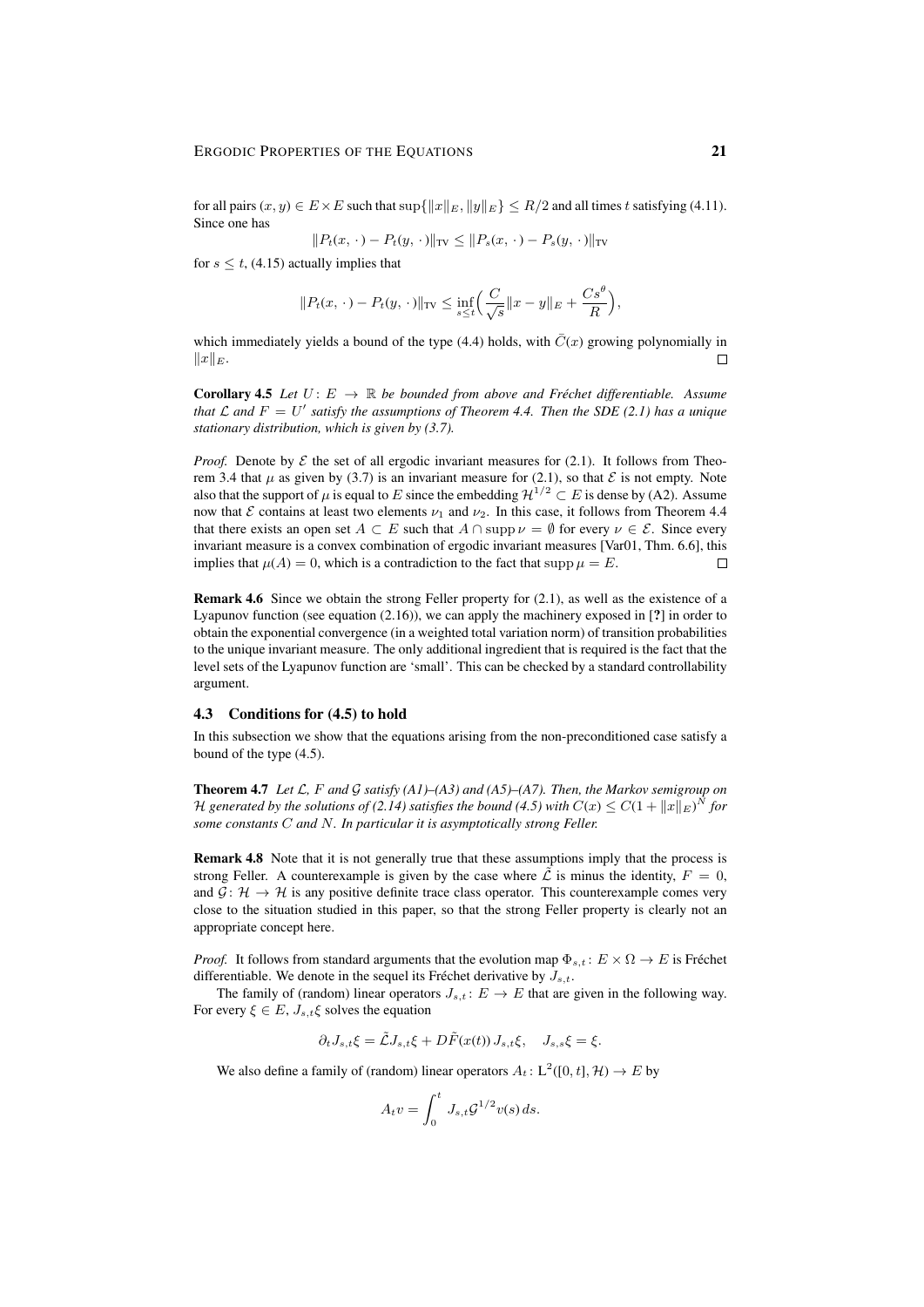This is well-defined since  $G^{1/2}$  maps H into E by Lemma 2.8. Recall that  $A_t v$  is the Malliavin derivative of the flow at time  $t$  in the direction of the Cameron-Martin vector  $v$ . We will also denote this by  $A_t v = \mathcal{D}^v \Phi_{0,t}$ .

Given a perturbation  $\xi$  in the initial condition for x, the idea is to find a perturbation v in the direction of the Cameron-Martin space of the noise such that these perturbations 'cancel' each other for large times t. Given a square-integrable  $H$ -valued process  $v$ , we therefore introduce the notation

$$
\rho(t) = J_{0,t} \xi - A_t v_{[0,t]},
$$

where  $v_J$  denotes the restriction of v to the interval J. Note that  $\rho(t)$  is the solution to the differential equation

$$
\partial_t \rho(t) = \tilde{\mathcal{L}} \rho(t) + D\tilde{F}(x(t)) \rho(t) - \mathcal{G}^{1/2} v(t), \quad \rho(0) = \xi \in E. \tag{4.16}
$$

The reason for introducing this process  $\rho$  is clear from the approximate integration by parts formula (see [HM04] for more details), which holds for every bounded function  $\varphi: E \to \mathbb{R}$ with bounded Fréchet derivative:

$$
\langle DP_t \varphi(x), \xi \rangle = \mathbb{E}\Big(\langle D(\varphi(x_t)), \xi \rangle\Big) = \mathbb{E}\Big((D\varphi)(x_t)J_{0,t}\xi\Big)
$$
  
\n
$$
= \mathbb{E}\Big((D\varphi)(x_t)A_t v_{[0,t]}\Big) + \mathbb{E}((D\varphi)(x_t)\rho_t)
$$
  
\n
$$
= \mathbb{E}\Big(\mathcal{D}^{v_{[0,t]}}\varphi(x_t)\Big) + \mathbb{E}((D\varphi)(x_t)\rho_t)
$$
  
\n
$$
= \mathbb{E}\Big(\varphi(x_t)\int_0^t \langle v(s), dw(s) \rangle\Big) + \mathbb{E}((D\varphi)(x_t)\rho_t)
$$
  
\n
$$
\leq ||\varphi||_{\infty} \sqrt{\mathbb{E}\int_0^t ||v(s)||^2 ds} + ||D\varphi||_{\infty} \mathbb{E}||\rho_t||_E.
$$
 (4.17)

In this formula,  $w$  denotes a cylindrical Wiener process on  $H$ , so that  $\tilde{w} = \mathcal{G}^{1/2}w$ . This formula is valid for every adapted square integrable  $H$ -valued process  $v$ .

It remains to choose an adapted process v such that  $\rho(t) \rightarrow 0$ . For

$$
v(t) = \mathcal{G}^{-1/2} (D\tilde{F}(x(t)) + \mathcal{K}) e^{-t} \xi.
$$

it is easy to check that equation (4.16) reduces to  $\partial_t \rho = -\rho$ , and so  $\|\rho(t)\|_E = e^{-t}$ . Furthermore, Theorem 2.10 together with assumptions (A3) and (A7) ensures that  $\mathbb{E}||v(t)||_{\mathcal{H}}^2 \leq$  $C(1 + ||x||_E)^N e^{-wt}$  for some constants C, N, and w, so that (4.17) immediately implies (4.5).  $\Box$ 

**Corollary 4.9** *Let*  $U: E \to \mathbb{R}$  *be bounded from above, Fréchet differentiable, and such that*  $(AI)$ – $(A3)$  and  $(A5)$ – $(A7)$  hold for  $F = U'$ . Then the SDE (2.14) has a unique stationary *distribution, which is given by (3.11).*

*Proof.* The proof follows exactly the same pattern as the proof of Corollary 4.5, but we replace references to Theorem 4.4 by references to Theorem 4.7 and Lemma 4.3.  $\Box$ 

#### 4.4 Law of large numbers

In this section, we use the results of the previous section in order to show that the solutions to our equations satisfy a law of large numbers. We first show that

**Theorem 4.10** Assume that  $(A1)$ – $(A4)$  and  $(4.8)$  hold and let  $\mu$  be an ergodic invariant proba*bility measure for (2.1). Then, one has*

$$
\lim_{T \to \infty} \frac{1}{T} \int_0^T \varphi(x(t)) dt = \int_E \varphi(x) \mu(dx), \quad \text{almost surely} \tag{4.18}
$$

*for every initial condition*  $x_0$  *in the support of*  $\mu$  *and for every bounded measurable function*  $\varphi\colon E\to\mathbb{R}$ .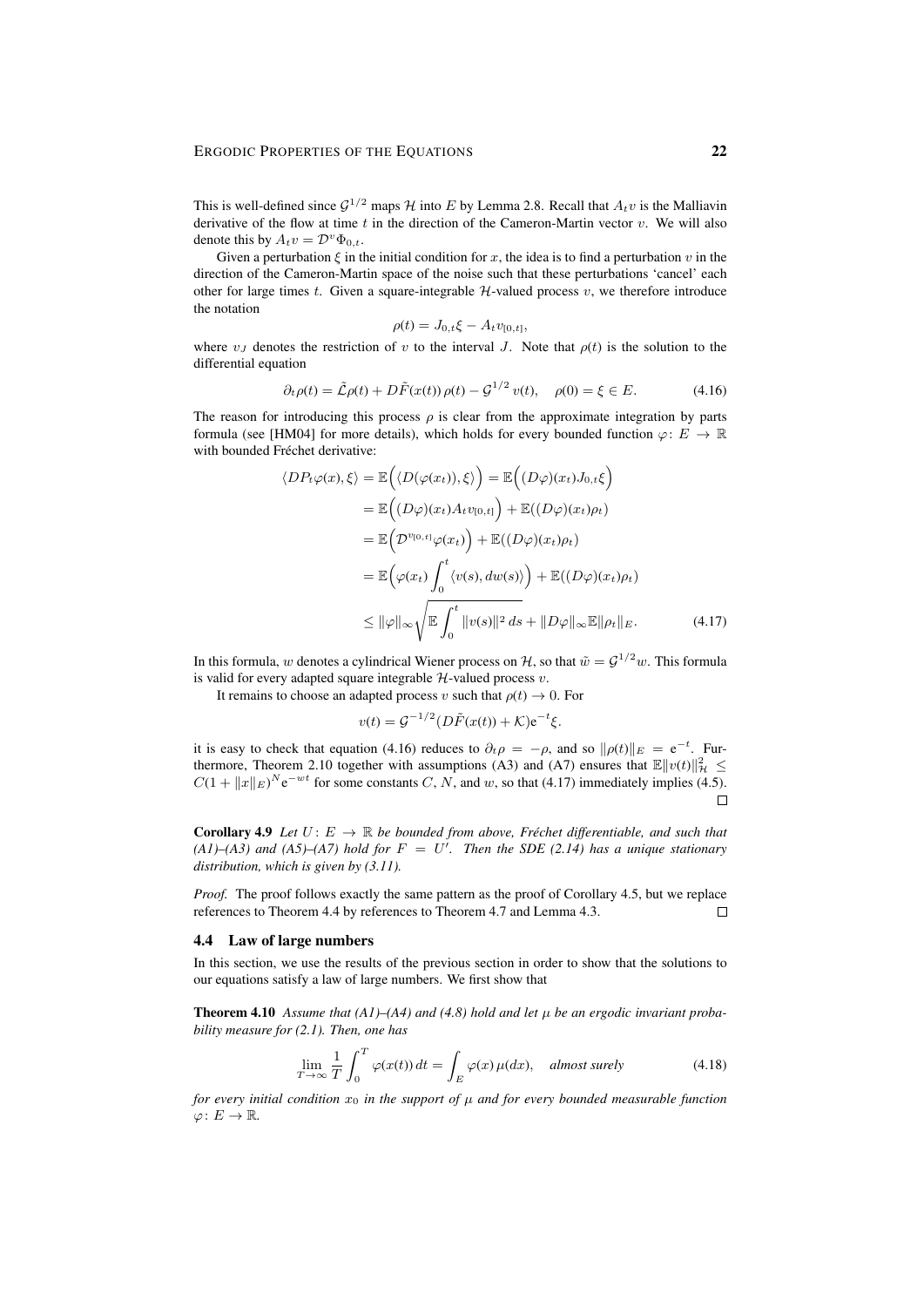*Proof.* Denote by  $A \subset E$  the set of initial conditions for which (4.18) holds and by S the support of  $\mu$ . We know from Birkhoff's ergodic theorem that  $\mu(\mathcal{A}) = 1$ , and therefore that  $\mathcal A$  is dense in S. Let now  $x_0 \in S$  and  $\varepsilon > 0$  be arbitrary and choose a sequence  $x_0^n$  of points in A converging to  $x_0$ .

Fix an arbitrary time  $t_0 > 0$ . Since by Theorem 4.4  $P_t(x, \cdot)$  is continuous in x (in the topology of total variation), there exists  $n$  such that

$$
||P_{t_0}(x_0^n, \cdot) - P_{t_0}(x_0, \cdot)||_{TV} < \varepsilon. \tag{4.19}
$$

Let  $x^n(\cdot)$  denote the trajectories starting from  $x_0^n$  and  $x(t)$  denote the trajectories starting from  $x_0$ . By the Markov property, the bound (4.19) implies that there exists a coupling between the laws of  $x^n(\cdot)$  and  $x(\cdot)$  such that with probability larger than  $1 - \varepsilon$ , one has  $x^n(t) = x(t)$  for every  $t \geq t_0$ . This immediately shows that

$$
\lim_{T \to \infty} \frac{1}{T} \int_0^T \varphi(x(t)) dt = \int_E \varphi(x) \mu(dx),
$$

on a set of measure larger than  $1 - \varepsilon$ . Since  $\varepsilon$  was arbitrary, this shows the desired result.  $\Box$ 

In the preconditioned case, we have the following somewhat weaker form of the law of large numbers:

**Theorem 4.11** Assume that (A1)–(A3) and (A5)–(A7) hold and let  $\mu$  be an ergodic invariant *probability measure for (2.14). Then, one has*

$$
\lim_{T \to \infty} \frac{1}{T} \int_0^T \varphi(x(t)) dt = \int_E \varphi(x) \mu(dx), \quad \text{in probability}
$$
\n(4.20)

*for every initial condition*  $x(0)$  *in the support of*  $\mu$  *and for every bounded function*  $\varphi: E \to \mathbb{R}$  $with$  *bounded Fréchet derivative.* 

*Proof.* Denote as before by  $A \in E$  the set of initial conditions for which (4.20) holds and by S the support of  $\mu$ . Since convergence in probability is weaker than almost sure convergence, we know from Birkhoff's ergodic theorem that  $\mu(A) = 1$ , and therefore that A is dense in S.

Define

$$
\mathcal{E}_{\varphi}^{T}(x) = \frac{1}{T} \int_{0}^{T} \varphi(x(t)) dt, \quad \text{with } x(0) = x.
$$

The idea is to use the following chain of equalities, valid for every pair of bounded functions  $\varphi: E \to \mathbb{R}$  and  $\psi: \mathbb{R} \to \mathbb{R}$  with bounded Fréchet derivatives. The symbol D denotes the Fréchet derivative of a given function and the symbol  $D$  denotes its Malliavin derivative. One has

$$
D \mathbb{E} \psi(\mathcal{E}_{\varphi}^{T}(x)) \xi = \mathbb{E} \Big( (D \psi)(\mathcal{E}_{\varphi}^{T}) \frac{1}{T} \int_{0}^{T} (D \varphi)(x(t)) J_{0,t} \xi dt \Big)
$$
  
\n
$$
= \mathbb{E} (\mathcal{D}^{v} \psi(\mathcal{E}_{\varphi}^{T})) + \mathbb{E} \Big( (D \psi)(\mathcal{E}_{\varphi}^{T}) \frac{1}{T} \int_{0}^{T} (D \varphi)(x(t)) \rho(t) dt \Big)
$$
  
\n
$$
\leq \mathbb{E} (\psi(\mathcal{E}_{\varphi}^{T}) \int_{0}^{T} v(t) dt) + \frac{\|D \psi\|_{\infty} \|D \varphi\|_{\infty}}{T} \mathbb{E} \int_{0}^{T} |\rho(t)| dt
$$
  
\n
$$
\leq C \Big( \|\psi\|_{\infty} + \frac{\|D \psi\|_{\infty} \|D \varphi\|_{\infty}}{T} \Big) \|\xi\|.
$$

Denote now by  $\mu_{\varphi}^{T}(x)$  the law of  $\mathcal{E}_{\varphi}^{T}(x)$ . The above chain of inequalities shows that

$$
\|\mu_{\varphi}^T(x) - \mu_{\varphi}^T(y)\|_{W} \le C\Big(1 + \frac{\|D\varphi\|_{\infty}}{T}\Big)\|x - y\|,
$$

for some constant C, where  $\|\cdot\|_W$  denotes the Wasserstein distance between two probability measures with respect to the distance function  $1 \wedge ||x - y||$ . Since the Wasserstein distance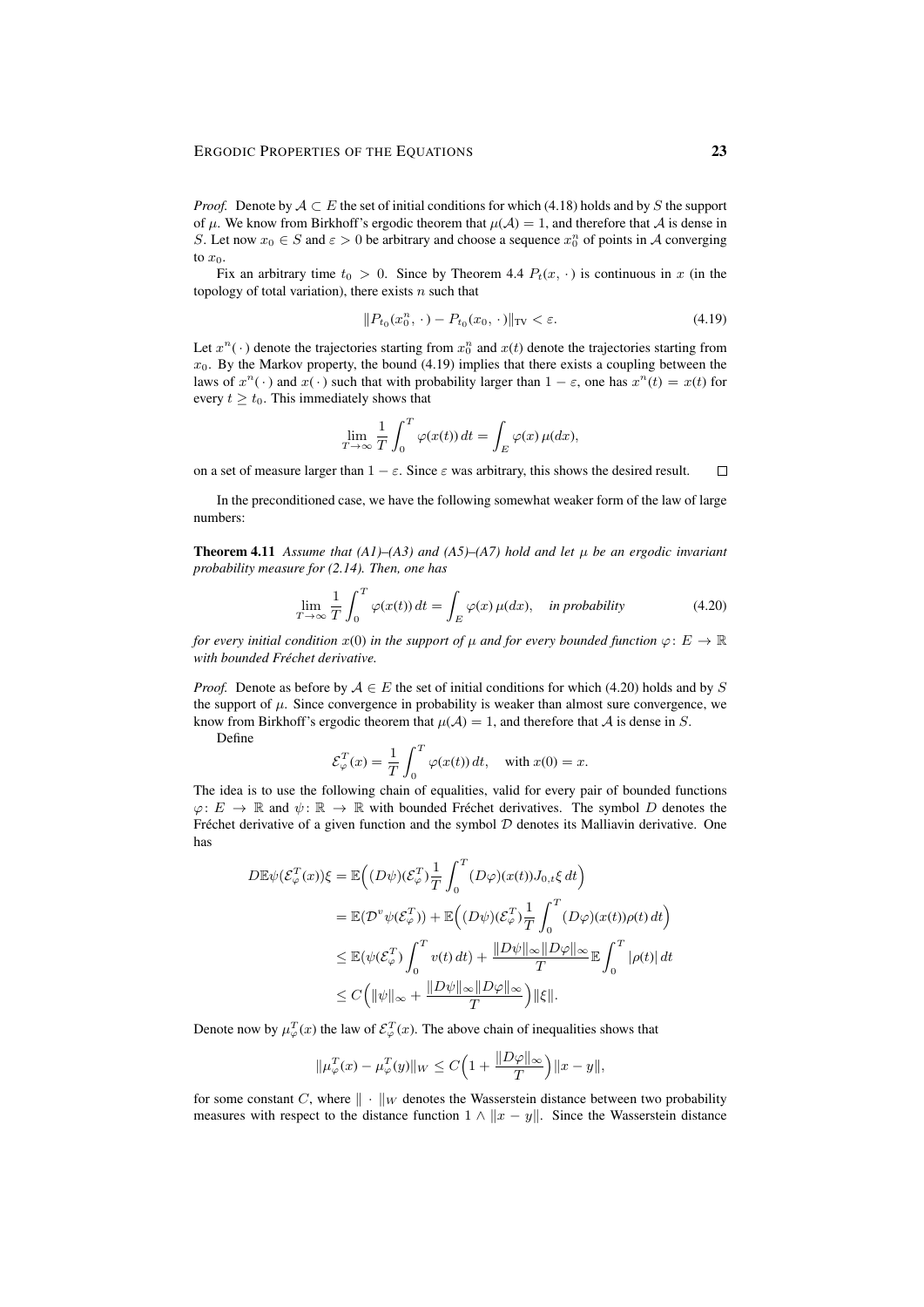metrises the weak convergence topology and weak convergence to a delta measure is the same as convergence in probability to the point at which the measure is located, this implies that (4.20) holds for *every* initial condition x in S.  $\Box$ 

Remark 4.12 It is possible to extend the above argument to a larger class of continuous test functions  $\varphi$  by introducing a time-dependent smoothing (and possibly cutoff).

Remark 4.13 If we wish to obtain a statement which is valid for *every* initial condition, it is in general impossible to drop the continuity assumption on  $\varphi$ . Consider for example the trivial dynamic  $\dot{x} = -x$  on R with invariant measure  $\delta_0$ . It is obvious that if we take  $x_0 = 1$ ,  $\varphi(0) = 1$ , and  $\varphi(x) = 0$  for  $x \neq 0$ , then the left hand side of (4.20) is 0 whereas the right hand side is 1.

# 5 Conditioned SDEs

In this section we outline how the preceding material can be used to construct SPDEs which sample from the distribution of conditioned SDEs. The programme outlined here will be carried out in the subsequent sections in three specific contexts.

We start the section by explaining the common structure of the arguments used in each of the following three sections; we also outline the required common technical tools. We then make some remarks concerning the conversion between Hilbert space valued SDEs and SPDEs, and in particular discuss how the framework developed in preceding sections enables us to handle the nonlinear boundary conditions which arise.

Consider the following  $\mathbb{R}^d$ -valued SDEs, both driven by a d-dimensional Brownian motion, with invertible covariance matrix  $BB^*$ :

$$
dX = AX\,du + f(X)\,du + B\,dW, \quad X(0) = x^{-}
$$
\n(5.1)

and

$$
dZ = AZ\,du + B\,dW, \quad Z(0) = x^{-}.
$$
\n(5.2)

Our aim is to construct an SPDE which has the distribution of  $X$ , possibly conditioned by observations, as its stationary distribution. The construction consists of the following steps. We symbolically denote the condition on X and Z by C here and we set  $m(u) = \mathbb{E}(Z(u)|C)$ .

- 1. Use the Girsanov formula (Lemma 5.2 below) to find the density of the distribution  $\mathcal{L}(X)$ w.r.t.  $\mathcal{L}(Z)$ .
- 2. Use results about conditional distributions (Lemma 5.3 below) to derive the density of the conditional distribution  $\mathcal{L}(X|\mathbf{C})$  w.r.t.  $\mathcal{L}(Z|\mathbf{C})$ . Using substitution this gives the density of the shifted distribution  $\mathcal{L}(X|\mathbf{C}) - m$  w.r.t. the centred measure  $\mathcal{L}(Z|\mathbf{C}) - m$ .
- 3. Use the results of the companion paper [HSVW05] to obtain an  $L^2$ -valued SDE which has the centred Gaussian measure  $\mathcal{L}(Z|\mathbf{C}) - m$  as its stationary distribution. This also gives a representation of  $m$  as the solution of a boundary value problem.
- 4. Use the results of sections 2 and 3 and the density from step 2 to derive an  $C([0,1], \mathbb{R}^d)$ valued SDE with stationary distribution  $\mathcal{L}(X|\mathbf{C})-m$ . Use the results of section 4 to show ergodicity of the resulting SDE.
- 5. Write the  $L^2$ -valued SDE as an SPDE, reversing the centring from step 2 in the process.

Combining all these steps leads to an SPDE which samples from the conditional distribution  $\mathcal{L}(X|\mathbf{C})$ in its stationary measure. In the remaining part of this section we will elaborate on the parts of the outlined programme which are common to all three of our applications.

We will assume throughout the rest of this article that the drift f for X is of the form  $f =$  $-BB<sup>*</sup>$ V where the potential V satisfies the following polynomial growth condition: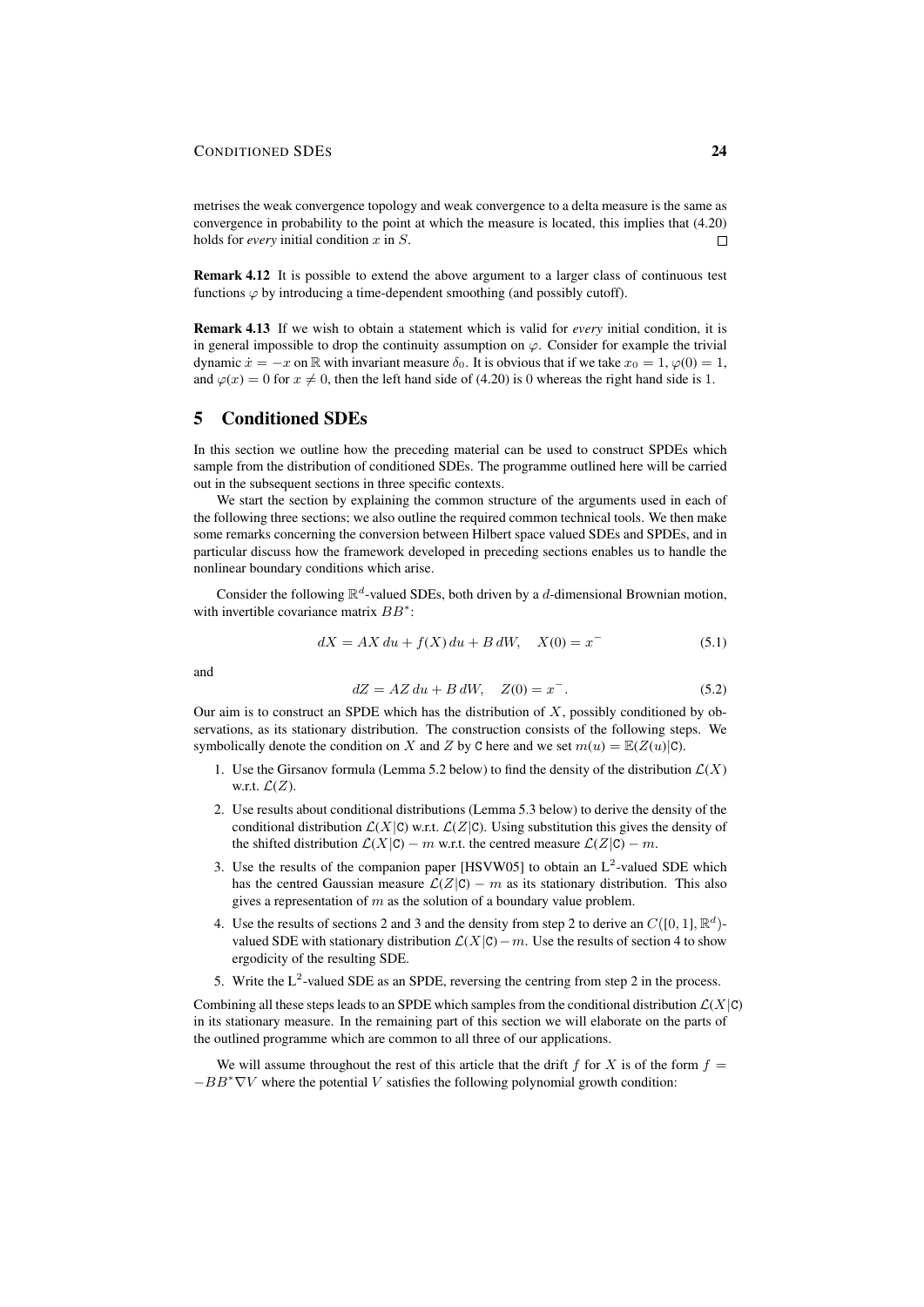(M) The potential  $V: \mathbb{R}^d \to \mathbb{R}$  is a  $C^4$ -function which can be written as

$$
V(x) = M(x, \dots, x) + \tilde{V}(x)
$$

where  $M: (\mathbb{R}^d)^{2p} \to \mathbb{R}$  is 2p-linear with

$$
M(x, \dots, x) \ge c|x|^{2p} \qquad \forall x \in \mathbb{R}^d
$$

for some  $p \in \mathbb{N}$  and  $c > 0$ , and  $\tilde{V} : \mathbb{R}^d \to \mathbb{R}$  satisfies

$$
\frac{|D^k \tilde{V}(x)|}{1+|x|^{2p-k}} \to 0 \quad \text{as } |x| \to \infty
$$

for every k-fold partial derivative operator  $D^k$  with  $k = 0, \ldots, 4$ .

Under condition (M) the potential V is bounded from below and grows like  $|x|^{2p}$  as  $|x| \to \infty$ . From [Mao97, Section 2.3, Theorem 3.6] we know that under this condition on  $f$  the SDE (5.1) has a non-exploding, unique solution.

Later, when checking assumption  $(A4)$  and the boundedness of U in Theorem 3.4, we have to estimate terms which involve both the nonlinearity  $f$  and the linear part  $A$  of the drift. If condition (M) is satisfied for  $p > 1$  we will get the estimates from the superlinear growth of f. For  $p = 1$  we use the following, additional assumption on A:

(Q) For  $p = 1$  the matrices A, B from (5.1) satisfy  $QA + A^*Q - QBB^*Q < 0$  (as a symmetric matrix), where  $Q \in \mathbb{R}^{d \times d}$  is the symmetric matrix defined by the relation  $M(x, x) = \frac{1}{2}\langle x, Qx \rangle$  for all  $x \in \mathbb{R}^d$ .

Notation 5.1 *Introduce the inner product and related norm*

$$
\langle a, b \rangle_B = a^* (BB^*)^{-1}b, \quad |a|_B^2 = \langle a, a \rangle_B,
$$

*defined for any invertible* B*.*

The densities in step 1 above will be calculated from the Girsanov formula. As an abbreviation let

$$
\Phi = \frac{1}{2} (|f|_B^2 + \text{div } f). \tag{5.3}
$$

When expressed in terms of  $V$  this becomes

$$
\Phi = \frac{1}{2} (|B^* \nabla V|^2 - (BB^*) : D^2 V),
$$

where : denotes the Frobenius inner-product and  $D^2V$  denotes the Hessian of V.

Lemma 5.2 *Assume that (5.1) has a solution without explosions on the interval* [0, 1]*. Let* Q *(resp.* **P**) *be the distribution on path space*  $C([0,1], \mathbb{R}^d)$  *of the solution of (5.2) (resp. (5.1)). Then*

$$
d\mathbf{P}(Z) = \frac{1}{\varphi(Z)} d\mathbf{Q}(Z)
$$

*where*

$$
\ln \varphi(Z) = -\int_0^1 \langle f(Z(u)), \circ dZ(u) \rangle_B + \int_0^1 (\Phi(Z(u)) + \langle f(Z(u)), AZ(u) \rangle_B) du.
$$

*Proof.* Since X (by assumption) and Z (since it solves a linear SDE) have no explosions, we can apply Girsanov's theorem [Elw82, Theorem 11A] which yields

$$
\ln \varphi(Z) = -\int_0^1 \langle B^{-1} f(Z(u)), dW(u) \rangle - \int_0^1 \frac{1}{2} |f(Z(u))|_B^2 du.
$$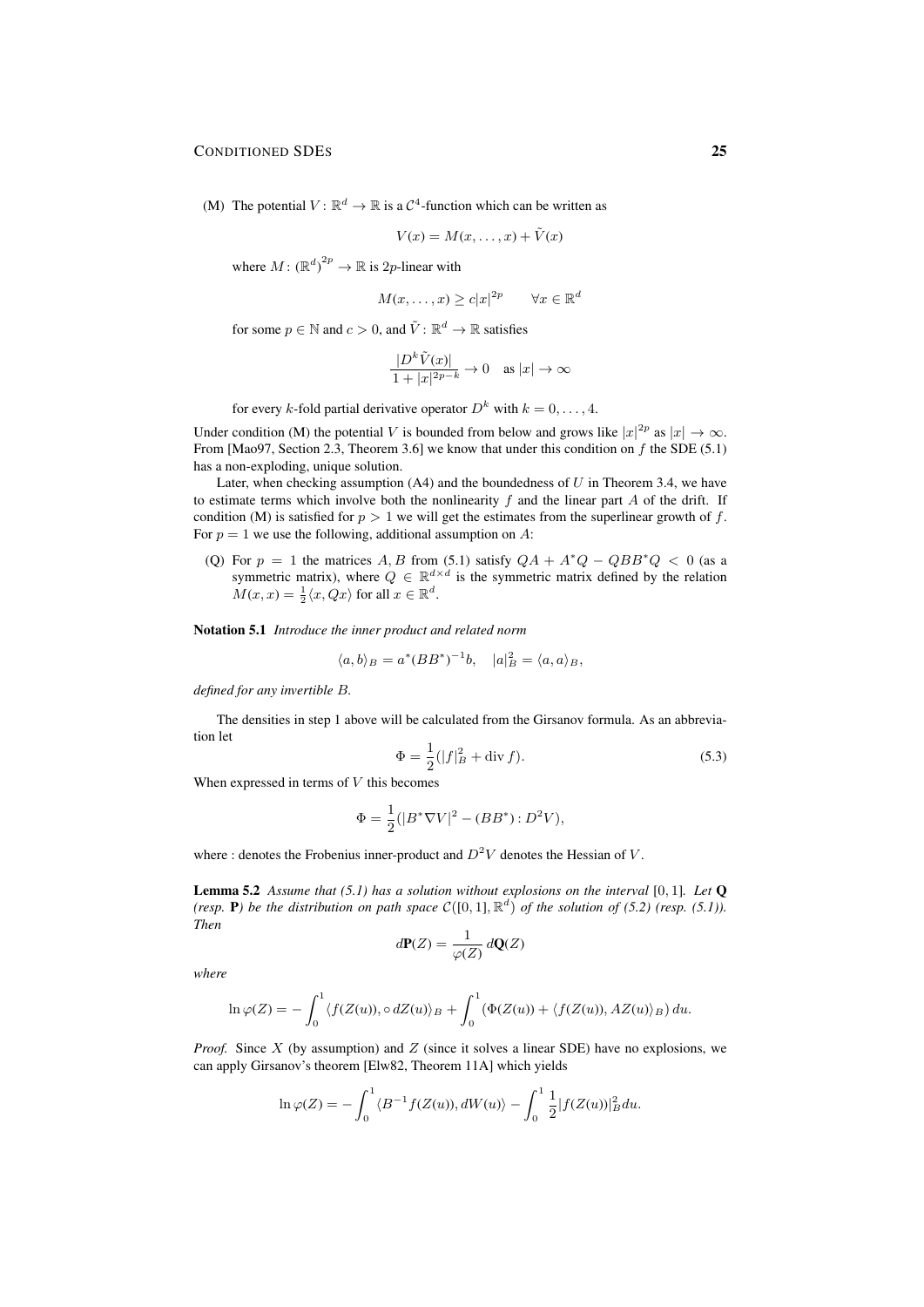$$
\int_0^1 \langle B^{-1}f(Z(u)), dW(u) \rangle
$$
  
= 
$$
\int_0^1 \langle f(Z(u)), dZ(u) \rangle_B - \langle f(Z(u), AZ(u)) \rangle_B du - \int_0^1 |f(Z(u))|_B^2 du.
$$

Converting the first integral on the right hand side to Stratonovich form gives the desired result.

 $\Box$ 

Writing the Radon-Nikodym derivative in terms of a Stratonovich integral in the lemma above is helpful when studying its form in the case of gradient vector fields; the stochastic integral then reduces to boundary contributions.

We will handle the conditioning in step 2 of the programme outlined above with the help of Lemma 5.3 below. We will use it in two ways: to condition on paths X which end at  $X(1) =$  $x^+$ ; and, for the filtering/smoothing problem where X will be replaced by a pair  $(X, Y)$ , to condition the signal  $(X(u))_{u\in[0,1]}$  on the observation  $(Y(u))_{u\in[0,1]}$ . Since the proof of the lemma is elementary, we omit it here (see section 10.2 of [Dud02] for reference).

**Lemma 5.3** Let **P**, Q be probability measures on  $S \times T$  where  $(S, \mathcal{A})$  and  $(T, \mathcal{B})$  are measurable *spaces and let*  $X: S \times T \to S$  *and*  $Y: S \times T \to T$  *be the canonical projections. Assume that* **P** *has a density*  $\varphi$  *w.r.t.* Q *and that the conditional distribution*  $Q_{X|Y=y}$  *exists. Then the conditional distribution*  $P_{X|Y=y}$  *exists and is given by* 

$$
\frac{d\mathbf{P}_{X|Y=y}}{d\mathbf{Q}_{X|Y=y}}(x) = \begin{cases} \frac{1}{c(y)}\varphi(x,y), & \text{if } c(y) > 0, \text{ and} \\ 1 & \text{else} \end{cases}
$$
(5.4)

with  $c(y) = \int_S \varphi(x, y) d\mathbf{Q}_{X|Y=y}(x)$  *for all*  $y \in T$ *.* 

The linear, infinite dimensional SDEs from [HSVW05] which we will use in step 3 are defined on the space  $\mathcal{H} = L^2([0,1], \mathbb{R}^d)$  and the generator of the corresponding semigroup is the self-adjoint operator  $\mathcal L$  on  $\mathcal H$  which is the extension of the differential operator

$$
L = (\partial_u + A^*)(BB^*)^{-1}(\partial_u - A)
$$

with appropriate boundary conditions. When studying the filtering/smoothing problem, the operator L will include additional lower order terms, which we omit here for clarity.

The non-linear, infinite dimensional SDEs derived in step 4 are of the form (2.1) or (2.14). They share the operator L with the linear equations but have an additional nonlinear drift  $F: E \rightarrow$  $E^*$ , where the space E will be a subspace of  $C([0,1], \mathbb{R}^d)$ . The main difficulty in step 4 is to verify that assumptions  $(A1)$ – $(A4)$  for the non-preconditioned case or  $(A1)$ – $(A3)$ ,  $(A5)$ – $(A7)$  for the preconditioned case hold under conditions  $(M)$  and  $(Q)$ . The nonlinearity F is of the form

$$
(F(\omega))(u) = \varphi(\omega(u)) + h_0(\omega(0)) \delta(u) + h_1(\omega(1)) \delta(1 - u)
$$
\n(5.5)

for all  $u \in [0, 1]$ , where  $\varphi$ ,  $h_0$ , and  $h_1$  are functions from  $\mathbb{R}^d$  to  $\mathbb{R}^d$ . The symbols  $\delta(u)$  and δ(1 – *u*) denote Dirac mass terms at the boundaries. The functions  $\varphi$ ,  $h_0$ , and  $h_1$  are calculated from the potential  $V$  and in our applications the growth conditions from  $(A3)$  will be a direct consequence of condition (M). The following lemma, in conjunction with condition (M), will help us to verify assumption (A4).

**Lemma 5.4** Let  $c, \gamma > 0$  and  $h: \mathbb{R}^d \to \mathbb{R}^d$  be continuous with  $\langle h(x), x \rangle \leq -\gamma |x|^2$  for every  $x \in \mathbb{R}^d$  with  $|x| > c$ . Then

 $\langle \omega^*, h(\omega) \rangle \leq -\gamma \|\omega\|_{\infty} \quad \forall \omega^* \in \partial \|\omega\|_{\infty},$ 

and for all continuous functions  $\omega \colon [0,1] \to \mathbb{R}^d$  such that  $\|\omega\|_{\infty} \geq c$ .

But

 $\overline{u}$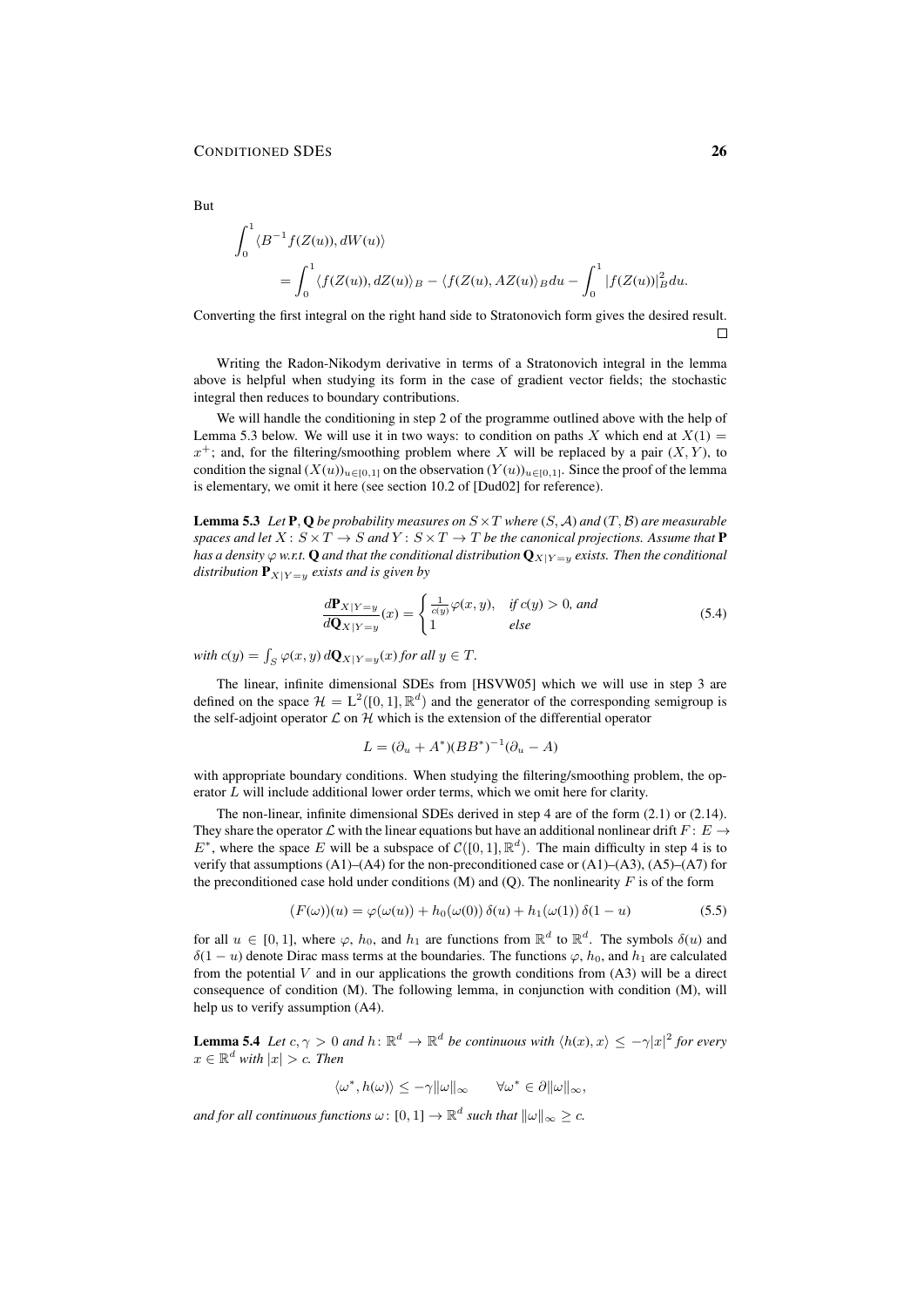*Proof.* Using the characterisation (2.8) of  $\partial ||\omega||_{\infty}$  from the remark after (A4), we get

$$
\langle \omega^*, h(\omega) \rangle = \int_0^1 \langle h(\omega(u)), \frac{\omega(u)}{|\omega(u)|} \rangle |\omega^*| (du)
$$
  

$$
\leq -\gamma \int_0^1 |\omega(u)| |\omega^*| (du) = -\gamma ||\omega||_{\infty}.
$$

This completes the proof.

**Remark 5.5** The special choice of E,  $\mathcal{L}$  and F allows us to rewrite the Hilbert-space valued SDEs as  $\mathbb{R}^d$ -valued SPDEs in step 5. We obtain SPDEs of the following form:

$$
\partial_t x(t, u) = Lx(t, u) + g(u) + \varphi(x(t, u)) + h_0(x(t, 0)) \delta(u) + h_1(x(t, 1)) \delta(1 - u)
$$

$$
+ \sqrt{2} \partial_t w(t, u) \quad \forall (t, u) \in (0, \infty) \times [0, 1],
$$

$$
D_0 x(t, 0) = \alpha, \quad D_1 x(t, 1) = \beta \qquad \forall t \in (0, \infty),
$$

where  $\varphi, h_0, h_1$  are functions from  $\mathbb{R}^d$  to  $\mathbb{R}^d$ ,  $\partial_t w$  is space-time white noise,  $D_i = A_i \partial_u + B_i$ are linear first-order differential operators, and  $\alpha, \beta \in \mathbb{R}^d$  are constants. The term g is only non-zero for the filtering/smoothing problem and is then an element of  $E^*$ . Incorporating the jump induced by the Dirac masses into the boundary conditions gives

$$
D_0x(t, 0) = \alpha - A_0(BB^*)h_0(x(t, 0)),
$$
  
\n
$$
D_1x(t, 1) = \beta + A_1(BB^*)h_1(x(t, 1)) \qquad \forall t \in (0, \infty).
$$

With these boundary conditions, the delta functions are removed from the SPDE above.

We call a process  $x: [0, \infty) \times [0, 1] \to \mathbb{R}^d$  a mild solution of this SPDE, if  $x - m$  is a mild solution of the  $H$ -valued SDE (2.1) where m is a solution of the boundary value problem  $-Lm = g$  with  $D_0m(0) = \alpha$  and  $D_1m(1) = \beta$  and  $\mathcal L$  is the self-adjoint operator L with boundary conditions  $D_0\omega(0) = 0$  and  $D_1\omega(1) = 0$ .

Remark 5.6 When using the preconditioned equation (2.14), we will consider evolution equations of the following form:

$$
\partial_t x(t, u) = -x(t, u) + y(t, u) + \sqrt{2} \partial_t \tilde{w}(t, u) \qquad \forall (t, u) \in (0, \infty) \times [0, 1],
$$
  
\n
$$
-L_0 y(t, u) = L_1 x(t, u) + g(u) + \varphi(x(t, u))
$$
  
\n
$$
+ h_0 (x(t, 0)) \delta(u) + h_1 (x(t, 1)) \delta(1 - u) \quad \forall (t, u) \in (0, \infty) \times [0, 1],
$$
  
\n
$$
D_0 y(t, 0) = \alpha, \quad D_1 y(t, 1) = \beta \qquad \forall t \in (0, \infty)
$$

where  $L = L_0 + L_1$ ,  $L_0$  is a second order differential operator,  $L_1$  is a differential operator of lower order,  $G$  is the inverse of  $-L_0$  subject to the same homogeneous boundary conditions as L, and  $\tilde{w}$  is a G-Wiener process. Incorporating the induced jump into the boundary conditions as above gives

$$
D_0y(t,0) = \alpha - A_0(BB^*)h_0(x(t,0)),
$$
  
\n
$$
D_1y(t,1) = \beta + A_1(BB^*)h_1(x(t,1)) \qquad \forall t \in (0,\infty).
$$

With these boundary conditions, the Dirac mass is removed from the evolution equation above.

We call a process  $x: [0, \infty) \times [0, 1] \rightarrow \mathbb{R}^d$  a strong solution of this SPDE, if  $x - m$ is a strong solution of the  $H$ -valued SDE (2.14) where m is a solution of the boundary value problem  $-L_0m = g$  with  $D_0m(0) = \alpha$  and  $D_1m(1) = \beta$ , and  $\mathcal L$  is the self-adjoint operator  $L = L_0 + L_1$  with boundary conditions  $D_0 \omega(0) = 0$  and  $D_1 \omega(1) = 0$ .

 $\Box$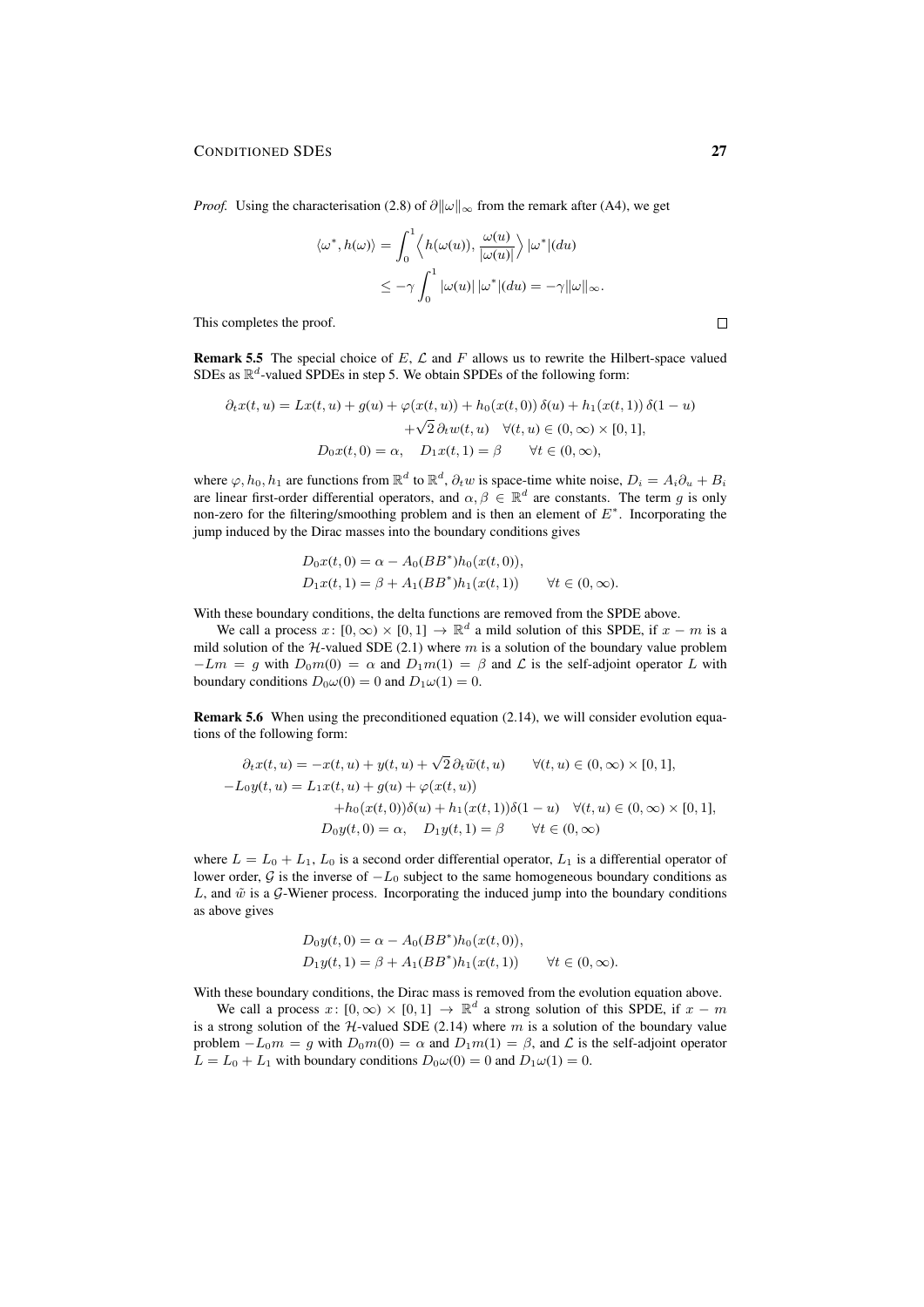### 6 Free Path Sampling

In this section we will follow the programme outlined in section 5 in order to construct SPDEs whose stationary distribution is the distribution of the solution  $X$  of the SDE (5.1). The main results are Theorems 6.1 and Theorem 6.3. We re-emphasise that it is straightforward to generate independent samples from the desired distribution in this unconditioned case, and there would be no reason to use the SPDEs in practise for this problem. However the analysis highlights a number of issues which arise in the two following sections, in a straightforward way; we therefore include it here.

We write  $C_{-}([0,1], \mathbb{R}^{d})$  for the set of all continuous functions from [0, 1] to  $\mathbb{R}^{d}$  with start  $\sin x^{-}$ .

**Theorem 6.1** Let  $A \in \mathbb{R}^{d \times d}$  be a matrix, let  $B \in \mathbb{R}^{d \times d}$  be invertible, let  $f = -BB^* \nabla V$ , assume that conditions (M) and (Q) are satisfied, and let  $x^- \in \mathbb{R}^d$ . Consider the  $\mathbb{R}^d$ -valued *SPDE*

$$
\partial_t x = (\partial_u + A^*)(BB^*)^{-1}(\partial_u - A)x - \nabla \Phi(x) -(Df)^*(x)(BB^*)^{-1}Ax - A^*(BB^*)^{-1}f(x) + \sqrt{2}\,\partial_t w
$$
 (6.1a)

$$
x(t,0) = x^{-}, \quad \partial_{u}x(t,1) = Ax(t,1) + f(x(t,1)), \tag{6.1b}
$$

$$
x(0, u) = x_0(u), \t\t(6.1c)
$$

*where*  $\partial_t w$  *is space-time white noise and*  $\Phi$  *is given by (5.3).* 

*a)* This SPDE has a unique, mild solution for every  $x_0 \in C_-([0,1], \mathbb{R}^d)$  and its stationary *distribution coincides with the distribution of the solution of SDE (5.1).*

*b) For every bounded, measurable function*  $\varphi\colon\mathcal{C}_-([0,1],\mathbb{R}^d)\to\mathbb{R}$  *and every*  $x_0\in\mathcal{C}_-([0,1],\mathbb{R}^d)$ *we have*

$$
\lim_{T \to \infty} \frac{1}{T} \int_0^T \varphi(x(t, \cdot)) dt = \mathbb{E}(\varphi(X)) \quad \text{almost surely,}
$$

*where* X *is the solution of (5.1).*

*Proof.* Let X be a solution of (5.1) and let Z be the solution of the linear SDE (5.2). From Lemma 5.2 we know that the distribution of X has a density  $\varphi$  with respect to the distribution of  $Z$  which is given by

$$
\varphi(\omega) = c \cdot \exp\left(-V(\omega(1)) + \int_0^1 \langle \nabla V(\omega(u)), A\omega(u) \rangle du - \int_0^1 \Phi(\omega(u)) du\right),\tag{6.2}
$$

for all  $\omega \in \mathcal{C}([0,1], \mathbb{R}^d)$  and some normalisation constant c. Let  $m(u) = \mathbb{E}(Z(u))$  for all  $u \in$ [0, 1]. Then the density  $\psi$  of the distribution  $\mu = \mathcal{L}(X - m)$  w.r.t. the centred distribution  $\nu =$  $\mathcal{L}(Z - m)$  is given by  $\psi(\omega - m) = \varphi(\omega)$  for all  $\omega \in \mathcal{C}([0, 1], \mathbb{R}^d)$ .

Consider the Hilbert space  $\mathcal{H} = L^2([0,1], \mathbb{R}^d)$  and the Banach space  $E = \{\omega \in \mathcal{C}([0,1], \mathbb{R}^d) \mid \omega\}$  $\omega(0) = 0$   $\subset \mathcal{H}$  equipped with the supremum norm. Let  $\mathcal{L}$  be the self-adjoint version of  $(\partial_u + A^*)(BB^*)^{-1}(\partial_u - A)$  with boundary conditions  $\omega(0) = 0$ ,  $\omega'(1) = A\omega(1)$  on H. From [HSVW05, Theorem 3.3] we know that the stationary distribution of the  $H$ -valued SDE (3.1) coincides with  $\nu$ . By taking expectations on both sides of [HSVW05, equation (3.10)] in the stationary state we find that  $m$  solves the boundary value problem

$$
(\partial_u + A^*)(BB^*)^{-1}(\partial_u - A)m(u) = 0 \quad \forall u \in (0, 1)
$$

$$
m(0) = x^-, \quad m'(1) = Am(1).
$$

Define  $U: E \to \mathbb{R}$  by  $U(\omega) = \log(\psi(\omega))$  for all  $\omega \in E$ . Then we have  $d\mu = \exp(U(X)) d\nu$ and the Fréchet derivative  $F = U'$  is given by

$$
(F(\omega - m))(u) = -\nabla V(\omega(1))\delta(1 - u)
$$
\n(6.3)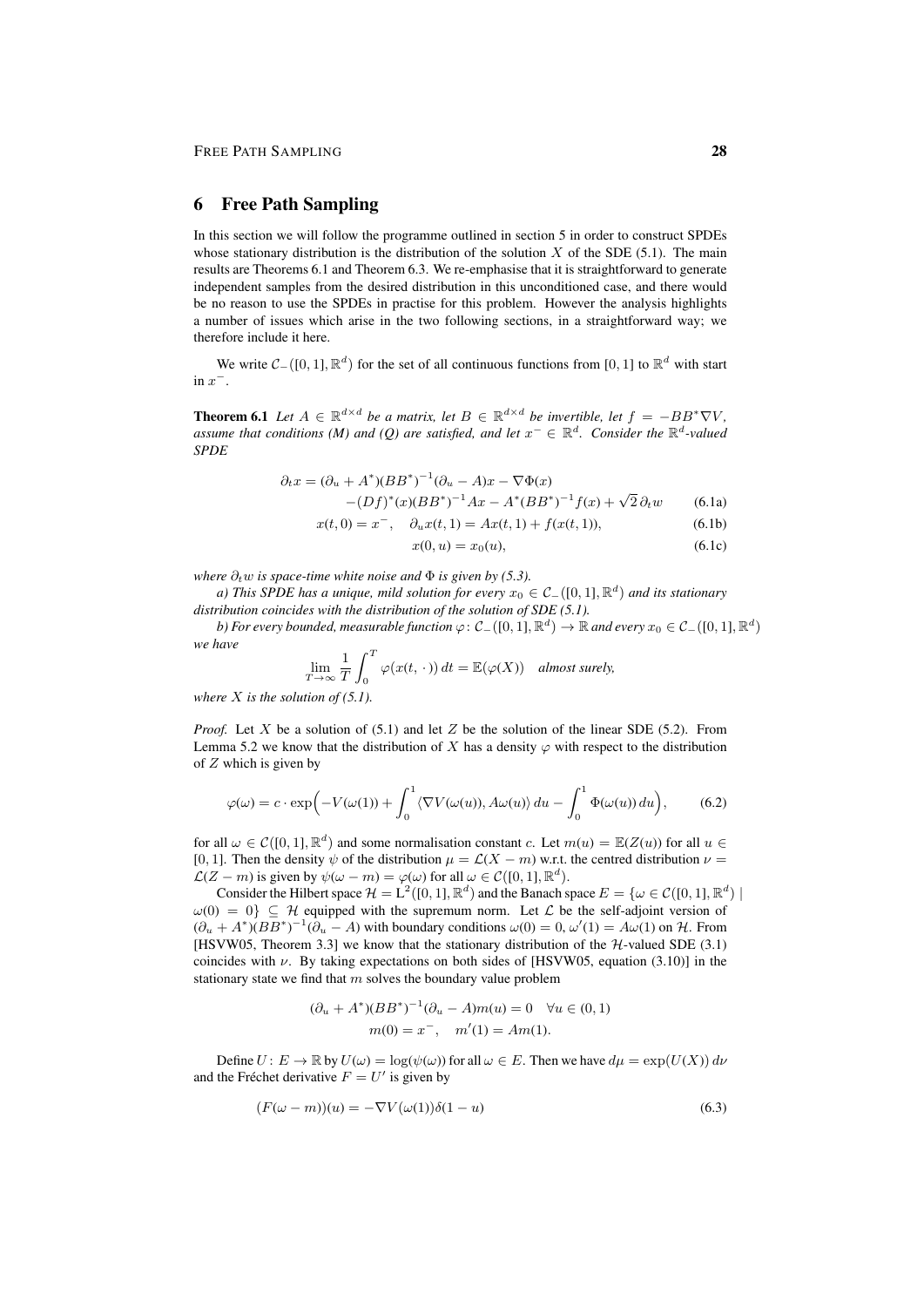$$
+ D2 V(\omega(u)) A \omega(u) + A* \nabla V(\omega(u)) - \nabla \Phi(\omega(u)),
$$

for all  $\omega \in E+m$ , where  $\delta_1 \in E^*$  is a Dirac mass at  $u=1$  and  $D^2V$  denotes the Hessian of V.

We check that the conditions of Theorem 3.4 are satisfied: from [HSVW05, Theorem 3.3] we know that  $\mathcal{N}(0, -\mathcal{L}^{-1})$  is the distribution of  $Z - m$ . The only non-trivial point to be verified in Assumption (A1) is the fact that  $\mathcal L$  generates a contraction semigroup on E. This however follows immediately form the maximum principle. It follows from standard Sobolev embeddings that  $\mathcal{H}^{\alpha} \subset E$  densely for every  $\alpha > 1/4$  and [BHP05, Lemma A.1] implies that  $\mathcal{N}(0, -\mathcal{L}^{-2\alpha})$ is concentrated on  $E$  in this case, so that Assumption (A2) also holds. Assumption (A3) is an immediate consequence of condition (M).

In order to check Assumption (A4), define for  $n \geq 1$  the function  $\delta_n(u) = n \chi_{[0, \frac{1}{n}]},$ where  $\chi_A$  denotes the characteristic function of a set A. With this definition at hand, we define  $F_n: E \to E$  by

$$
(F_n(\omega - m))(u) = -\nabla V(\omega(u))\delta_n(1 - u)
$$
  
+  $D^2 V(\omega(u))A \omega(u) + A^* \nabla V(\omega(u)) - \nabla \Phi(\omega(u))$   
=:  $(F_n^0(\omega))(u) + F^1(\omega(u)).$ 

Since  $\mathcal{H}^{\alpha}$  is contained in some space of Hölder continuous functions (by Sobolev embedding), one has  $\lim_{n\to\infty} ||F_n(\omega) - F(\omega)||_{-\alpha} = 0$  for every  $\omega \in E$ . The locally uniform bounds on the  $F_n$  as functions from E to  $\mathcal{H}^{-\alpha}$  follow immediately from condition (M), so that it remains to check the dissipativity bound (2.7).

We first use the representation  $(2.8)$  of the subdifferential in E to check the condition  $\langle \omega^*, F_n^0(\omega + y) \rangle \leq 0$  provided that  $\|\omega\|_E$  is greater than some polynomially growing function of  $||y||_E$ . It follows from condition (M) and Hölder's inequality that there exists an increasing function  $G: \mathbb{R} \to \mathbb{R}_+$  growing polynomially with y such that

$$
-\int_0^1 \langle \omega(u), \nabla V(\omega + y) \rangle \delta_n(1 - u) | \omega^* | (du)
$$
  
\n
$$
\leq -\int_0^1 (M(\omega(u), \dots, \omega(u)) - G(|y(u)|)) \delta_n(1 - u) | \omega^* | (du)
$$
  
\n
$$
\leq -\int_0^1 (c|\omega(u)|^{2p} - G(||y||_E)) \delta_n(1 - u) | \omega^* | (du)
$$
  
\n
$$
= - (c||\omega||_E^{2p} - G(||y||)) \int_0^1 \delta_n(1 - u) | \omega^* | (du),
$$

which is negative for  $\|\omega\|_E$  sufficiently large. In order to check the corresponding condition for  $F<sup>1</sup>$ , we treat the cases  $p = 1$  and  $p > 1$  separately, where p is the exponent from condition (M).

In the case  $p = 1$ , we can write  $V(x) = \frac{1}{2}\langle x, Qx \rangle + \tilde{V}(x)$  for some positive definite matrix Q. We then have

$$
F^{1}(x) = QAx + A^{*}Qx - QBB^{*}Qx + \bar{F}^{1}(x),
$$

where  $\bar{F}^1$  has sublinear growth at infinity. Condition (Q) then implies that there exists a constant  $\gamma > 0$  such that

$$
\langle x, F^1(x) \rangle \le -\gamma |x|^2 + |x||\overline{F}^1(x)|,
$$

so that (2.7) follows from Lemma 5.4.

In the case  $p > 1$ , it follows from condition (M) that

$$
\langle x, F^1(x) \rangle = -\sum_i M(x, \dots, x, Be_i)^2 + \bar{F}^1(x),
$$

where  $\bar{F}^1$  behaves like  $o(|x|^{4p-2})$  at infinity. The non-degeneracy of M thus implies that there exist constants  $\gamma > 0$  and C such that

$$
\langle x, F^1(x) \rangle = -\gamma |x|^2 + C,
$$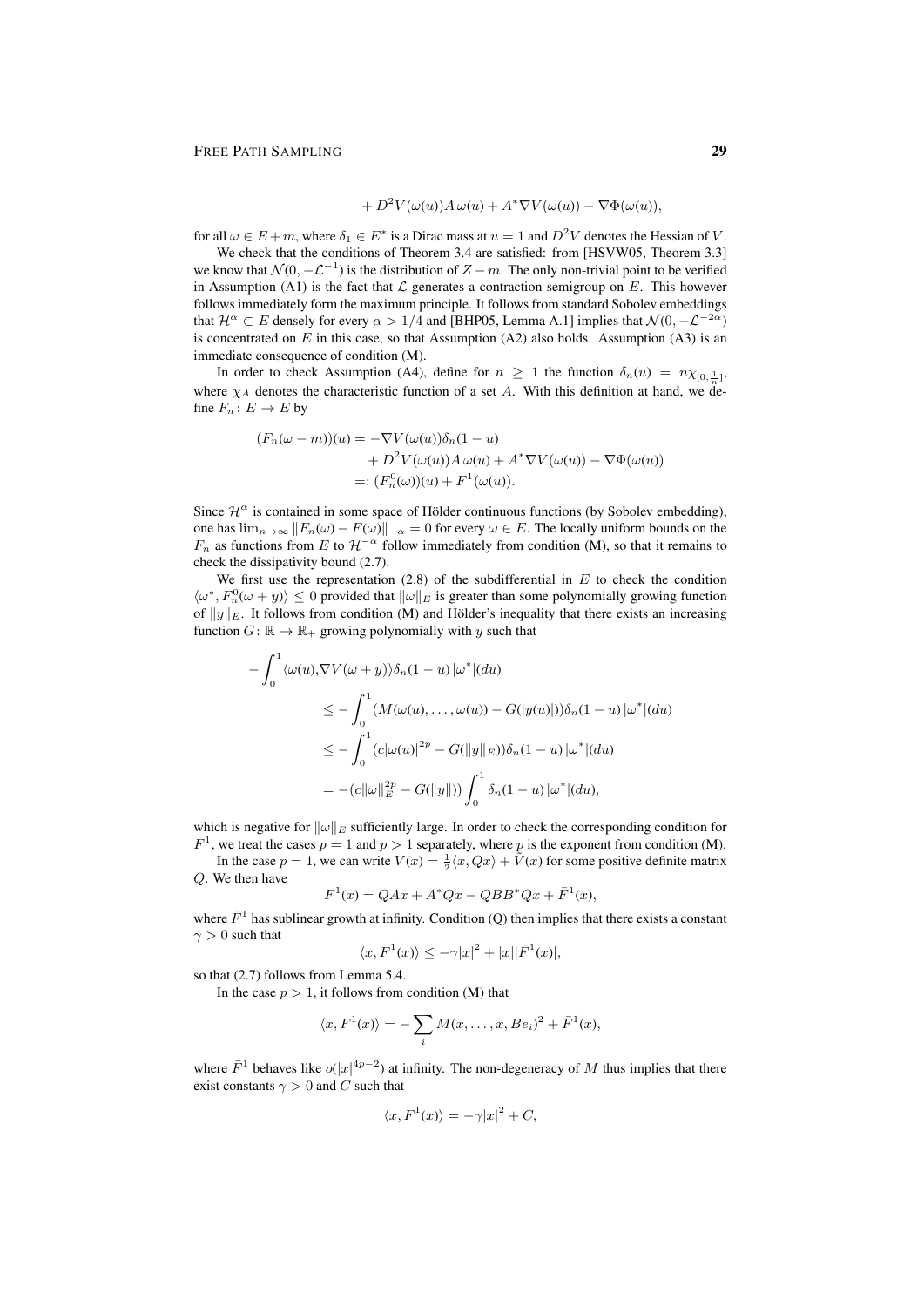#### FREE PATH SAMPLING 30

so that (2.7) follows again from Lemma 5.4.

We finally check that U is bounded from above. In the case  $p > 1$ , this follows easily from condition (M). In any case, V is bounded from below, so that in the case  $p = 1$ , we have

$$
U(\omega+m)\leq C+\int_0^1(\langle M\omega(u),A\omega(u)\rangle-|B^*M\omega(u)|^2)\,du+\int_0^1\tilde{G}(\omega(u))\,du,
$$

for some function G behaving like  $o(|x|^2)$  at infinity. It thus follows from condition (Q) that U is indeed bounded from above. This concludes the verification of the assumptions of Theorem 3.4.

We now check that the assumptions of Corollary 4.5 hold. The only fact that remains to be checked is that (4.8) holds in our case. This can be verified easily since the nonlinearity is of the form

$$
(F(\omega))(u) = G_1(\omega(u)) + G_2(\omega(1))\delta(1-u),
$$

so that it suffices to multiply the functions  $G_i$  by smooth cutoff functions in order to get the required approximations to F.

From Theorem 2.6 we get that SDE (2.1) has a unique, mild solution for every initial condition  $x_0 \in E$ . Corollary 4.5 shows that the unique, ergodic invariant measure of SDE (2.1) is  $\mu$ . Converting from a Hilbert space valued SDE to an SPDE, as outlined in Remark 5.5, we find equation (8.3). This completes the proof of statement a). Statement b) follows directly from Theorem 4.10.  $\Box$ 

**Remark 6.2** If  $(BB^*)^{-1}A$  is symmetric, the matrix A can be incorporated into the potential V by choosing  $A = 0$  and replacing  $V(x)$  with  $V(x) - \frac{1}{2} \langle x, (BB^*)^{-1} Ax \rangle$ . In this case the SPDE (6.1) simplifies to the more manageable expression

$$
\partial_t x(t, u) = (BB^*)^{-1} \partial_u^2 x(t, u) - \nabla \Phi(x(t, u)) + \sqrt{2} \partial_t w(t, u)
$$
  

$$
\forall (t, u) \in (0, \infty) \times [0, 1],
$$
  

$$
x(t, 0) = x^-, \quad \partial_u x(t, 1) = f(x(t, 1)) \quad \forall t \in (0, \infty),
$$
  

$$
x(0, u) = x_0(u) \quad \forall u \in [0, 1].
$$

Similar simplifications are possible for the SPDEs considered in the remainder of this section, and in the next.

Using the preconditioning technique described above we can construct modified versions of the SPDE (6.1) which still have the same stationary distribution. In the preconditioned SDE (2.14) we take  $G = -\mathcal{L}^{-1}$  where  $\mathcal L$  is the self-adjoint version of  $(\partial_u + A^*)(BB^*)^{-1}(\partial_u -$ A) with boundary conditions  $\omega(0) = 0$ ,  $\omega'(1) = A\omega(1)$  on  $L^2$ .

**Theorem 6.3** Let  $A \in \mathbb{R}^{d \times d}$  be a matrix, let  $B \in \mathbb{R}^{d \times d}$  be invertible,  $f = -BB^* \nabla V$ , assume *that* V satisfies conditions (M) and (Q), and let  $x^- \in \mathbb{R}^d$ . Denote by L the differential operator  $(\partial_u + A^*)(BB^*)^{-1}(\partial_u - A)$  and consider the  $\mathbb{R}^d$ -valued SPDE

$$
\partial_t x(t, u) = -x(t, u) + y(t, u) + \sqrt{2} \partial_t \tilde{w}(t, u), \qquad x(0, u) = x_0(u), \tag{6.4a}
$$

*where*  $\tilde{w}$  *is a* G-Wiener process,  $\Phi$  *is given by (5.3), and y(t, ·) is the solution of the elliptic problem*

$$
-Ly(t, u) = \nabla \Phi(x(t, u)) + A^*(BB^*)^{-1} f(x(t, u))
$$
  
+ 
$$
(Df)^*(x(t, u))(BB^*)^{-1} Ax(t, u)
$$
  

$$
y(t, 0) = x^-, \quad \partial_u y(t, 1) = Ay(t, 1) + f(x(t, 1)).
$$
 (6.5)

a) This SPDE has a unique, strong solution for every  $x_0 \in \mathcal{C}_-([0,1], \mathbb{R}^d)$  and its stationary *distribution coincides with the distribution of the solution of SDE (5.1).*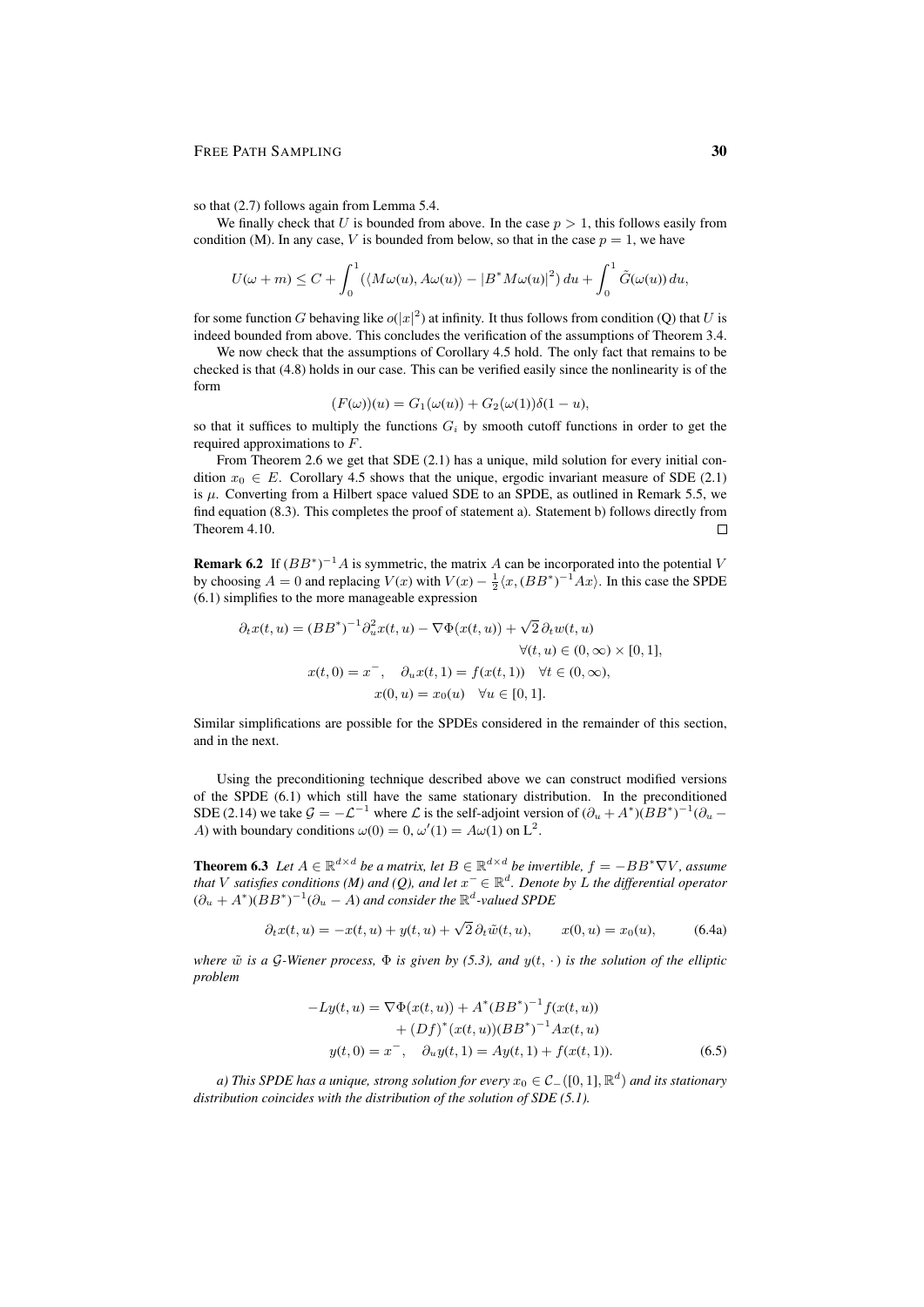#### BRIDGE PATH SAMPLING 31

 $b$ ) For every bounded function  $\varphi \colon \mathcal{C}_-([0,1],{\mathbb R}^d) \to {\mathbb R}$  with bounded Fréchet derivative and *every*  $x_0$  ∈  $C_-([0,1], \mathbb{R}^d)$  *we have* 

$$
\lim_{T \to \infty} \frac{1}{T} \int_0^T \varphi(x(t, \cdot)) dt = \mathbb{E}(\varphi(X)) \text{ in probability,}
$$

*where* X *is the solution of (5.1).*

*Proof.* Choose  $H$ , E,  $\mathcal{L}$ ,  $m$ ,  $\mu$  and  $U$  as in the proof of Theorem 6.1. From [HSVW05, Theorem 3.3] we know that  $G$  is the covariance operator of the law of the solution of (5.2) and thus is positive definite, self-adjoint, and trace class. We already checked that  $(A1)$ – $(A3)$  hold in the proof of Theorem 6.1. Furthermore (A6)–(A7) are trivially satisfied for our choice of  $G$ , so that it remains to check  $(AS)$  in order to apply Theorem 2.10. Note that the nonlinearity  $F$  is of the form

$$
(F(x))(u) = F_1(x(u)) + F_2(x(1))\delta(1-u),
$$

for some functions  $F_i: \mathbb{R}^n \to \mathbb{R}^n$ . It follows from condition (M) that there exist constants C and  $N$  such that both of these functions satisfy

$$
\langle x, F_i(x+y) \rangle \le C(1+|y|)^N,
$$

for every x and y in  $\mathbb{R}^n$ . The validity of (A5) follows at once.

Applying Theorem 2.10 we obtain that SDE (2.14) has a unique, strong solution for every initial condition  $x_0 \in E$ . Corollary 4.9 shows that the unique, ergodic invariant measure of SDE (2.1) is  $\mu$ . Converting from a Hilbert space valued SDE to an SPDE, as outlined in Remark 5.6, we find equation (6.1). This completes the proof of statement a). Statement b) follows directly from Theorem 4.11.  $\Box$ 

# 7 Bridge Path Sampling

In this section we construct SPDEs which sample, in their stationary state, bridges from the SDE (5.1). That is, the stationary distribution of the SPDEs coincide with the distribution of solutions of the SDE (5.1), conditioned on  $X(1) = x^+$ . The main results appear in Theorems 7.1 and 7.2.

Note that, for unity with the other results in this paper, we construct an  $E$ -valued SPDE theory. However, this functional framework is not actually needed for this problem, because the boundary conditions are linear; it is indeed possible in this case to use a Hilbert space theory. In that functional setting results analogous to those in this section are mostly contained in [Zab88] and [Cer99]. We also refer to the monographs [DPZ92, DPZ96] for related results. Note finally that the SPDE (7.1) was also derived (in the one-dimensional case) in [RVE05].

We write  $C_{-}^{+}([0,1], \mathbb{R}^d)$  for the set of all continuous functions from [0, 1] to  $\mathbb{R}^d$  which run from  $x^-$  to  $x^+$ .

**Theorem 7.1** Let  $A \in \mathbb{R}^{d \times d}$  be a matrix, let  $B \in \mathbb{R}^{d \times d}$  be invertible,  $f = -BB^* \nabla V$ , assume that V satisfies conditions (M) and (Q), and let  $x^{-}$ ,  $x^{+} \in \mathbb{R}^{d}$ . Consider the  $\mathbb{R}^{d}$ -valued SPDE

$$
\partial_t x = (\partial_u + A^*)(BB^*)^{-1}(\partial_u - A)x - \nabla \Phi(x)
$$
  
-(*Df*)^\*(x)(BB^\*)^{-1}Ax - A^\*(BB^\*)^{-1}f(x) + \sqrt{2}\partial\_t w, (7.1a)

$$
(Df)^{*}(x)(BB^{*})^{-1}Ax - A^{*}(BB^{*})^{-1}f(x) + \sqrt{2}\,\partial_{t}w,\tag{7.1a}
$$

$$
x(t,0) = x^{-}, \quad x(t,1) = x^{+}, \tag{7.1b}
$$

$$
x(0, u) = x_0(u), \t\t(7.1c)
$$

*where*  $\partial_t w$  *is space-time white noise and*  $\Phi$  *is given by (5.3).* 

a) This SPDE has a unique, mild solution for every  $x_0 \in C^+_-([0,1], \mathbb{R}^d)$  and its stationary *distribution coincides with the distribution of the solution of SDE (5.1), conditioned on*  $X(1)$  = x +*.*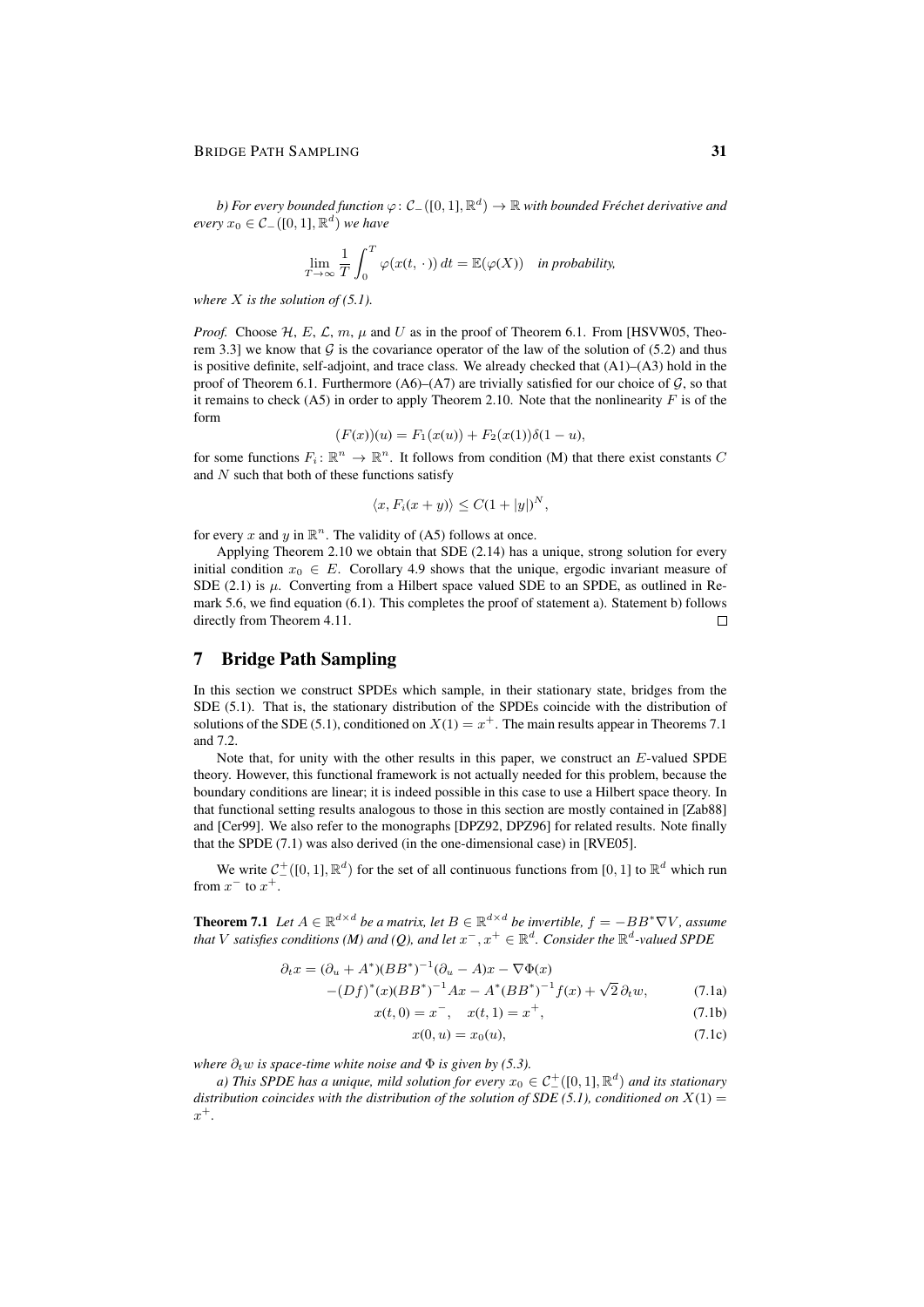b) For every bounded, measurable function  $\varphi\colon\mathcal C^+_-([0,1],\mathbb R^d)\to\mathbb R$  and every  $x_0\in\mathcal C^+_-([0,1],\mathbb R^d)$ *we have*

$$
\lim_{T \to \infty} \frac{1}{T} \int_0^T \varphi(x(t, \cdot)) dt = \mathbb{E}(\varphi(X) | X(1) = x^+) \quad \text{almost surely},
$$

*where* X *is the solution of (5.1).*

*Proof.* Let X and Z be the solutions of the SDEs (5.1) and (5.2) respectively. From Lemma 5.2 we know that the density of the distribution X with respect to the distribution of  $Z$  is given by (6.2). Let  $\mathcal{L}(Z \mid Z(1) = x^+)$  denote the conditional distribution of Z and let  $m: [0,1] \rightarrow$  $\mathbb{R}^d$  be the mean of this distribution. Then, using Lemma 5.3 and substitution, the density of  $\mu = \mathcal{L}(X \mid X(1) = x^+) - m$  w.r.t. the centred distribution  $\nu = \mathcal{L}(Z \mid Z(1) = x^+) - m$  is given by

$$
\psi(\omega - m) = c \cdot \exp\left(\int_0^1 \langle \nabla V(\omega(u)), A\omega(u) \rangle du - \int_0^1 \Phi(\omega(u)) du\right)
$$

for all  $\omega \in C^+_{-}([0,1], \mathbb{R}^d)$  and some normalisation constant c.

Consider the Hilbert space  $\mathcal{H} = L^2([0, 1], \mathbb{R}^d)$  and the embedded Banach space  $E = \{ \omega \in \mathcal{H} \}$  $\mathcal{C}([0,1], \mathbb{R}^d) \mid \omega(0) = \omega(1) = 0$  equipped with the supremum norm. Define the operator  $\mathcal{L}$ on H to be the self-adjoint version of  $(\partial_u + A^*)(BB^*)^{-1}(\partial_u - A)$  with boundary conditions  $\omega(0) = \omega(1) = 0$ . From [HSVW05, Theorem 3.6] we know that the stationary distribution of the H-valued SDE (3.1) coincides with  $\nu$ . By taking expectations on both sides of [HSVW05, equation (3.11)] in the stationary state we find that m solves the boundary value problem

$$
(\partial_u + A^*)(BB^*)^{-1}(\partial_u - A)m(u) = 0 \quad \forall u \in (0, 1)
$$

$$
m(0) = x^-, \quad m(1) = x^+.
$$

Define  $U: E \to \mathbb{R}$  by  $U(\omega) = \log(\psi(\omega))$  for all  $\omega \in E$ . Then we have  $d\mu = \exp(U(\omega)) d\nu$ and the Fréchet derivative  $F = U'$  is given by

$$
F(\omega - m) = D^2 V(\omega(u)) A \omega(u) + A^* \nabla V(\omega(u)) - \nabla \Phi(\omega(u)). \tag{7.2}
$$

for all  $\omega - m \in E$ .

Since (7.2) is the same as (6.3) without the terms involving delta functions, we can check that (A1)–(A4) hold in exactly the same way as in the proof of Theorem 6.1. From Theorem 2.6 we get that SDE (2.1) has a unique, mild solution for every initial condition  $x_0 \in E$ . Corollary 4.5 shows that the unique, ergodic invariant measure of SDE (2.1) is  $\mu$ . Converting from a Hilbert space valued SDE to an SPDE, as outlined in remark 5.5, we find equation (8.3). This completes the proof of statement a). Statement b) follows directly from Theorem 4.10.  $\Box$ 

Again we study the corresponding result which is obtained from the preconditioned SDE (2.14). Since it is in general easier to invert the Laplacian with Dirichlet boundary conditions rather than  $\mathcal{L}$ , we choose  $\mathcal{G} = -\mathcal{L}_0^{-1}$  where  $\mathcal{L}_0$  is the self-adjoint version of  $(BB^*)^{-1}\partial_u^2$  with boundary conditions  $\omega(0) = \omega(1) = 0$  on L<sup>2</sup>. This procedure leads to the following result.

**Theorem 7.2** Let  $A \in \mathbb{R}^{d \times d}$  be a matrix, let  $B \in \mathbb{R}^{d \times d}$  be invertible,  $f = -BB^* \nabla V$ , assume that  $V$  satisfies conditions (M) and (Q), and let  $x^{-},x^{+}\in\mathbb{R}^{d}$ . Consider the  $\mathbb{R}^{d}$ -valued SPDE

$$
\partial_t x(t, u) = -x(t, u) + y(t, u) + \sqrt{2} \partial_t \tilde{w}(t, u), \qquad x(0, u) = x_0(u), \tag{7.3a}
$$

*where*  $\tilde{w}$  *is a*  $\mathcal{G}$ *-Wiener process and*  $y(t, \cdot)$  *is the solution of* 

$$
(BB^*)^{-1}\partial_u^2 y = (BB^*)^{-1}A\partial_u x - A^*(BB^*)^{-1}\partial_u x + A^*(BB^*)^{-1}Ax + \nabla\Phi(x) + (Df)^*(x)(BB^*)^{-1}Ax + A^*(BB^*)^{-1}f(x),
$$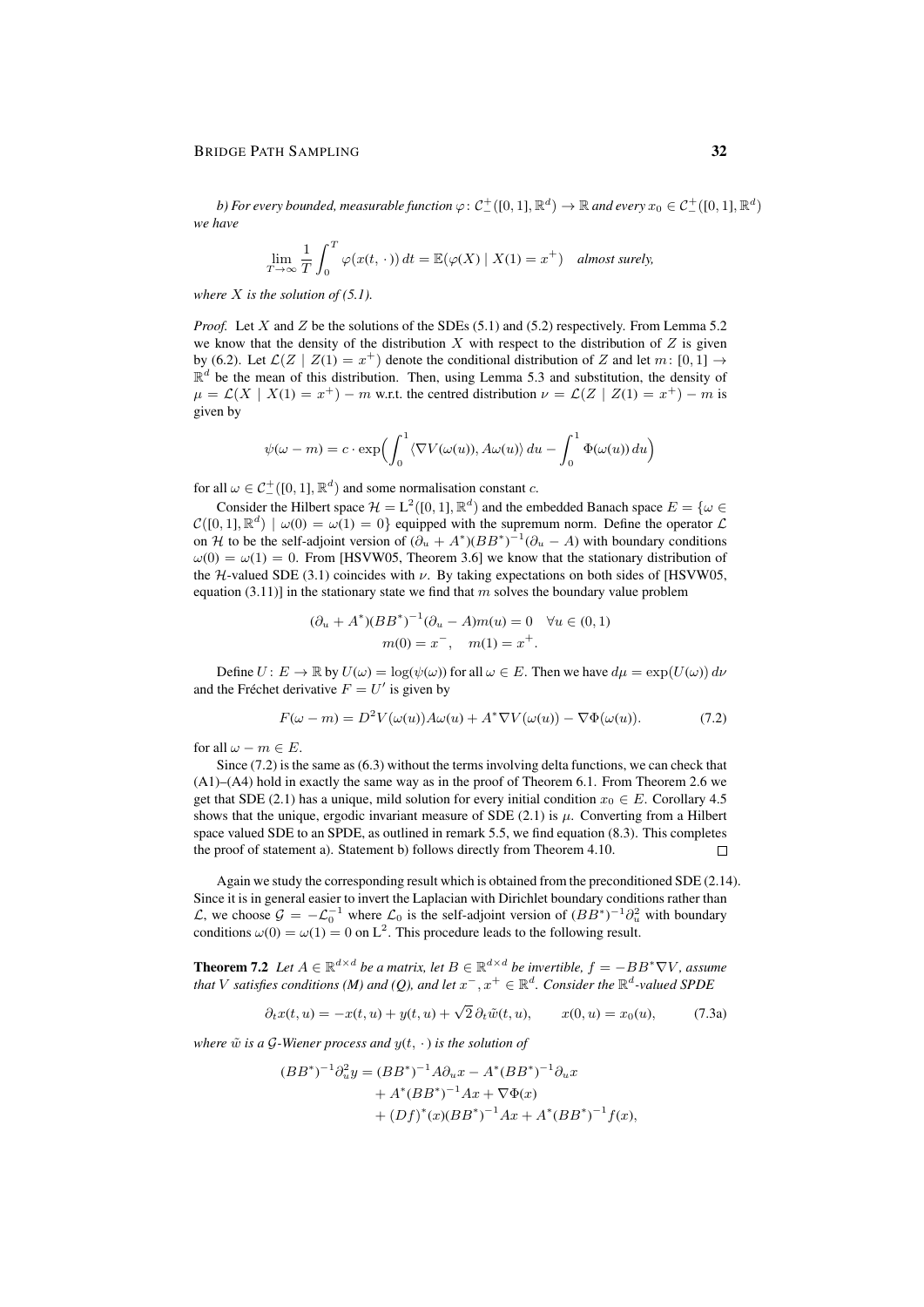#### NONLINEAR FILTER/SMOOTHER 33

$$
y(t,0) = x^{-}, \quad y(t,1) = x^{+}, \tag{7.4}
$$

*with* Φ *given by (5.3).*

a) This SPDE has a unique, strong solution for every  $x_0\in{\mathcal C}^+_-([0,1],{\mathbb R}^d)$  and its stationary *distribution coincides with the conditional distribution of the solution of SDE (5.1), conditioned on*  $X(1) = x^+$ .

b) For every bounded function  $\varphi\colon\mathcal C^+_-([0,1],{\mathbb R}^d)\to{\mathbb R}$  with bounded Fréchet derivative and  $every x_0 \in C^+_{-}([0,1], \mathbb{R}^d)$  *we have* 

$$
\lim_{T \to \infty} \frac{1}{T} \int_0^T \varphi(x(t, \cdot)) dt = \mathbb{E}(\varphi(X) \mid X(1) = x^+) \text{ in probability,}
$$

*where* X *is the solution of (5.1).*

*Proof.* The proof works in almost the same way as the proof of Theorem 6.3. The primary difference is that, in the present case, the operator  $G$  is not the inverse of  $-\mathcal{L}$ , but only of its leading order part.  $\Box$ 

# 8 Nonlinear Filter/Smoother

Consider the  $\mathbb{R}^d \times \mathbb{R}^m$ -valued system of stochastic differential equations

$$
dX = f(X) du + B_{11} dW^{x}, \t X(0) \sim \zeta
$$
  
\n
$$
dY = A_{21} X du + B_{22} dW^{y}, \t Y(0) = 0
$$
\n(8.1)

where  $B_{11} \in \mathbb{R}^{d \times d}$ ,  $A_{21} \in \mathbb{R}^{m \times d}$  and  $B_{22} \in \mathbb{R}^{m \times m}$  are matrices,  $(B_{11}B_{11}^*)^{-1}f$  is a gradient, and  $W^x$  and  $W^y$  are independent standard Brownian motions in  $\mathbb{R}^d$  resp.  $\mathbb{R}^m$ . We will construct an SPDE which has the conditional distribution of X given Y as its stationary distribution.  $\zeta$  is the density of the initial distribution for  $X$  in (8.1). The main results are stated in Theorems 8.2 and 8.4.

Remark 8.1 It is straightforward to extend the contents of this section to more general systems of the form

$$
dX = (A_{11}X + B_{11}B_{11}^*\nabla V_1(X)) du + B_{11} dW^x,
$$
  

$$
dY = (A_{21}X + A_{22}Y + B_{22}B_{22}^*\nabla V_2(Y)) du + B_{22} dW^y
$$

instead of equation (8.1). (We include the  $A_{11}X$ -term in the two previous sections.) We do not do so here because it would clutter the presentation.

**Theorem 8.2** Let  $A_{21} \in \mathbb{R}^{m \times d}$ ,  $B_{11} \in \mathbb{R}^{d \times d}$  and  $B_{22} \in \mathbb{R}^{m \times m}$  and assume that  $B_{11}$  and  $B_{22}$  are invertible. Let  $f = -B_{11}B_{11}^* \nabla V$  and assume that V satisfies conditions (M) and (Q). Let  $\zeta$  *be a*  $C^2$  probability density such that  $\alpha = e^V \zeta$  satisfies

$$
\max\{\log \alpha(x), \frac{1}{2}\langle \nabla \log \alpha(x), x \rangle\} \le -\varepsilon |x|^2,\tag{8.2}
$$

whenever  $|x| \ge c$  for some constants  $\varepsilon, c > 0$ . Consider the  $\mathbb{R}^d$ -valued SPDE

$$
\partial_t x(t, u) = (B_{11} B_{11}^*)^{-1} \partial_u^2 x(t, u) - \nabla \Phi(x(t, u)) \n+ A_{21}^* (B_{22} B_{22}^*)^{-1} (\frac{dY}{du}(u) - A_{21} x(t, u)) + \sqrt{2} \partial_t w(t, u)
$$
\n(8.3a)

*for all*  $(t, u) \in (0, \infty) \times [0, 1]$  *with boundary conditions* 

$$
\partial_u x(t,0) = -B_{11} B_{11}^* \nabla \log \alpha(x(t,0)), \quad \partial_u x(t,1) = f(x(t,1)) \tag{8.3b}
$$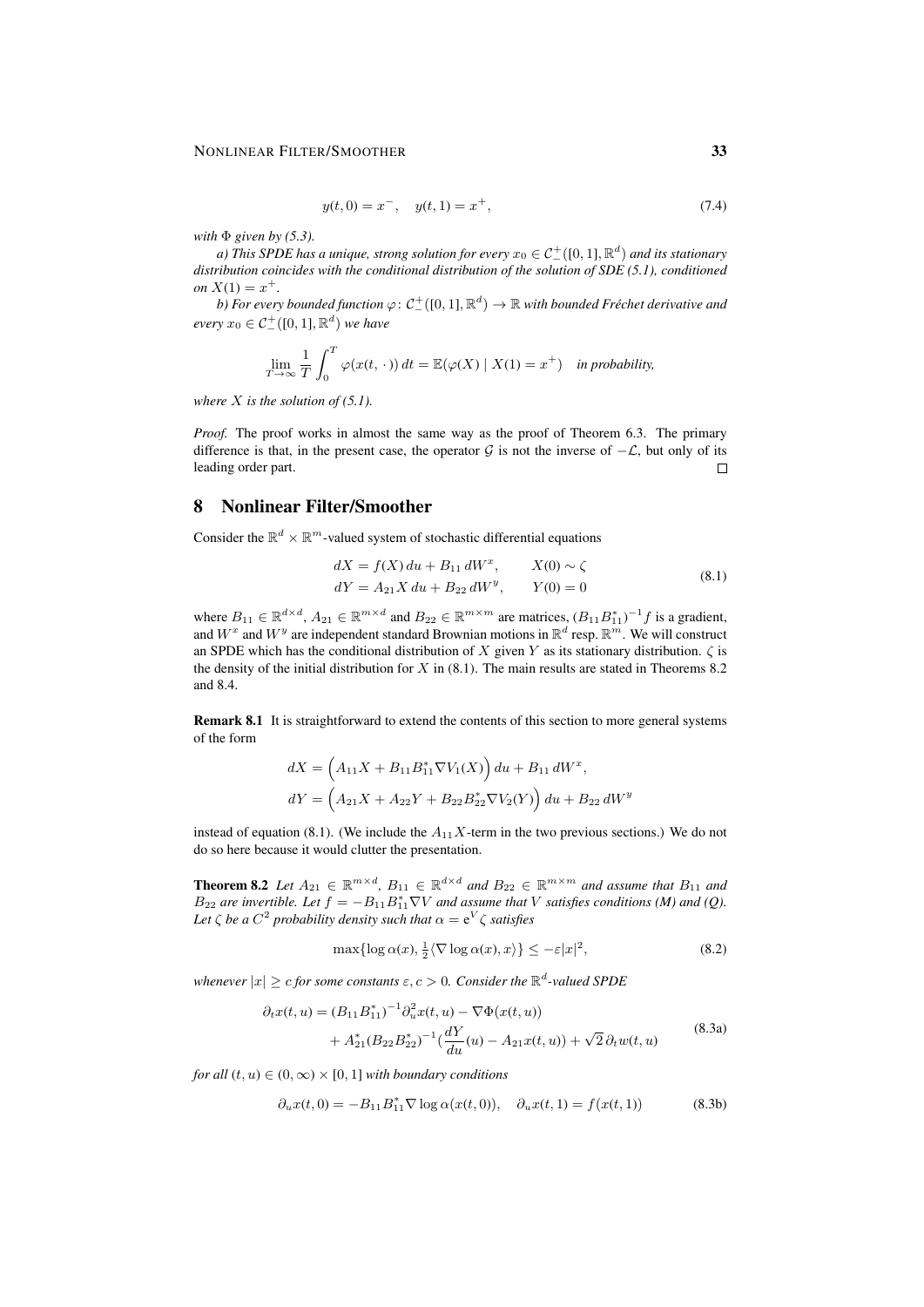*for all*  $t \in (0, \infty)$  *and initial condition* 

$$
x(0, u) = x_0(u) \tag{8.3c}
$$

*for all*  $u \in [0, 1]$ *, where*  $\partial_t w$  *is space-time white noise and*  $\Phi$  *is given by (5.3).* 

a) This SPDE has a unique, mild solution for every  $x_0\in \mathcal{C}([0,1],{\mathbb R}^d)$  and its stationary dis*tribution coincides with the conditional distribution*  $\mu_{X|Y}$  *of* X given Y where X, Y solve (8.1). b) For every bounded, measurable function  $\varphi\colon\mathcal C([0,1],\mathbb R^d)\to\mathbb R$  and every  $x_0\in\mathcal C([0,1],\mathbb R^d)$ 

$$
\lim_{T \to \infty} \frac{1}{T} \int_0^T \varphi(x(t, \cdot)) dt = \mathbb{E}(\varphi(X) | Y) \quad \text{almost surely,}
$$

*where* X, Y *solve (8.1).*

*we have*

**Remark 8.3** The condition (8.2) on  $\alpha$  seems to be quite artificial. On the other hand, if no *a priori* information is given on the distribution of  $X(0)$ , it is natural to assume that  $X(0)$  is given by the invariant measure, in which case  $\log \alpha = -V$ , so that the assumptions on  $\alpha$  are satisfied. In this case, the boundary conditions (8.3b) reduce to the more symmetric expression

$$
\partial_u x(t,0) = -f(x(t,0)), \quad \partial_u x(t,1) = f(x(t,1)).
$$

*Proof.* Define  $\overline{V}$ :  $\mathbb{R}^d \times \mathbb{R}^m \to \mathbb{R}$  by  $\overline{V}(x, y) = V(x)$ . Then we can write the system  $(X, Y)$ from (8.1) as an SDE of the form

$$
d\begin{pmatrix} X \\ Y \end{pmatrix} = A \begin{pmatrix} X \\ Y \end{pmatrix} du - BB^* \nabla \bar{V}(X, Y) du + B d \begin{pmatrix} W^x \\ W^y \end{pmatrix}
$$
(8.4)

with

$$
A = \begin{pmatrix} 0 & 0 \\ A_{21} & 0 \end{pmatrix}, \qquad B = \begin{pmatrix} B_{11} & 0 \\ 0 & B_{22} \end{pmatrix}.
$$

Let  $(\bar{X}, \bar{Y})$  be the solution of the linear,  $\mathbb{R}^d \times \mathbb{R}^m$ -valued SDE

$$
d\left(\frac{\bar{X}}{\bar{Y}}\right) = A\left(\frac{\bar{X}}{\bar{Y}}\right) dt + B d\left(\begin{matrix} W^x \\ W^y \end{matrix}\right)
$$
(8.5)

with initial conditions

$$
\bar{X}(0) \sim \mathcal{N}(0, \varepsilon^{-1}), \quad \bar{Y}(0) = 0.
$$

We can use Lemma 5.2 to get the density of the distribution  $\mu_{XY}$  of  $(X, Y)$  with respect to the distribution  $\mu_{\bar{X}\bar{Y}}$  of  $(\bar{X}, \bar{Y})$ . Since the nonlinearity  $(f(X), 0)$  is orthogonal to the range of B in  $\mathbb{R}^d \times \mathbb{R}^m$ , the resulting density is

$$
\varphi(\omega, \eta) = \exp\left(V(\omega(0)) - V(\omega(1)) - \int_0^1 \Phi(\omega(u)) du\right) \theta(\omega(0))
$$

for all  $(\omega, \eta) \in C([0, 1], \mathbb{R}^d \times \mathbb{R}^m)$ . Here  $\theta(\cdot)$  is the density of the distribution of  $X(0)$ , relative to the Gaussian measure  $\mathcal{N}(0, \varepsilon^{-1})$ . This density is proportional to  $\exp(-V(x) + \log \alpha(x) +$  $\frac{1}{2}\varepsilon|x|^2$ ).

From [HSVW05, Lemma 4.4] we know that the conditional distribution  $\mu_{\bar{X}|\bar{Y}}$  of  $\bar{X}$  given  $\bar{Y}$ exists and Lemma 5.3 shows that  $\mu_{X|Y}$  has, since  $\varphi$  does not depend on Y, density  $\varphi$  with respect to  $\mu_{\bar{X}|\bar{Y}}$ . Let m be the mean of  $\mu_{\bar{X}|\bar{Y}}$ . Then the density  $\psi$  of  $\mu = \mu_{X|Y} - m$  w.r.t.  $\nu = \mu_{\bar{X}|\bar{Y}} - m$  is given by

$$
\psi(\omega - m) \propto \exp\left(\log \alpha(\omega(0)) + \frac{\varepsilon}{2} |\omega(0)|^2 - V(\omega(1)) - \int_0^1 \Phi(\omega(u)) du\right)
$$

for all  $\omega \in C([0, 1], \mathbb{R}^d)$ .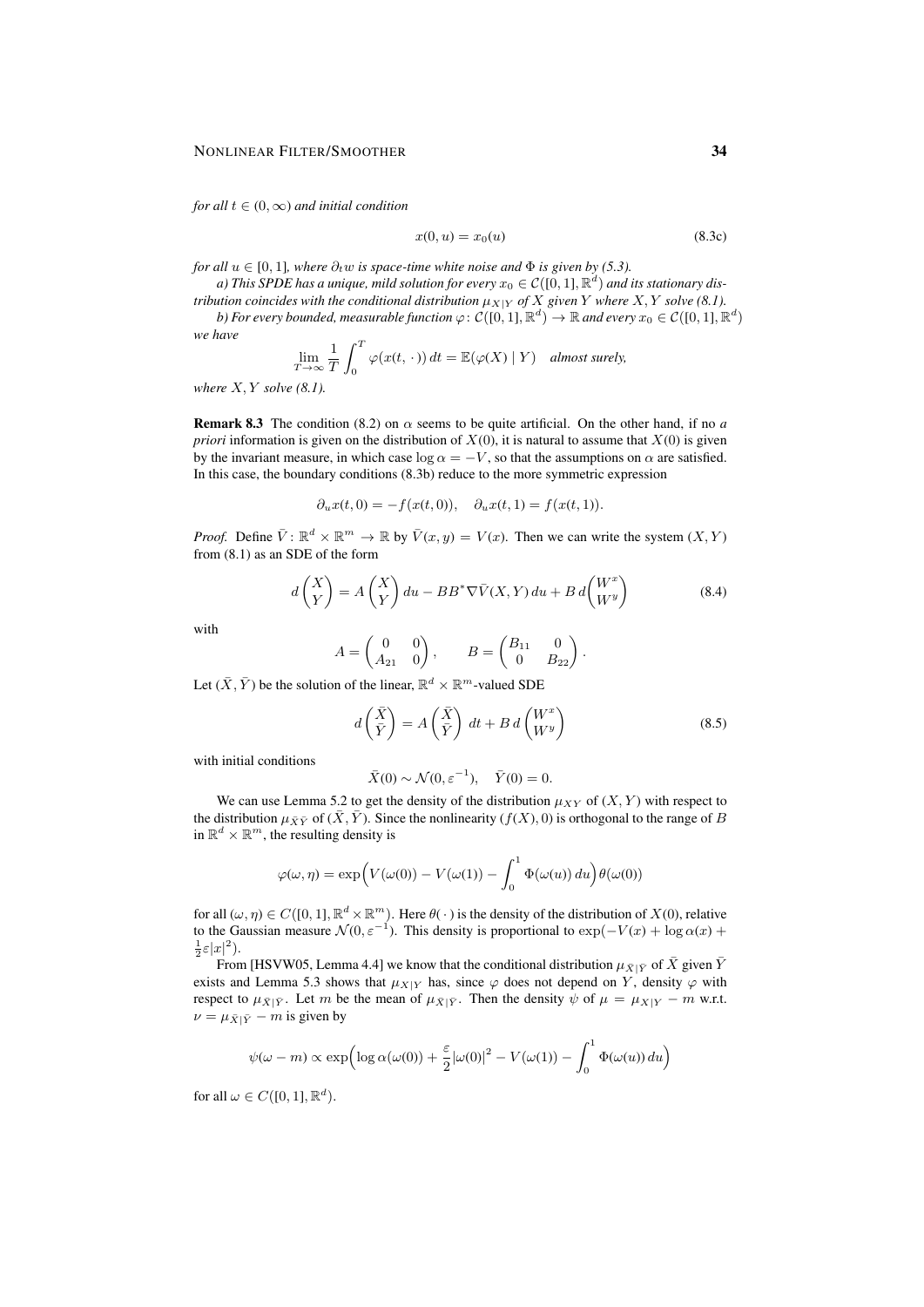#### NONLINEAR FILTER/SMOOTHER 35

Consider the Hilbert space  $\mathcal{H} = L^2([0,1], \mathbb{R}^d)$  and the embedded Banach space  $E =$  $\mathcal{C}([0,1], \mathbb{R}^d) \subseteq \mathcal{H}$  equipped with the supremum norm. Define the formal second order differential operator

$$
L = (B_{11}B_{11}^*)^{-1}\partial_u^2 x - A_{21}^*(B_{22}B_{22}^*)^{-1}A_{21}x.
$$

Define the operator  $\mathcal L$  to be the self-adjoint version of L on H with boundary conditions  $\omega'(0)$  $\epsilon B_{11}B_{11}^* \omega(0)$  and  $\omega'(1) = 0$ . From [HSVW05, Theorem 4.1] we know that the stationary distribution of the H-valued SDE (3.1) coincides with  $\nu$ . By taking expectations on both sides of [HSVW05, equation (4.2)] in the stationary state we find that m solves the boundary value problem  $-Lm(u) = A_{21}^*(B_{22}B_{22}^*)^{-1}\frac{dY}{du}(u)$  for all  $u \in (0,1)$  with boundary conditions  $m'(0) = \varepsilon B_{11} B_{11}^* m(0)$  and  $m'(1) = 0$ .

Define  $U: E \to \mathbb{R}$  by  $U(\omega) = \log(\psi(\omega))$  for all  $\omega \in E$ . Then we have  $d\mu = \exp(U(\omega)) d\nu$ . The Fréchet derivative  $F = U'$  is given by

 $F(\omega - m) = \log \alpha(\omega(0))\delta_0 + \varepsilon \omega(0)\delta_0 - \nabla V(\omega(1))\delta_1 - \nabla \Phi(\omega(u))$ 

for all  $\omega \in E$ , where  $\delta_0, \delta_1 \in E^*$  are delta-distributions located at 0 resp. 1.

At this point, we are back in a situation that is very close to the one of Theorem 6.1 and we can check that  $(A1)$ – $(A4)$  are satisfied. Note that  $(8.2)$  ensures that U is bounded from above and that the term  $\log \alpha(X(0))\delta_0$  appearing in F satisfies (2.7). The various statements now follow from Theorem 2.6 and Corollary 4.5 as in Theorem 6.1.  $\Box$ 

In the preconditioned version of this theorem we take  $G = -\mathcal{L}_0^{-1}$ , where  $\mathcal{L}_0$  is the selfadjoint extension of  $(B_{11}B_{11}^*)^{-1}\partial_u^2$  with boundary conditions  $\omega'(0) = 0$  and  $\omega'(1) = \varepsilon B_{11}B_{11}^*\omega(1)$ for an  $\varepsilon$  chosen so that (8.2) holds. This yields the following result in which it is important to note that  $\tilde{w}$  depends upon  $\varepsilon$ .

**Theorem 8.4** Assume that the conditions of Theorem 8.2 hold and consider the  $\mathbb{R}^d$ -valued evo*lution equation*

$$
\partial_t x(t, u) = -x(t, u) + y(t, u) + \sqrt{2} \partial_t \tilde{w}(t, u), \qquad x(0, u) = x_0(u),
$$

*where*  $\tilde{w}$  *is a* G-Wiener process and  $y(t, \cdot)$  *is the solution of the problem* 

$$
(B_{11}B_{11}^*)^{-1}\partial_u^2 y = A_{21}^*(B_{22}B_{22}^*)^{-1}\left(A_{21}x - \frac{dY}{du}\right) + \nabla\Phi(x),
$$

*with boundary conditions*

$$
\partial_u y(t,0) = \varepsilon B_{11} B_{11}^*(y(t,0) - x(t,0)) - B_{11} B_{11}^* \nabla \log \alpha(x(t,0)),
$$
  

$$
\partial_u y(t,1) = f(x(t,1)).
$$

*As usual,* Φ *is given by (5.3).*

*a*) This SPDE has a unique, strong solution for every  $x_0 \in C([0,1], \mathbb{R}^d)$  and its station*ary distribution coincides with the conditional distribution*  $\mu_{X|Y}$  *of* X given Y where X, Y *solve (8.1).*

b) For every bounded function  $\varphi \colon \mathcal{C}([0,1], \mathbb{R}^d) \to \mathbb{R}$  with bounded Fréchet derivative and  $every x_0 \in \mathcal{C}([0,1], \mathbb{R}^d)$  *we have* 

$$
\lim_{T \to \infty} \frac{1}{T} \int_0^T \varphi(x(t, \cdot)) dt = \mathbb{E}(\varphi(X) | Y) \text{ in probability,}
$$

*where* X, Y *solve (8.1).*

*Proof.* The proof is very similar to that of Theorem 6.3, so that we omit it.

 $\Box$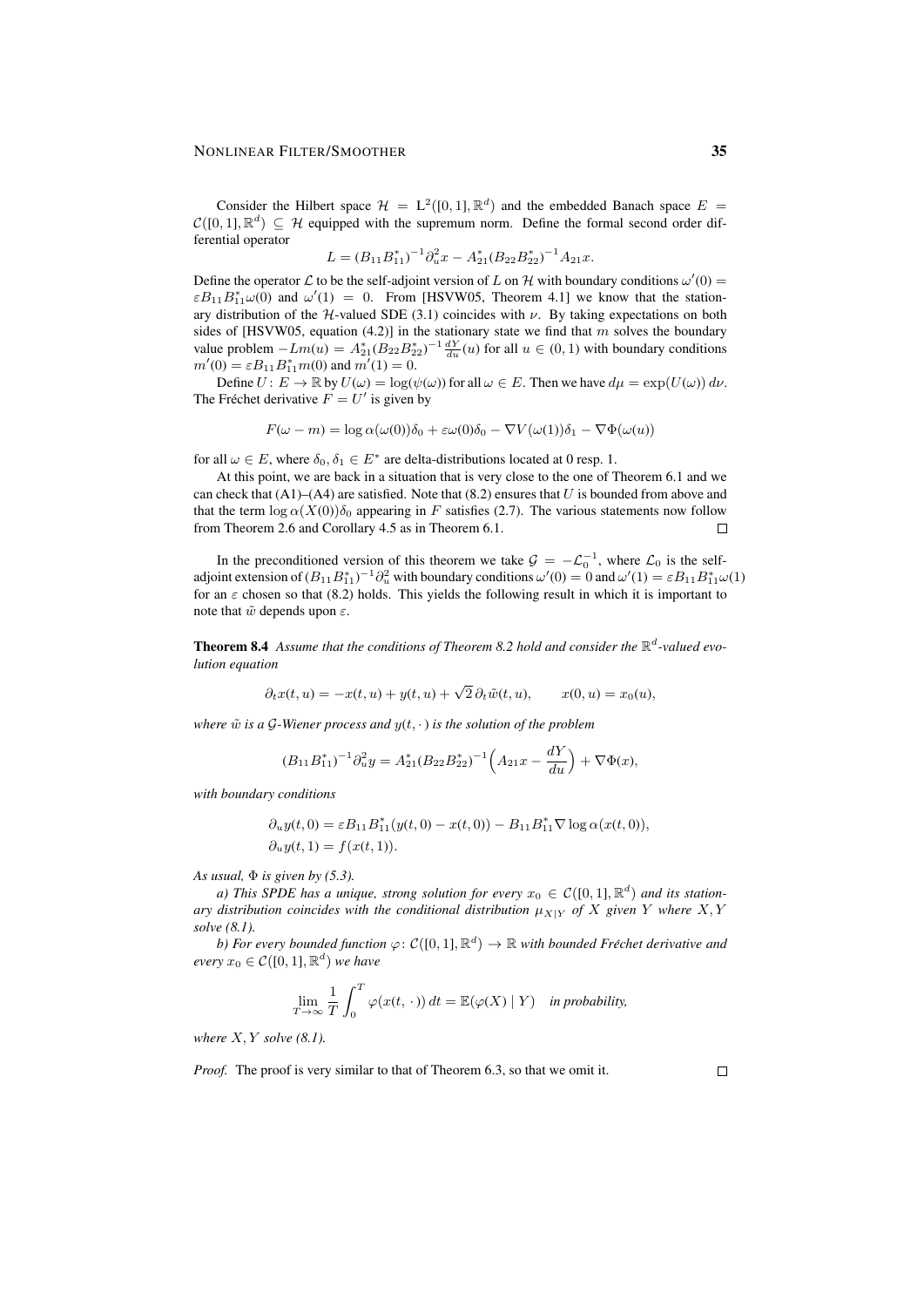### 9 Conclusions

In this text we derived a method to construct nonlinear SPDEs which have a prescribed measure as their stationary distribution. The fundamental relation between the drift of the SPDE and the density of the stationary distribution is in analogy to the finite dimensional case: if we augment the linear SPDE by adding an extra drift term of the form  $F = U'$ , the stationary distribution of the new SPDE has density  $exp(U)$  with respect to the stationary distribution of the linear equation.

Since the resulting SPDEs have unique invariant measures and are ergodic, they can be used as the basis for infinite dimensional MCMC methods. The applications in sections 6, 7 and 8 illustrate this approach to sampling, by constructing SPDEs which, in their stationary states, sample from the distributions of finite dimensional SDEs, conditioned on various types of observations. However, our analysis is limited to problems for which the drift is linear plus a gradient. Furthermore, in the case of signal processing, the analysis is limited to the case where the dependency of the observation on the signal is linear.

We have clear conjectures about how to generate the desired SPDEs in general, which we now outline. We start by considering the first two conditioning problems 1. and 2. Since we consider the general non-gradient case, the linear term can be absorbed into the nonlinearity and we consider the SDE

$$
dX = f(X) du + B dW^{x}, \quad X(0) = x^{-}.
$$
\n(9.1)

In the physics literature it is common to think of the Gaussian measure induced by this equation when  $f = 0$  as having density proportional to

$$
q_{\rm lin}(Z) = \exp\Big(-\int_0^1 \frac{1}{2} \Big|\frac{dZ}{du}\Big|_B^2 du\Big).
$$

If we denote by  $\delta$  the variational derivative of path-space functionals such as this, and consider the SPDE

$$
\frac{\partial z}{\partial t} = \delta \ln q_{\rm lin}(z) + \sqrt{2} \frac{\partial W}{\partial t}
$$

(the last term being space-time white noise) then this will sample from Wiener measure or Brownian bridge measure, depending upon which boundary conditions are applied. This is an infinite dimensional version of the Langevin equation commonly used in finite dimensional sampling. General linear SPDEs derived similarly are proven to have the desired sampling properties in [HSVW05].

One can use the formal density q given above, in combination with Lemma 5.2, to derive a formal density on path space for (9.1), proportional to

$$
q_{\text{non}}(X) = \exp\left(-\int_0^1 \frac{1}{2} \left| \frac{dX}{du} - f(X) \right|_B^2 + \frac{1}{2} \operatorname{div} f(X) \, du\right).
$$

This density also appears in the physics literature and is known as the Onsager-Machlup functional [Gra77]. The SPDEs which we derived in sections 6 and 7 may be found by considering SPDEs of the form

$$
\frac{\partial x}{\partial t} = \delta \ln q_{\text{non}}(x) + \sqrt{2} \frac{\partial W}{\partial t}
$$

(the last term again being space-time white noise). Again this may be seen as a Langevin equation. Calculating the variational derivative we see that this SPDE has the form

$$
\frac{\partial x}{\partial t} = (BB^*)^{-1} \frac{\partial^2 x}{\partial u^2} - \Theta(x) \frac{\partial x}{\partial u} - \nabla_x \Phi(x) + \sqrt{2} \frac{\partial W}{\partial t}
$$
(9.2)

where

$$
\Theta(x) = (BB^*)^{-1}Df(x) - Df(x)^*(BB^*)^{-1}.
$$

For bridge path sampling the boundary conditions are those dictated by the bridging property. For free path sampling the variational derivative includes a contribution from varying the righthand end point, which is free, giving rise to a delta function; this leads to the nonlinear boundary condition.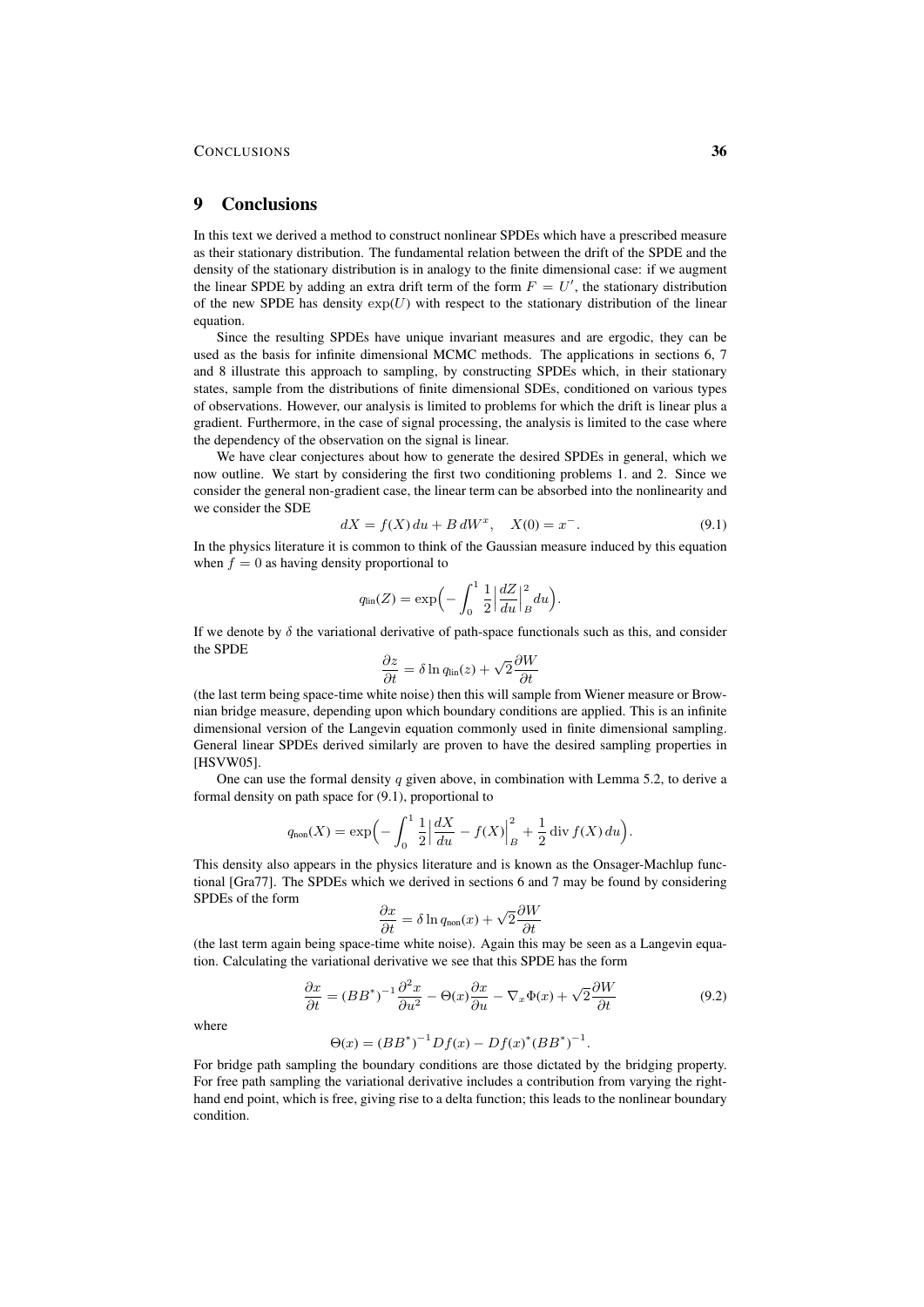When f has a gradient structure the operator  $\Theta(x) \equiv 0$  and the SPDE is analysed in this paper (in the case  $A = 0$ ). When  $\Theta(x) \neq 0$  it will, in general, be necessary to define a new solution concept for the SPDE, in order to make sense of the product of  $\Theta(x)$  with the derivative of  $x$ ; in essence we must define a spatial stochastic integral, when the heat semigroup is applied to this product term. The Stratonovich formulation of the density  $q_{\text{non}}$  suggests that some form of Stratonovich integral is required. The case where the non-gradient part of the vector field is linear is considered in this paper, and the provably correct SPDE in that case coincides with the conjectured SPDE above.

Turning now to the case of signal processing, we generalise the observation equation (1.2) to

$$
dY = g(X, Y) dt + \tilde{B} dW^{y}, \qquad Y(0) = 0.
$$

We can derive the appropriate SPDE for sampling in this case by utilising the Onsager-Machlup functional above, and applying Bayes rule. Define

$$
q_y(X,Y) = \exp\left(-\int_0^1 \frac{1}{2} \left| \frac{dY}{du} - g(X,Y) \right|_{\tilde{B}}^2\right).
$$

The Onsager-Machlup density for sampling  $(X, Y)$  jointly is

$$
q(X, Y) := q_{\text{non}}(X)q_y(X, Y).
$$

By Bayes rule the conditioned density for  $X|Y$  will be proportional to  $q(X, Y)$ , with proportionality constant independent of  $X$ . Thus the SPDE for sampling in this case should be

$$
\frac{\partial x}{\partial t} = \delta \ln q(x, Y) + \sqrt{2} \frac{\partial W}{\partial t}
$$

(the last term again being space-time white noise) and  $Y$  being the given observation. In the case where  $g(X, Y)$  depends only on X, and is linear, and when  $f(X)$  has the form considered in this paper, then this SPDE is exactly that derived in this paper. Outside this regime we are again confronted with the necessity of defining a new solution concept for the SPDE, and in particular deriving a spatial stochastic integration theory. A related SPDE can also be derived when the observations are discrete in time. In this case delta functions are introduced into the SPDE at the observation times; the theory introduced in this paper is able to handle this, since a similar issue arises for the nonlinear boundary conditions considered here. Langevin SPDEs which solve the signal processing problem are discussed in [?]. In that paper numerical experiments are presented which indicate that the conjectured SPDEs are indeed correct.

Finally, let us remark that we are currently unable to treat the case of multiplicative noise. We do not believe that this is a fundamental limitation of the method, but interpreting the resulting SPDEs will require much more careful analysis.

In addition to the extension of the Langevin equation to non-gradient problems, and more general observation equation, there are many other interesting mathematical questions remaining. These include the study of second order (in time  $t$ ) Langevin equations, the development of infinite dimensional Hybrid Monte Carlo methods, the study of conditional sampling for hypoelliptic diffusions and the derivation of sampling processes for non-additive noise.

Acknowledgements AMS and JV are grateful to the EPSRC and ONR (grant number N00014- 05-1-0791) for funding. AMS and MH would like to acknowledge the support of EPSRC grant EP/E002269/1.

# **References**

- [BHP05] D. Blömker, M. Hairer, and G. A. Pavliotis. Modulation equations: Stochastic bifurcation in large domains. *Comm. Math. Phys.*, 258(2):479–512, 2005.
- [BRSV] A. Beskos, G.O. Roberts, A.M. Stuart, and J. Voss. The metropolis-adjusted langevin algorithm in path space: Infinite-dimensional sampling. In preparation.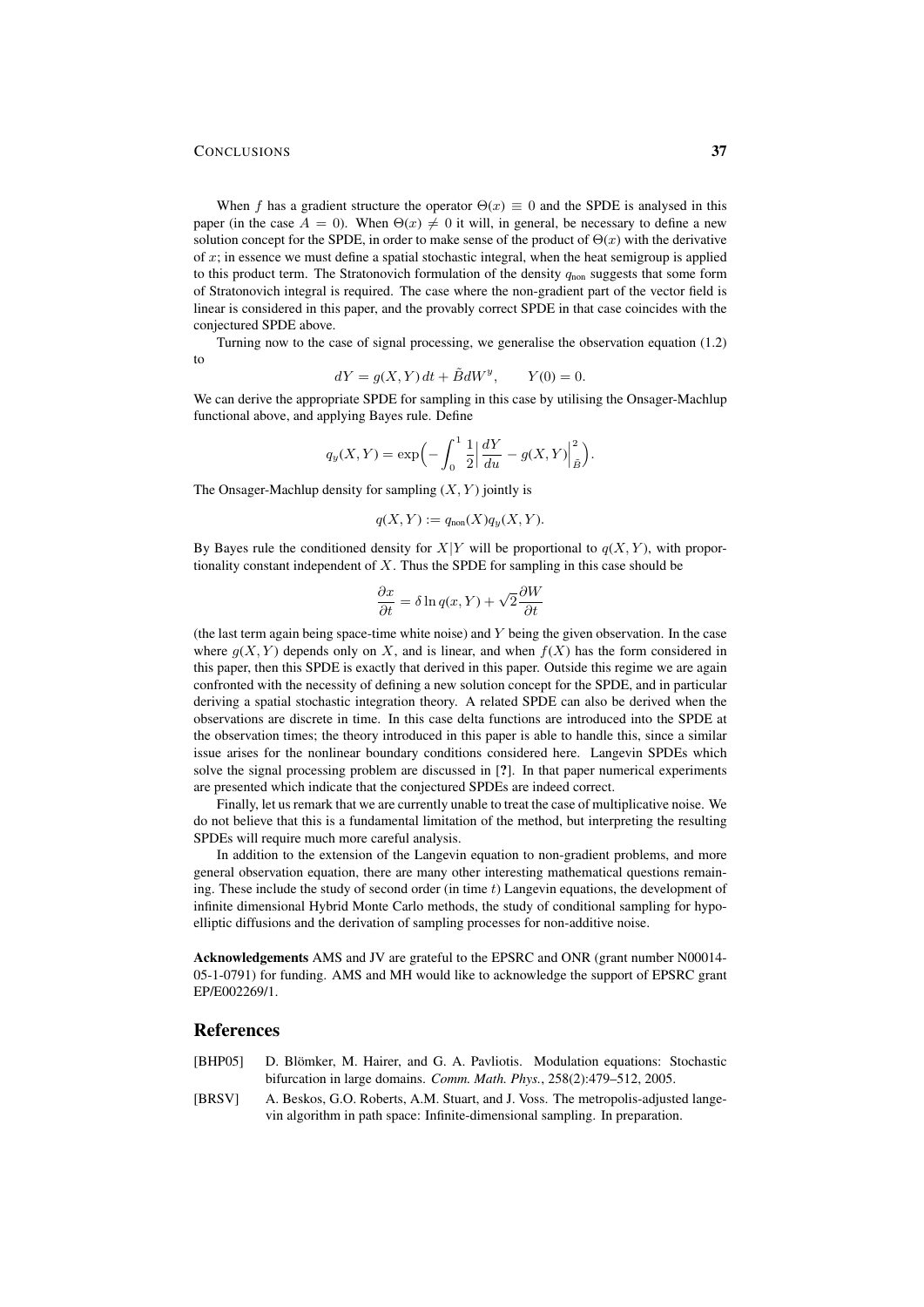- [BvN00] Z. Brzeźniak and J. van Neerven. Stochastic convolution in separable Banach spaces and the stochastic linear Cauchy problem. *Studia Mathematica*, 143(1):43–74, 2000.
- [Cer99] S. Cerrai. Smoothing properties of transition semigroups relative to SDEs with values in Banach spaces. *Probab. Theory Relat. Fields*, 113:85–114, 1999.
- [DPZ92] G. Da Prato and J. Zabczyk. *Stochastic Equations in Infinite Dimensions*, volume 44 of *Encyclopedia of Mathematics and its Applications*. Cambridge University Press, 1992.
- [DPZ96] G. Da Prato and J. Zabczyk. *Ergodicity for Infinite Dimensional Systems*, volume 229 of *London Mathematical Society Lecture Note Series*. Cambridge University Press, 1996.
- [Dud02] R. M. Dudley. *Real Analysis and Probability*. Cambridge University Press, second edition, 2002.
- [EL94] K. D. Elworthy and X.-M. Li. Formulae for the derivatives of heat semigroups. *J. Funct. Anal.*, 125(1):252–286, 1994.
- [Elw82] K. D. Elworthy. *Stochastic differential equations on manifolds*, volume 70 of *London Mathematical Society Lecture Note Series*. Cambridge University Press, Cambridge, 1982.
- [Fer70] X. Fernique. Intégrabilité des vecteurs gaussiens. C. R. Acad. Sci. Paris Sér. A-B, 270:A1698–A1699, 1970.
- [Gra77] R. Graham. Path integral formulation of general diffusion processes. *Z. Physik*, 26:281–290, 1977.
- [HM04] M. Hairer and J. Mattingly. Ergodicity of the 2D Navier-Stokes equations with degenerate stochastic forcing. To appear in Ann. of Math., 2004.
- [HSV05] M. Hairer, A. M. Stuart, and J. Voss. A Bayesian approach to data assimilation. submitted, 2005.
- [HSVW05] M. Hairer, A. M. Stuart, J. Voss, and P. Wiberg. Analysis of SPDEs arising in path sampling, part I: The Gaussian case. *Comm. Math. Sci.*, 3(4):587–603, 2005.
- [KP99] P. E. Kloeden and E. Platen. *Numerical solution of stochastic differential equations*. Number 23 in Applications of Mathematics. Springer, 1999. Corrected Third Printing.
- [Mao97] X. Mao. *Stochastic Differential Equations and their Applications*. Horwood Publishing, 1997.
- [MS99] B. Maslowski and J. Seidler. Invariant measures for nonlinear SPDE's: Uniqueness and stability. *Archivum Math.*, 34:153–172, 1999.
- [RC99] C. P. Robert and G. Casella. *Monte Carlo statistical methods*. Springer, New York, 1999.
- [RVE05] M. G. Reznikoff and E. Vanden-Eijnden. Invariant measures of SPDEs and conditioned diffusions. *C. R. Acad. Sci. Paris, Ser. I*, 340:305–308, 2005.
- [RY99] D. Revuz and M. Yor. *Continuous martingales and Brownian motion*, volume 293 of *Grundlehren der Mathematischen Wissenschaften*. Springer-Verlag, Berlin, third edition, 1999.
- [SVW04] A. M. Stuart, J. Voss, and P. Wiberg. Conditional path sampling of SDEs and the Langevin MCMC method. *Comm. Math. Sci.*, 2(4):685–697, 2004.
- [Var01] S. R. S. Varadhan. *Probability theory*, volume 7 of *Courant Lecture Notes in Mathematics*. New York University Courant Institute of Mathematical Sciences, New York, 2001.
- [Yos80] Kôsaku Yosida. Functional analysis, volume 123 of *Grundlehren der Mathematischen Wissenschaften [Fundamental Principles of Mathematical Sciences]*. Springer-Verlag, Berlin, sixth edition, 1980.